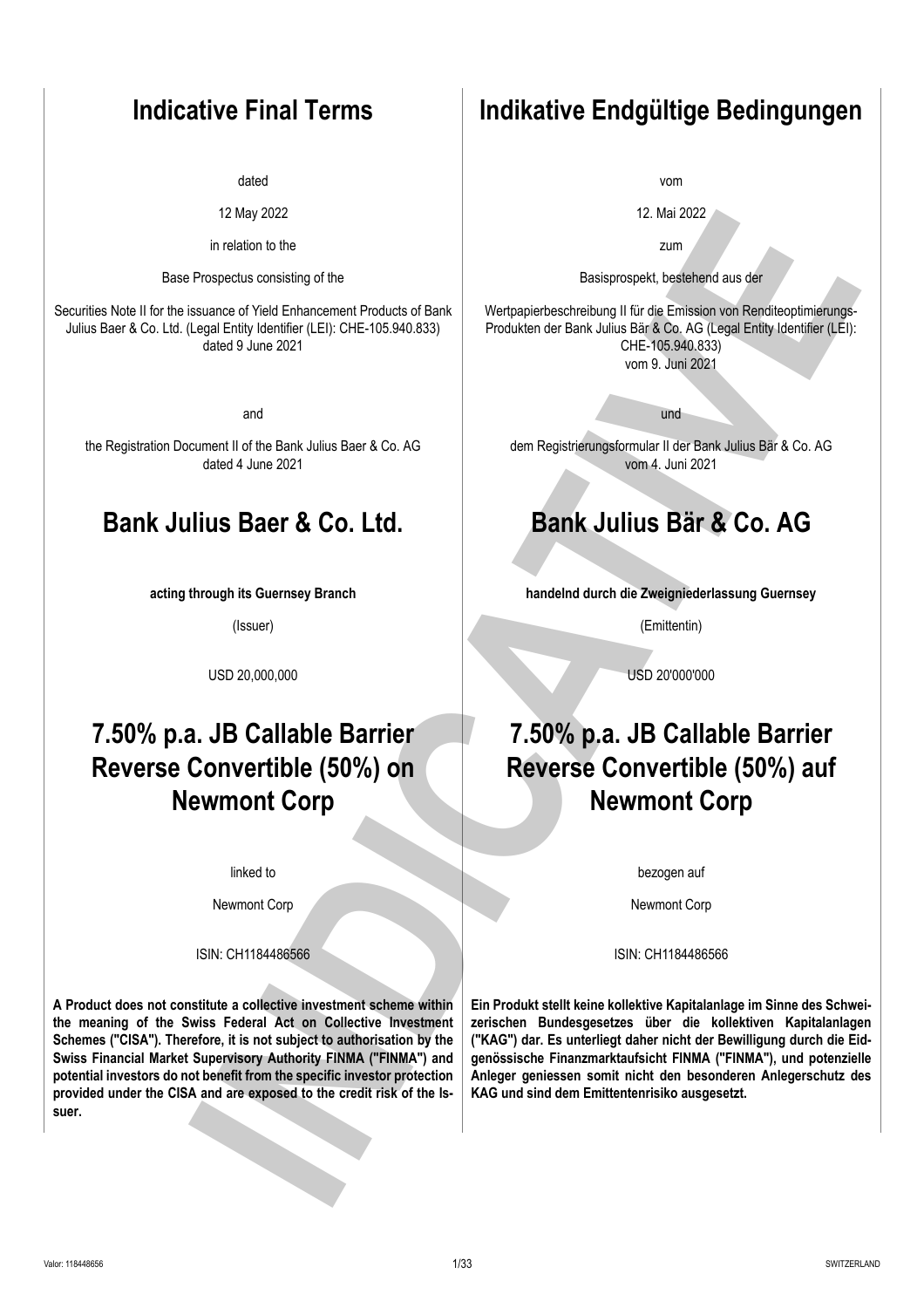The subject of the Final Terms are Yield Enhancement Products linked to Newmont Corp (the "**Products**"), which are issued by Bank Julius Baer & Co. Ltd. ("**BJB**" or the "**Issuer**").

**These Final Terms have been prepared for the purpose of Regulation (EU) 2017/1129 of the European Parliament and of the Council as amended (the "Prospectus Regulation") and must be read in conjunction with the Base Prospectus consisting of the Securities Note II dated 9 June 2021 and the Registration Document II of the Bank Julius Baer & Co. Ltd. dated 4 June 2021 (the "Registration Document") and any supplement thereto in order to obtain all the relevant information.**

**The Securities Note II, the Registration Document II and any supplements thereto are published in accordance with Art. 21 of the Prospectus Regulation on www.derivatives.juliusbaer.com. The Final Terms are also published on the website [www.derivatives.juliusbaer.com](https://www.derivatives.juliusbaer.com) and will be available if the ISIN is typed in the search function.**

The German language version of this document, the Securities Note II, the Registration Document II and the Terms and Conditions of the Products shall be controlling and binding. The English language translation is provided for convenience only.

### **An issue specific summary, fully completed for the Products, is annexed to these Final Terms.**

These Final Terms together with the Securities Note and the Registration Document constitute the Base Prospectus. The Base Prospectus was included as a foreign prospectus, which is deemed approved also in Switzerland pursuant to article 54 para. 2 of the Swiss Federal Act on Financial Services ("**Financial Services Act**"; "**FinSA**") by SIX Exchange Regulation Ltd. or any other approved reviewing body in the list of approved prospectuses and deposited with it and published pursuant to article 64 FinSA. These Final Terms will also be deposited with the respective reviewing body and published pursuant to article 64 FinSA.

**The Products have not been and will not be registered under the United States Securities Act of 1933, as amended. They may not be offered, sold, traded, or delivered, directly or indirectly, within the United States by or to or for the account of a U.S. person (as defined in Regulation S pursuant to the United States Securities Act of 1933). If persons receive the Final Redemption Amount pursuant to the Terms and Conditions, a declaration that no United States beneficial ownership exists is deemed to have been given by these persons.**

Gegenstand dieser Endgültigen Bedingungen sind von Bank Julius Bär & Co. AG ("**BJB**" oder die "**Emittentin**") emittierte Renditeoptimierungsprodukte bezogen auf Newmont Corp (die "**Produkte**").

**Diese Endgültigen Bedingungen wurden für die Zwecke der Verordnung (EU) 2017/1129 des Europäischen Parlaments und des Rates in der jeweils geltenden Fassung (die "Prospektverordnung") ausgearbeitet und sind zusammen mit dem Basisprospekt bestehend aus der Wertpapierbeschreibung II vom 9. Juni 2021 und mit dem Registrierungsformular II der Bank Julius Bär & Co. AG vom 4. Juni 2021 (das "Registrierungsformular") und etwaigen Nachträgen dazu zu lesen, um alle relevanten Informationen zu erhalten.**

**Die Wertpapierbeschreibung II, das Registrierungsformular II und etwaige Nachträge dazu werden gemäß den Bestimmungen des Art. 21 der Prospektverordnung auf der Webseite www.derivatives.juliusbaer.com veröffentlicht. Die Endgültigen Bedingungen werden ebenfalls auf der Webseite www.derivatives.juliusbaer.com veröffentlicht und können durch die Eingabe der ISIN im Suchen-Feld aufgerufen werden.**

Die Wertpapierbeschreibung II, das Registrierungsformular II sowie die Emissionsbedingungen der Produkte sind massgeblich und verbindlich. Die englische Übersetzung dient lediglich Informationszwecken.

**Eine emissionsspezifische Zusammenfassung, die für die Produkte vervollständigt wurde, ist diesen Endgültigen Bedingungen beigefügt.**

Diese Endgültigen Bedingungen bilden zusammen mit der Wertpapierbeschreibung und dem Registrierungsformular den Basisprospekt. Der Basisprospekt wurde als ausländischer Prospekt, welcher gemäß Artikel 54 Absatz 2 des Schweizerischen Bundesgesetzes über die Finanzdienstleistungen ("**Finanzdienstleistungsgesetz**"; "**FIDLEG**") auch als in der Schweiz genehmigt gilt, von der SIX Exchange Regulation AG oder einer anderen bewilligten Prüfstelle auf die Liste der genehmigten Prospekte aufgenommen und bei ihr hinterlegt nach Artikel 64 FIDLEG und veröffentlicht. Dieses Dokument wird ebenfalls bei der betreffenden Prüfstelle hinterlegt und gemäß Artikel 64 FIDLEG veröffentlicht. **INSURAL CONFIDENTIAL CONFIDENTIAL CONFIDENTIAL CONFIDENTIAL CONFIDENTIAL CONFIDENTIAL CONFIDENTIAL CONFIDENTIAL CONFIDENTIAL CONFIDENTIAL CONFIDENTIAL CONFIDENTIAL CONFIDENTIAL CONFIDENTIAL CONFIDENTIAL CONFIDENTIAL CONFI** 

**Die Produkte sind nicht und werden nicht gemäss dem United States Securities Act von 1933 in seiner jeweils gültigen Fassung registriert. Sie dürfen innerhalb der Vereinigten Staaten weder direkt noch indirekt durch oder an oder für Rechnung von einer US-Person (wie in Regulation S gemäss dem United States Securities Act von 1933 definiert) angeboten, verkauft, gehandelt oder geliefert werden. Falls Personen den Finalen Rückzahlungsbetrag gemäss den Emissionsbedingungen erhalten, gilt von diesen Personen eine Erklärung, dass kein US-wirtschaftliches Eigentum vorliegt, als abgegeben.**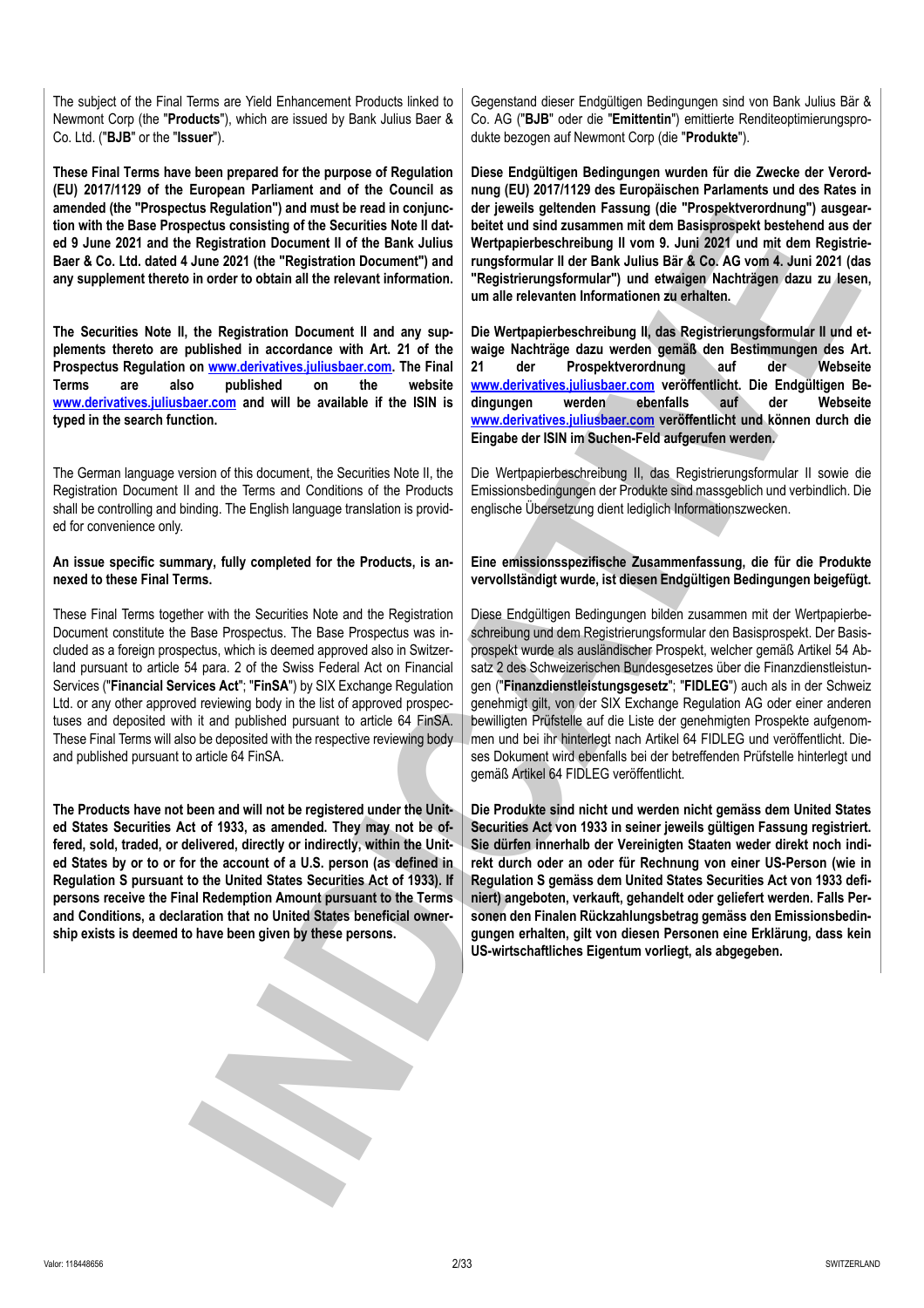|                                                                                  | <b>ISSUE SPECIFIC CONDITIONS</b>                                                                                                                                                                                                                                                                                                               |                                                                  | <b>EMISSIONSSPEZIFISCHE BEDINGUNGEN</b>                                                                                                                                                                                                                                                                                                                                                  |
|----------------------------------------------------------------------------------|------------------------------------------------------------------------------------------------------------------------------------------------------------------------------------------------------------------------------------------------------------------------------------------------------------------------------------------------|------------------------------------------------------------------|------------------------------------------------------------------------------------------------------------------------------------------------------------------------------------------------------------------------------------------------------------------------------------------------------------------------------------------------------------------------------------------|
|                                                                                  | The Issue Specific Conditions (i) replicate the applicable optional Is-<br>sue Specific Conditions as set out in the Base Prospectus and (ii)<br>contain the applicable issue specific information in respect of the<br>Issue Specific Conditions. The Issue Specific Conditions are to be<br>read in conjunction with the General Conditions. |                                                                  | Die Emissionsspezifischen Bedingungen (i) wiederholen die im Basisprospekt dar-<br>gelegten anwendbaren optionalen Emissionsspezifischen Bedingungen und (ii)<br>enthalten im Rahmen dieser anwendbaren Emissionsspezifischen Bedingungen<br>neue emissionsspezifische Informationen. Die Emissionsspezifischen Bedingun-<br>gen sind zusammen mit den Allgemeinen Bedingungen zu lesen. |
| 1.                                                                               | <b>Issue Specific Conditions</b>                                                                                                                                                                                                                                                                                                               | 1.                                                               | Emissionsspezifische<br><b>Bedin-</b><br>gungen                                                                                                                                                                                                                                                                                                                                          |
| Part A                                                                           | <b>Product Specific Conditions</b>                                                                                                                                                                                                                                                                                                             | Teil A                                                           | Produktspezifische Bedingungen                                                                                                                                                                                                                                                                                                                                                           |
|                                                                                  |                                                                                                                                                                                                                                                                                                                                                |                                                                  |                                                                                                                                                                                                                                                                                                                                                                                          |
| <b>Section 1</b>                                                                 | <b>Issue Details</b>                                                                                                                                                                                                                                                                                                                           | Ziffer 1                                                         | <b>Angaben zur Emission</b>                                                                                                                                                                                                                                                                                                                                                              |
| <b>Security</b><br>Codes                                                         | Swiss Sec. No.<br>118448656                                                                                                                                                                                                                                                                                                                    | Kennnummern                                                      | Valoren Nr.<br>118448656                                                                                                                                                                                                                                                                                                                                                                 |
|                                                                                  | <b>ISIN</b><br>CH1184486566                                                                                                                                                                                                                                                                                                                    |                                                                  | <b>ISIN</b><br>CH1184486566                                                                                                                                                                                                                                                                                                                                                              |
|                                                                                  | <b>Telekurs Ticker</b><br><b>FAWAJB</b>                                                                                                                                                                                                                                                                                                        |                                                                  | <b>Telekurs Ticker</b><br><b>FAWAJB</b>                                                                                                                                                                                                                                                                                                                                                  |
| <b>Issuer</b>                                                                    | Bank Julius Baer & Co. Ltd., Guernsey Branch,<br>Channel Islands                                                                                                                                                                                                                                                                               | Emittentin                                                       | Bank Julius Bär & Co. AG, Zweigniederlassung<br>Guernsey, Channel Islands                                                                                                                                                                                                                                                                                                                |
| <b>Paying Agent</b>                                                              | Bank Julius Baer & Co. Ltd., Bahnhofstrasse 36,<br>8001 Zurich, Switzerland, and any agents or other<br>persons acting on behalf of such Paying Agent and<br>any successor appointed by the Issuer.                                                                                                                                            | Zahlstelle                                                       | Bank Julius Bär & Co. AG, Bahnhofstrasse 36,<br>8001 Zürich, Schweiz und jede weitere Person,<br>welche im Auftrag oder im Namen der Zahlstelle<br>handelt, und jeder durch die Emittentin bestellte<br>Nachfolger.                                                                                                                                                                      |
| <b>Calculation</b><br>Agent                                                      | Bank Julius Baer & Co. Ltd., Bahnhofstrasse 36,<br>8001 Zurich, Switzerland, and any agents or other<br>persons acting on behalf of such Calculation Agent<br>and any successor appointed by the Issuer.                                                                                                                                       | Berechnungsstelle                                                | Bank Julius Bär & Co. AG, Bahnhofstrasse 36,<br>8001 Zürich, Schweiz und jede weitere Person,<br>welche im Auftrag oder im Namen der Berech-<br>nungsstelle handelt, und jeder durch die Emittentin<br>bestellte Nachfolger.                                                                                                                                                             |
| <b>Listing Agent</b>                                                             | Bank Julius Baer & Co. Ltd, Zurich, Switzerland                                                                                                                                                                                                                                                                                                | <b>Listing Agent</b>                                             | Bank Julius Bär & Co. AG, Zürich, Schweiz                                                                                                                                                                                                                                                                                                                                                |
| <b>Denomination</b>                                                              | USD 1,000.00                                                                                                                                                                                                                                                                                                                                   | Stückelung                                                       | USD 1'000.00                                                                                                                                                                                                                                                                                                                                                                             |
| <b>Issue Curren-</b><br>сy                                                       | <b>USD</b>                                                                                                                                                                                                                                                                                                                                     | Emissionswährung                                                 | <b>USD</b>                                                                                                                                                                                                                                                                                                                                                                               |
| Minimum Trad- USD 1,000.00<br>ing Lot / Mini-<br>mum Sub-<br>scription<br>Amount |                                                                                                                                                                                                                                                                                                                                                | Mindest-Anzahl für den<br>Handel / Mindest-Zeich-<br>nungsbetrag | USD 1'000.00                                                                                                                                                                                                                                                                                                                                                                             |
| Minimum In-<br>vestment<br>Amount                                                | USD 1,000.00                                                                                                                                                                                                                                                                                                                                   | Mindestinvestitionsbetrag                                        | USD 1'000.00                                                                                                                                                                                                                                                                                                                                                                             |
| <b>Section 2</b>                                                                 | <b>Product Type</b>                                                                                                                                                                                                                                                                                                                            | Ziffer 2                                                         | Produkttyp                                                                                                                                                                                                                                                                                                                                                                               |
| <b>Product Type</b>                                                              | Product No. 4 Variant 1: Barrier Reverse Convert-<br>ibles                                                                                                                                                                                                                                                                                     | Produkttyp                                                       | Produkt Nr. 4 Variante 1: Barrier Reverse Conver-<br>tibles                                                                                                                                                                                                                                                                                                                              |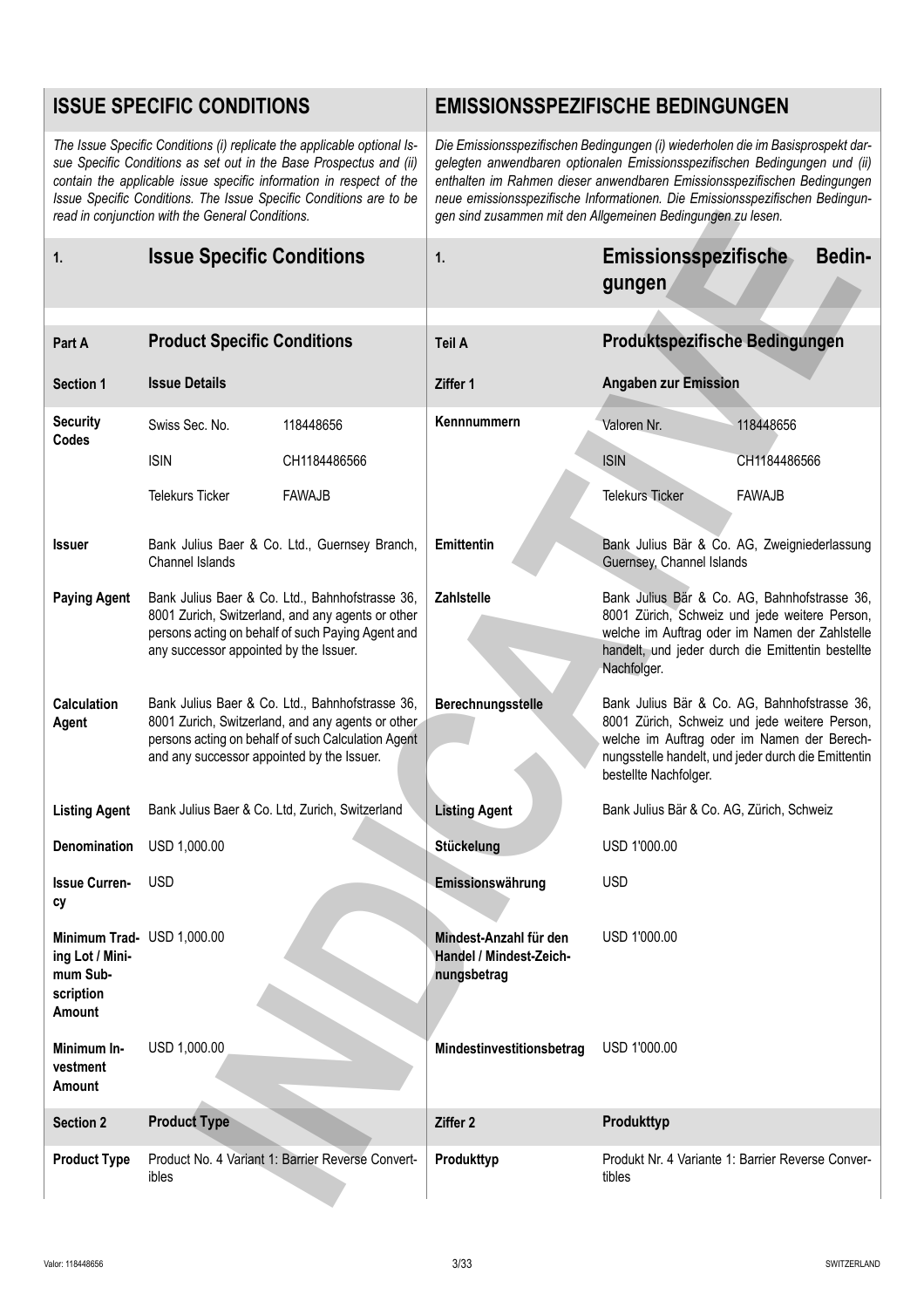| <b>SSPA Product</b><br>Category     | band.ch/en/.            | Investment Products, Yield Enhancement, Barrier<br>Reverse Convertible (1230) (with additional fea-<br>ture according to the SSPA Swiss Derivative<br>Map©: Callable (the issuer has the right to cancel<br>easily, however, there is no obligation to do so)),<br>see SSPA Swiss Derivative Map at www.svsp-ver- | <b>SVSP Produktkategorie</b>       |                                        | Anlageprodukte, Renditeoptimierung, Barrier Re-<br>verse Convertible (1230) (mit Zusatzmerkmal ge-<br>mäss der SVSP Swiss Derivative Map©: Callable<br>(die Emittentin hat ein frühzeitiges Kündigungs-<br>recht, jedoch keine Verpflichtung)), siehe SVSP<br>Swiss Derivative Map auf www.svsp-verband.ch. |
|-------------------------------------|-------------------------|-------------------------------------------------------------------------------------------------------------------------------------------------------------------------------------------------------------------------------------------------------------------------------------------------------------------|------------------------------------|----------------------------------------|-------------------------------------------------------------------------------------------------------------------------------------------------------------------------------------------------------------------------------------------------------------------------------------------------------------|
| <b>Product Fea-</b><br>tures        | LastLook:               | Not Applicable                                                                                                                                                                                                                                                                                                    | Produktmerkmale                    | LastLook:                              | Nicht anwendbar                                                                                                                                                                                                                                                                                             |
|                                     | Lookback:               | Not Applicable                                                                                                                                                                                                                                                                                                    |                                    | Lookback:                              | Nicht anwendbar                                                                                                                                                                                                                                                                                             |
|                                     | <b>Basket Feature:</b>  | Not Applicable                                                                                                                                                                                                                                                                                                    |                                    | Korbstruktur:                          | Nicht anwendbar                                                                                                                                                                                                                                                                                             |
|                                     | Bear Feature:           | Not Applicable                                                                                                                                                                                                                                                                                                    |                                    | Bear-Struktur:                         | Nicht anwendbar                                                                                                                                                                                                                                                                                             |
|                                     | COSI:                   | Not Applicable                                                                                                                                                                                                                                                                                                    |                                    | COSI-Besicherung:                      | Nicht anwendbar                                                                                                                                                                                                                                                                                             |
|                                     | Interest Payment(s):    | Applicable                                                                                                                                                                                                                                                                                                        |                                    | Zinszahlung(en):                       | Anwendbar                                                                                                                                                                                                                                                                                                   |
|                                     | Issuer Call:            | Applicable                                                                                                                                                                                                                                                                                                        |                                    | Kündigungsrecht der<br>Emittentin:     | Anwendbar                                                                                                                                                                                                                                                                                                   |
|                                     | Payout Payment(s):      | Not Applicable                                                                                                                                                                                                                                                                                                    |                                    | Zahlung(en) von Zusatz-Nicht anwendbar |                                                                                                                                                                                                                                                                                                             |
|                                     | Premium Payment(s):     | Applicable                                                                                                                                                                                                                                                                                                        |                                    | beträgen:                              |                                                                                                                                                                                                                                                                                                             |
|                                     | Trigger Barrier:        | Not Applicable                                                                                                                                                                                                                                                                                                    |                                    | Prämienzahlung(en):                    | Anwendbar                                                                                                                                                                                                                                                                                                   |
|                                     | <b>CURINT:</b>          | Not Applicable                                                                                                                                                                                                                                                                                                    |                                    | Triggerbarriere:                       | Nicht anwendbar                                                                                                                                                                                                                                                                                             |
|                                     | Quanto:                 | Not Applicable                                                                                                                                                                                                                                                                                                    |                                    | <b>CURINT:</b>                         | Nicht anwendbar                                                                                                                                                                                                                                                                                             |
|                                     |                         |                                                                                                                                                                                                                                                                                                                   |                                    | Quanto:                                | Nicht anwendbar                                                                                                                                                                                                                                                                                             |
| <b>Section 3</b>                    | Redemption              |                                                                                                                                                                                                                                                                                                                   | Ziffer 3                           | Rückzahlung                            |                                                                                                                                                                                                                                                                                                             |
| Section 3.1                         | <b>Final Redemption</b> |                                                                                                                                                                                                                                                                                                                   | Ziffer 3.1                         | Rückzahlung bei Endfälligkeit          |                                                                                                                                                                                                                                                                                                             |
| <b>Final Redemp-</b><br>tion        | the holder thereof.     | Unless previously redeemed, repurchased or can-<br>celled, the Issuer shall redeem each Product on<br>the Final Redemption Date by payment of a cash<br>amount equal to the Final Redemption Amount to                                                                                                            | Rückzahlung bei Endfäl-<br>ligkeit | haber zurückbezahlt.                   | Produkte, die nicht bereits zuvor zurückgezahlt,<br>zurückgekauft oder gekündigt wurden, werden von<br>der Emittentin am Finalen Rückzahlungstag durch<br>Zahlung eines dem Finalen Rückzahlungsbetrag<br>entsprechenden Geldbetrags an den jeweiligen In-                                                  |
| <b>Settlement</b><br><b>Type</b>    | Cash settlement         |                                                                                                                                                                                                                                                                                                                   | Art der Abwicklung                 | Barabwicklung                          |                                                                                                                                                                                                                                                                                                             |
| <b>Final Redemp-</b><br>tion Date   | chased or cancelled.    | 28 August 2023, being the date on which each<br>Product will be redeemed at the Final Redemption<br>Amount, unless previously redeemed, repur-                                                                                                                                                                    | Finaler Rückzahlungstag            | zurückgekauft oder gekündigt wurde.    | 28. August 2023; an diesem Tag wird jedes Pro-<br>dukt zum Finalen Rückzahlungsbetrag zurückge-<br>zahlt, sofern es nicht bereits zuvor zurückgezahlt,                                                                                                                                                      |
| <b>Final Redemp-</b><br>tion Amount |                         | (i) if no Barrier Event has occurred, a cash<br>amount equal to 100% of the Denomination; or                                                                                                                                                                                                                      | Finaler Rückzahlungsbe-<br>trag    | lung; oder                             | (i) wenn kein Barriereereignis eingetreten ist,<br>ein Geldbetrag in Höhe von 100% der Stücke-                                                                                                                                                                                                              |
|                                     |                         |                                                                                                                                                                                                                                                                                                                   |                                    |                                        |                                                                                                                                                                                                                                                                                                             |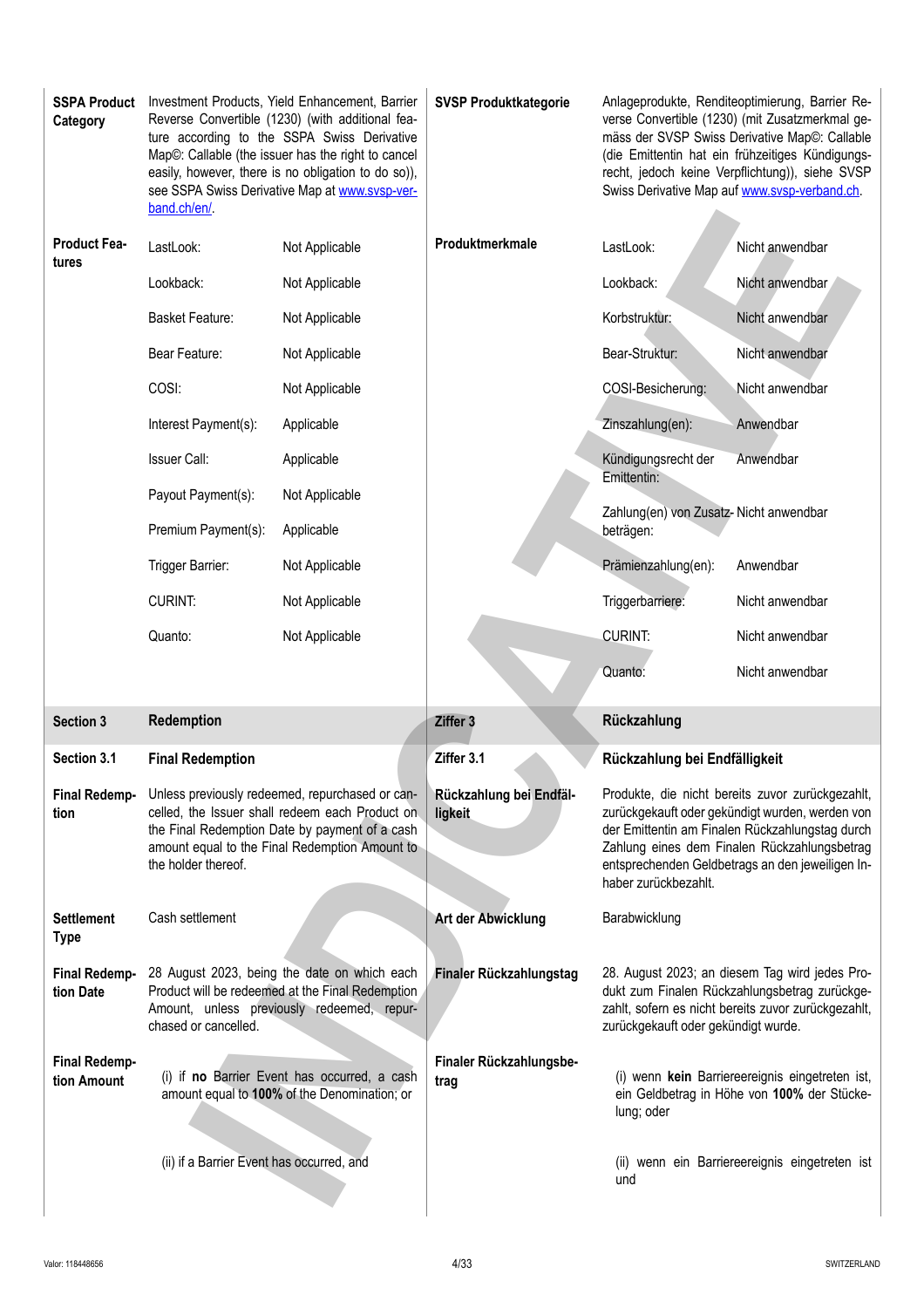|                                                | (a) the Final Level is at or above the Strike,<br>a cash amount equal to 100% of the Denomi-<br>nation; or<br>(b) the Final Level is <b>below</b> the Strike, a cash<br>amount equal to the Denomination multiplied<br>by the ratio of the Final Level divided by the<br>Strike, calculated by the Calculation Agent in<br>accordance with the following formula:<br>Denomination $\times$                                                   | <b>Final Level</b><br><b>Strike</b>                          | (a) der Schlusskurs den Referenzkurs über-<br>schreitet oder diesem entspricht, ein Geld-<br>betrag in Höhe von 100% der Stückelung;<br>oder<br>(b) der Schlusskurs den Referenzkurs unter-<br>schreitet, ein Geldbetrag in Höhe der Stü-<br>ckelung (Denomination) multipliziert mit dem<br>Quotienten aus dem Schlusskurs (Final Le-<br>vel) dividiert durch den Referenzkurs (Strike),<br>berechnet von der Berechnungsstelle nach<br>der folgenden Formel:                                                                                                |
|------------------------------------------------|----------------------------------------------------------------------------------------------------------------------------------------------------------------------------------------------------------------------------------------------------------------------------------------------------------------------------------------------------------------------------------------------------------------------------------------------|--------------------------------------------------------------|---------------------------------------------------------------------------------------------------------------------------------------------------------------------------------------------------------------------------------------------------------------------------------------------------------------------------------------------------------------------------------------------------------------------------------------------------------------------------------------------------------------------------------------------------------------|
| Section 3.2                                    | <b>Early Redemption</b>                                                                                                                                                                                                                                                                                                                                                                                                                      | Ziffer 3.2                                                   | Vorzeitige Rückzahlung                                                                                                                                                                                                                                                                                                                                                                                                                                                                                                                                        |
| <b>Trigger Re-</b><br>demption                 | Not Applicable                                                                                                                                                                                                                                                                                                                                                                                                                               | Trigger-Rückzahlung                                          | Nicht anwendbar                                                                                                                                                                                                                                                                                                                                                                                                                                                                                                                                               |
| <b>Issuer Call Op-</b><br>tion                 | Unless previously redeemed, repurchased or can-<br>celled, the Issuer may redeem the Products early<br>in whole, but not in part, on any Optional Early Re-<br>demption Date at the Optional Early Redemption<br>Price, provided that the Issuer has exercised such<br>right on the relevant Call Option Exercise Date by<br>notifying the Holders in accordance with Section<br>6.1.                                                        | Kündigungsrecht der Emit-<br>tentin                          | Produkte, die nicht bereits zuvor zurückgezahlt,<br>zurückgekauft oder gekündigt wurden, können von<br>der Emittentin insgesamt, aber nicht teilweise an<br>einem Rückzahlungstag bei Ausübung des Kün-<br>digungsrechts zum Rückzahlungsbetrag bei Aus-<br>übung des Kündigungsrechts zurückgezahlt wer-<br>den, vorausgesetzt, die Emittentin hat dieses<br>Recht an dem jeweiligen Ausübungstag für das<br>Kündigungsrecht durch Mitteilung an die Inhaber<br>gemäss Ziffer 6.1. ausgeübt.                                                                 |
| ercise Date                                    | Call Option Ex- with respect to any Optional Early Redemption the<br>relevant Call Option Exercise Date specified in the<br>Table below, being the date on which the Issuer<br>must exercise its Issuer Call Option in order to ear-<br>ly redeem each Product at the Optional Early Re-<br>demption Price on such Optional Early Redemp-<br>tion Date (unless the Products are redeemed, re-<br>purchased or cancelled prior to such date). | Ausübungstag des Kündi-<br>gungsrechts                       | mit Bezug auf einen Rückzahlungstag bei Aus-<br>übung des Kündigungsrechts, der massgebliche<br>Ausübungstag für das Kündigungsrecht wie in un-<br>tenstehender Tabelle angegeben, d.h. der Tag, an<br>dem die Emittentin ihr Recht zur vorzeitigen Kün-<br>digung ausüben muss, um alle Produkte am Rück-<br>zahlungstag bei Ausübung des Kündigungsrechts<br>zum Rückzahlungsbetrag bei Ausübung des Kün-<br>digungsrechts vorzeitig zurückzubezahlen (soweit<br>die Produkte nicht bereits zuvor zurückgezahlt, zu-<br>rückgekauft oder gekündigt wurden). |
|                                                | <b>Optional Early Redemption Date</b><br><b>Call Option Exercise Date</b>                                                                                                                                                                                                                                                                                                                                                                    | gungsrechts                                                  | Rückzahlungstag bei Ausübung des Kündi- Ausübungstag des Kündi-<br>gungsrechts                                                                                                                                                                                                                                                                                                                                                                                                                                                                                |
| 29 August 2022                                 | 22 August 2022                                                                                                                                                                                                                                                                                                                                                                                                                               | 29. August 2022                                              | 22. August 2022                                                                                                                                                                                                                                                                                                                                                                                                                                                                                                                                               |
| 28 November 2022                               | 21 November 2022                                                                                                                                                                                                                                                                                                                                                                                                                             | 28. November 2022                                            | 21. November 2022                                                                                                                                                                                                                                                                                                                                                                                                                                                                                                                                             |
| 27 February 2023                               | 21 February 2023                                                                                                                                                                                                                                                                                                                                                                                                                             |                                                              |                                                                                                                                                                                                                                                                                                                                                                                                                                                                                                                                                               |
| 30 May 2023                                    | 22 May 2023                                                                                                                                                                                                                                                                                                                                                                                                                                  | 27. Februar 2023<br>30. Mai 2023                             | 21. Februar 2023<br>22. Mai 2023                                                                                                                                                                                                                                                                                                                                                                                                                                                                                                                              |
| <b>Optional Early</b><br>Redemption<br>Date(s) | The Optional Early Redemption Dates as de-<br>scribed in the Table above, being the date(s) on<br>which the Issuer may early redeem each Product<br>at the Optional Early Redemption Price (unless                                                                                                                                                                                                                                           | Rückzahlungstag(e) bei<br>Ausübung des Kündi-<br>gungsrechts | Die Rückzahlungstage bei Ausübung des Kündi-<br>gungsrechts wie in vorstehender Tabelle angege-<br>ben; an diesem Tag kann die Emittentin alle Pro-<br>dukte zum Rückzahlungsbetrag bei Ausübung des                                                                                                                                                                                                                                                                                                                                                          |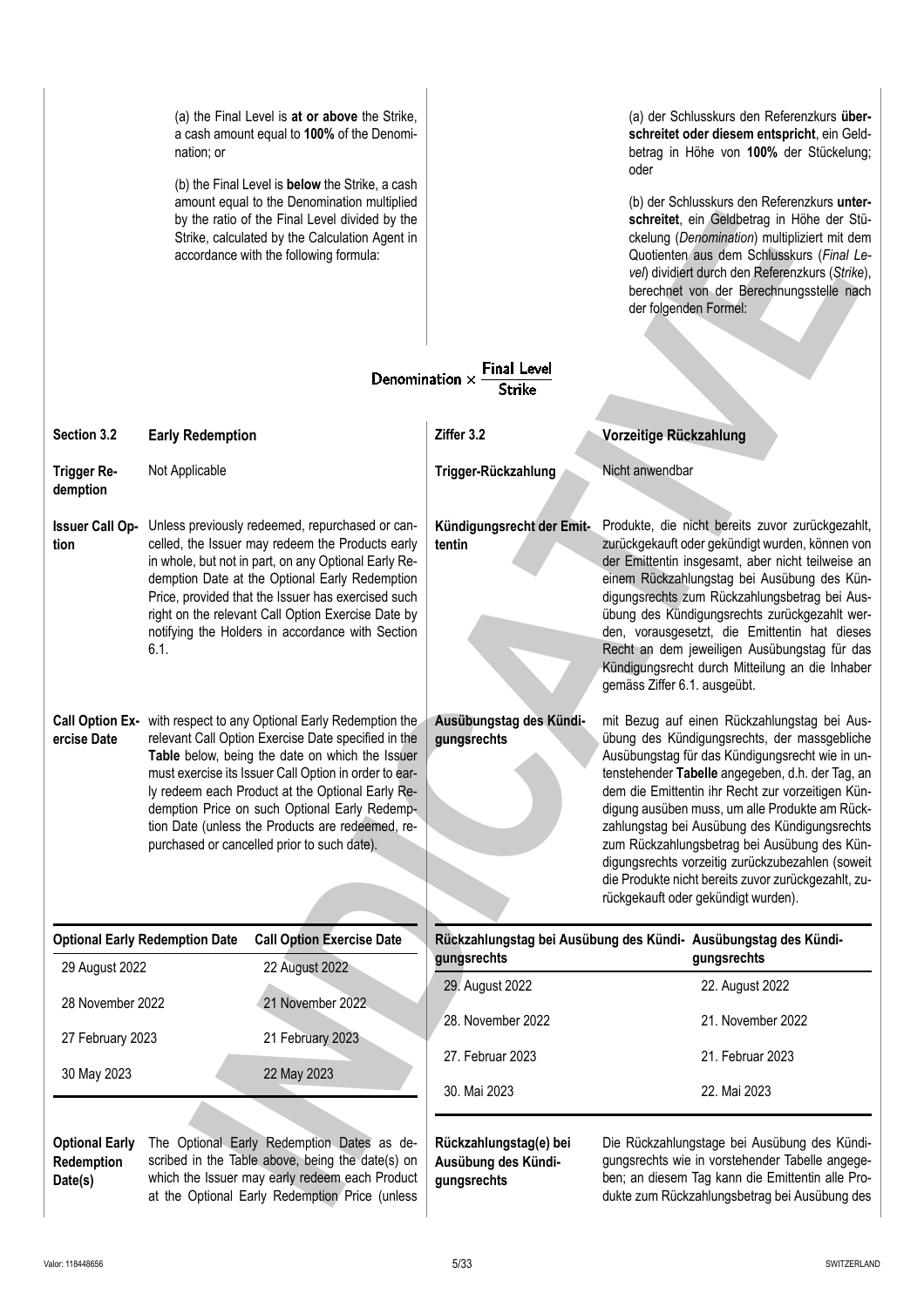| <b>Price</b>                                          | Optional Early Regemption Date.                                                                                                                                                                                                                                                                                                                                                                                                                                                                                                                                                                                                                                                                                                                                                                                                                                                                                                                                                            | gungsrechts                                                       | ani Ruckzaniungstag bei Ausubung des Kundi-<br>gungsrechts zurückzahlen muss.                                                                                                                                                                                                                                                                                                                                                                                                                                                                                                                                                                                                                                                                                                                                                                                                                                                                                                                                                                                                                                                                                                                                                                       |
|-------------------------------------------------------|--------------------------------------------------------------------------------------------------------------------------------------------------------------------------------------------------------------------------------------------------------------------------------------------------------------------------------------------------------------------------------------------------------------------------------------------------------------------------------------------------------------------------------------------------------------------------------------------------------------------------------------------------------------------------------------------------------------------------------------------------------------------------------------------------------------------------------------------------------------------------------------------------------------------------------------------------------------------------------------------|-------------------------------------------------------------------|-----------------------------------------------------------------------------------------------------------------------------------------------------------------------------------------------------------------------------------------------------------------------------------------------------------------------------------------------------------------------------------------------------------------------------------------------------------------------------------------------------------------------------------------------------------------------------------------------------------------------------------------------------------------------------------------------------------------------------------------------------------------------------------------------------------------------------------------------------------------------------------------------------------------------------------------------------------------------------------------------------------------------------------------------------------------------------------------------------------------------------------------------------------------------------------------------------------------------------------------------------|
| <b>Early Redemp-</b><br>tion Date                     | if the Products are redeemed prior to the Final Re-<br>demption Date, the date of such early redemption.                                                                                                                                                                                                                                                                                                                                                                                                                                                                                                                                                                                                                                                                                                                                                                                                                                                                                   | Vorzeitiger Rück-<br>zahlungstag                                  | wenn die Produkte vor dem Finalen Rückzah-<br>lungstag zurückgezahlt werden, der Tag dieser<br>vorzeitigen Rückzahlung.                                                                                                                                                                                                                                                                                                                                                                                                                                                                                                                                                                                                                                                                                                                                                                                                                                                                                                                                                                                                                                                                                                                             |
| Occurrence of<br>an Extraordi-<br>nary Event          | If the Calculation Agent and the Issuer determine<br>that an Extraordinary Event has occurred and is<br>continuing, the Calculation Agent and the Issuer,<br>acting together, shall have the right, but not the<br>obligation to redeem the Products in accordance<br>with procedures (including fixing or valuation pro-<br>cedures) adopted by the Calculation Agent and the<br>Issuer at such time, or to take any other action<br>which the Calculation Agent and the Issuer deem<br>to be appropriate in light of all of the circumstances<br>which exist at the time, provided that, in their pur-<br>suit of any of the foregoing actions, the Calculation<br>Agent and the Issuer will use such efforts as they<br>reasonably deem practicable to preserve the value<br>of, or provide reasonable value for, the Products.<br>The occurrence of an Extraordinary Event shall be<br>determined in accordance with the definition "Ex-<br>traordinary Event" set forth in Section 5. | <b>Eintritt eines</b><br>Aussergewöhnlichen<br><b>Ereignisses</b> | Falls die Berechnungsstelle und die Emittentin<br>nach ihrem alleinigem und billigem Ermessen fest-<br>stellen, dass ein Aussergewöhnliches Ereignis<br>eingetreten ist und andauert, sind die Berech-<br>nungsstelle und die Emittentin zusammen berech-<br>tigt, jedoch nicht verpflichtet, die Produkte nach<br>alleinigem Ermessen entsprechend den von der<br>Berechnungsstelle und der Emittentin zum jeweili-<br>gen Zeitpunkt festgelegten Verfahren (einschliess-<br>lich Kursfestsetzungsverfahren) zu kündigen oder<br>sonstige Massnahmen zu ergreifen, die von der<br>Berechnungsstelle und der Emittentin angesichts<br>sämtlicher zum jeweiligen Zeitpunkt vorherrschen-<br>der Umstände als angemessen erachtet werden,<br>unter der Voraussetzung, dass sich die Berech-<br>nungsstelle und die Emittentin bei der Durchfüh-<br>rung jeder der vorgenannten Massnahmen bemü-<br>hen werden, alle zumutbaren und praktisch durch-<br>führbaren Massnahmen zu ergreifen, um den Wert<br>der Produkte zu erhalten oder eine angemessene<br>Gegenleistung für die Produkte zu erbringen. Der<br>Eintritt eines Aussergewöhnlichen Ereignisses ist<br>gemäss der Definition "Aussergewöhnliches Er-<br>eignis" in Ziffer 5 festzulegen. |
|                                                       | Upon the occurrence of any Extraordinary Event<br>the Issuer shall, if it determines that it is reason-<br>ably practicable to do so,<br>(i) give notice to the Holders that an Extraordi-                                                                                                                                                                                                                                                                                                                                                                                                                                                                                                                                                                                                                                                                                                                                                                                                 |                                                                   | Nach dem Eintritt eines Aussergewöhnlichen Er-<br>eignisses wird sich die Emittentin, soweit dies<br>nach ihrem alleinigen Ermessen praktisch durch-<br>führbar ist, nach besten Kräften bemühen, um                                                                                                                                                                                                                                                                                                                                                                                                                                                                                                                                                                                                                                                                                                                                                                                                                                                                                                                                                                                                                                                |
|                                                       | nary Event has occurred, and<br>(ii) within fourteen (14) calendar days of the date<br>of notice referred to in clause (i) above, give no-<br>tice to the Holders of the action which the Cal-<br>culation Agent and the Issuer propose to take in<br>connection with such Extraordinary Event,<br>each such notice to be given in the manner provid-<br>ed in Section 6.1 or in any other appropriate man-<br>ner.                                                                                                                                                                                                                                                                                                                                                                                                                                                                                                                                                                        |                                                                   | (i) die Inhaber der Produkte in einer Mitteilung<br>über den Eintritt eines Aussergewöhnlichen<br>Ereignisses zu benachrichtigen, und<br>(ii) die Inhaber der Produkte innerhalb von<br>vierzehn (14) Kalendertagen ab dem Datum der<br>in Absatz (i) genannten Mitteilung in einer Mit-<br>teilung über die Massnahmen zu informieren,<br>die die Berechnungsstelle und die Emittentin im<br>Zusammenhang mit dem Aussergewöhnlichen<br>Ereignis zu ergreifen beabsichtigen,                                                                                                                                                                                                                                                                                                                                                                                                                                                                                                                                                                                                                                                                                                                                                                       |
|                                                       |                                                                                                                                                                                                                                                                                                                                                                                                                                                                                                                                                                                                                                                                                                                                                                                                                                                                                                                                                                                            |                                                                   | wobei diese Mitteilung jeweils wie in Ziffer 6.1 fest-<br>gelegt oder in einer sonstigen zweckmässigen Art<br>und Weise zu erfolgen hat.                                                                                                                                                                                                                                                                                                                                                                                                                                                                                                                                                                                                                                                                                                                                                                                                                                                                                                                                                                                                                                                                                                            |
| Occurrence of<br>an Additional<br>Adjustment<br>Event | If upon the occurrence of an Additional Adjustment<br>Event with respect to the Underlying, the Issuer<br>determines that it is unable to make the applicable<br>adjustment described in Part B, having given no-                                                                                                                                                                                                                                                                                                                                                                                                                                                                                                                                                                                                                                                                                                                                                                          | Eintritt eines Weiteren An-<br>passungsereignisses                | Falls die Emittentin bei Eintritt eines Weiteren An-<br>passungsereignisses in Bezug auf den Basiswert<br>feststellt, dass sie zu der entsprechenden Anpas-<br>sung wie in Teil B beschrieben nicht in der Lage                                                                                                                                                                                                                                                                                                                                                                                                                                                                                                                                                                                                                                                                                                                                                                                                                                                                                                                                                                                                                                     |
| Valor: 118448656                                      |                                                                                                                                                                                                                                                                                                                                                                                                                                                                                                                                                                                                                                                                                                                                                                                                                                                                                                                                                                                            | 6/33                                                              | SWITZERLAND                                                                                                                                                                                                                                                                                                                                                                                                                                                                                                                                                                                                                                                                                                                                                                                                                                                                                                                                                                                                                                                                                                                                                                                                                                         |
|                                                       |                                                                                                                                                                                                                                                                                                                                                                                                                                                                                                                                                                                                                                                                                                                                                                                                                                                                                                                                                                                            |                                                                   |                                                                                                                                                                                                                                                                                                                                                                                                                                                                                                                                                                                                                                                                                                                                                                                                                                                                                                                                                                                                                                                                                                                                                                                                                                                     |

the Products are redeemed, repurchased or cancelled).

100% of the Denomination, being the price at which the Issuer must redeem each Product on the

**Rückzahlungsbetrag bei Ausübung des Kündi-**

**gungsrechts**

Optional Early Redemption Date.

**Optional Early Redemption Price**

Kündigungsrechts zurückzahlen (soweit die Produkte nicht bereits zuvor zurückgezahlt, zurückgekauft oder gekündigt wurden).

100% der Stückelung; hierbei handelt es sich um den Betrag, zu dem die Emittentin alle Produkte am Rückzahlungstag bei Ausübung des Kündigungsrechts zurückzahlen muss.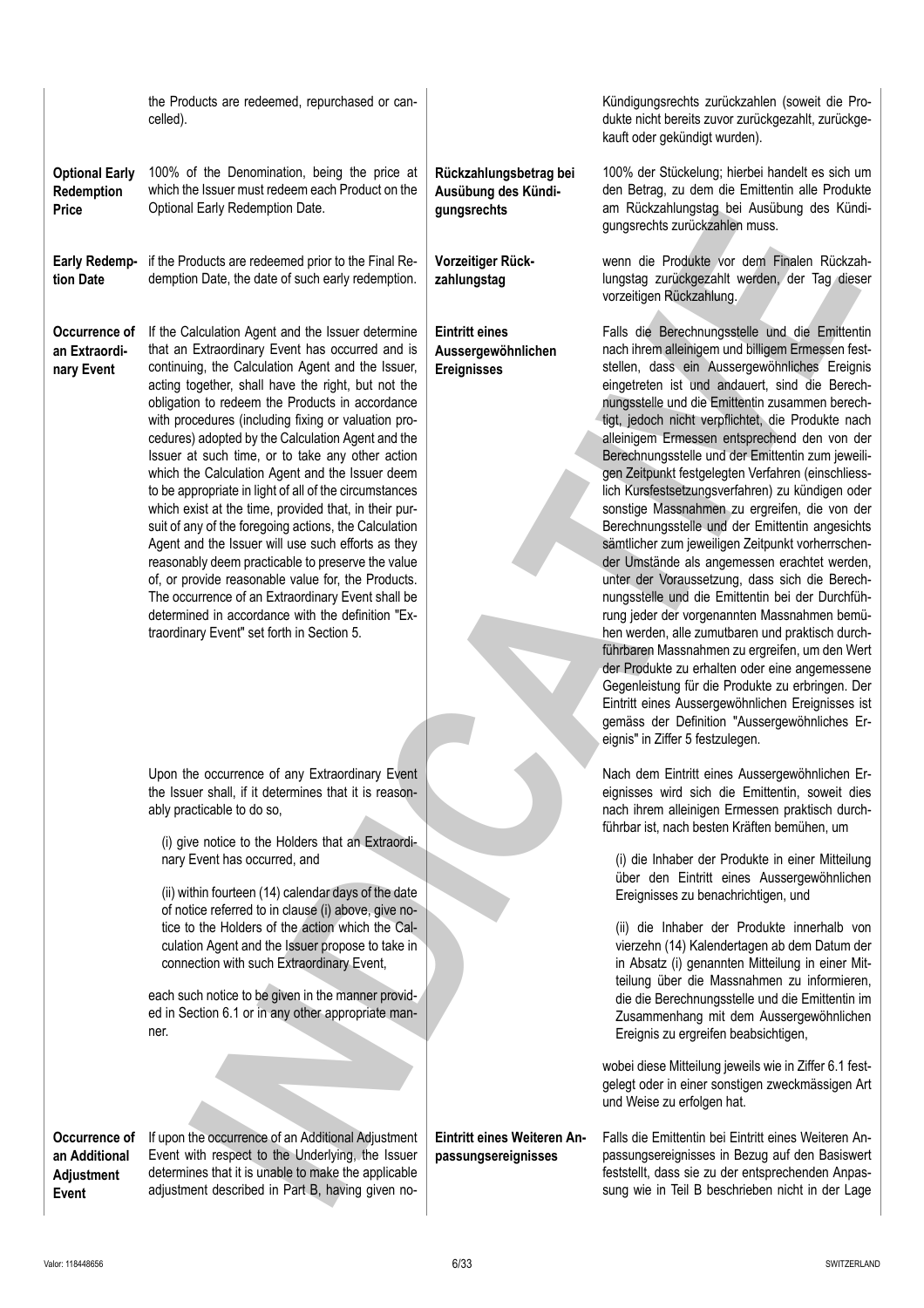tice to Holders in accordance with Section 6.1, the Issuer may early terminate the Products on such day as the Issuer shall select in its discretion and redeem the Products at an amount determined by the Calculation Agent as representing their fair market value on such day. The occurrence of an Additional Adjustment Event shall be determined in accordance with the definition "Additional Adjustment Event" set forth in Part B. ist, so kann die Emittentin die Produkte nach Mitteilung an die Inhaber der Produkte gemäss Ziffer 6.1 an einem von der Emittentin nach ihrem Ermessen ausgewählten Tag vorzeitig kündigen und die Produkte zu einem Betrag zurückzahlen, der nach Feststellung der Berechnungsstelle dem fairen Marktwert an diesem Tag entspricht. Der Eintritt eines Weiteren Anpassungsereignisses ist gemäss der Definition "Weiteres Anpassungsereignis" in Teil B festzulegen. **Section 3.3 General Redemption Definitions Ziffer 3.3 Allgemeine Rückzahlungs-Definitionen Initial Fixing Date** 19 May 2022, being the date on which the Initial Level and the Strike and the Barrier are fixed. **Anfänglicher Festlegungstag** 19. Mai 2022; hierbei handelt es sich um den Tag, an dem der Anfangskurs und der Referenzkurs und die Barriere festgelegt werden. **Initial Level** USD 67.11 **Anfangskurs** USD 67.11 **Strike** USD 67.11 **Referenzkurs** USD 67.11 **Level** the Share Price **Kurs Kurs** der Aktienkurs **Final Fixing Date** 21 August 2023, being the date on which the Final Level will be fixed. Finaler Festlegungstag 21. August 2023; an diesem Tag wird der Schlusskurs festgelegt. **Final Level** the Level at the Valuation Time on the Final Fixing Date, as determined by the Calculation Agent. **Schlusskurs** der Kurs zum Bewertungszeitpunkt am Finalen Festlegungstag wie von der Berechnungsstelle ermittelt. **Valuation Time** Scheduled Closing Time **Bewertungszeitpunkt** Planmässiger Handelsschluss **Barrier** 50.00% of the Initial Level, i.e. USD 33.555 **Barriere** 50.00% des Anfangskurses, d.h. USD 33.555 **Barrier Event** if the Level at any time (observed continuously) on any Barrier Observation Date is **at or below** the Barrier. **Barriereereignis** wenn der Kurs zu irgendeinem Zeitpunkt (fortlaufend beobachtet) an einem Barriere-Beobachtungstag die Barriere **unterschreitet oder dieser entspricht**. **Barrier Obser-**each Exchange Business Day during the Barrier **vation Dates** Observation Period(s), being the dates on which the Level is observed for purposes of determining whether a Barrier Event has occurred. **Barriere-Beobachtungstage** jeder Börsen-Geschäftstag während des Barriere-Beobachtungszeitraums bzw. der Barriere-Beobachtungszeiträume; an diesen Tagen wird der Kurs beobachtet, um festzustellen, ob ein Barriereereignis eingetreten ist. **Barrier Observation Period(s)** from and including Initial Fixing Date to and including the Final Fixing Date **Barriere-Beobachtungszeitraum bzw. zeiträume** vom Anfänglichen Festlegungstag (einschliesslich) bis zum Finalen Festlegungstag (einschliesslich) **Redemption Date** the Final Redemption Date or, if the Products are redeemed prior to the Final Redemption Date, the Early Redemption Date. **Rückzahlungstag** der Finale Rückzahlungstag oder, sofern die Produkte vor dem Finalen Rückzahlungstag zurückgezahlt werden, der Tag der Vorzeitigen Rückzahlung. **Section 4 Interest, Premium and Payout Ziffer 4 Zinsen, Prämien und Zusatzzahlungen Section 4.1 Interest Ziffer 4.1 Zinsen Interest** The Issuer shall pay the Interest Amount on each Interest Payment Date, provided that the Products have not been redeemed, repurchased or cancelled prior to such date. For the avoidance of **Zinsen** Die Emittentin zahlt den Zinsbetrag an jedem Zinszahlungstag, sofern die Produkte nicht bereits vor democratic method in the set of the method in the set of the set of the set of the set of the set of the set of the set of the set of the set of the set of the set of the set of the set of the set of the set of the set of kauft oder gekündigt wurden. Zur Klarstellung wird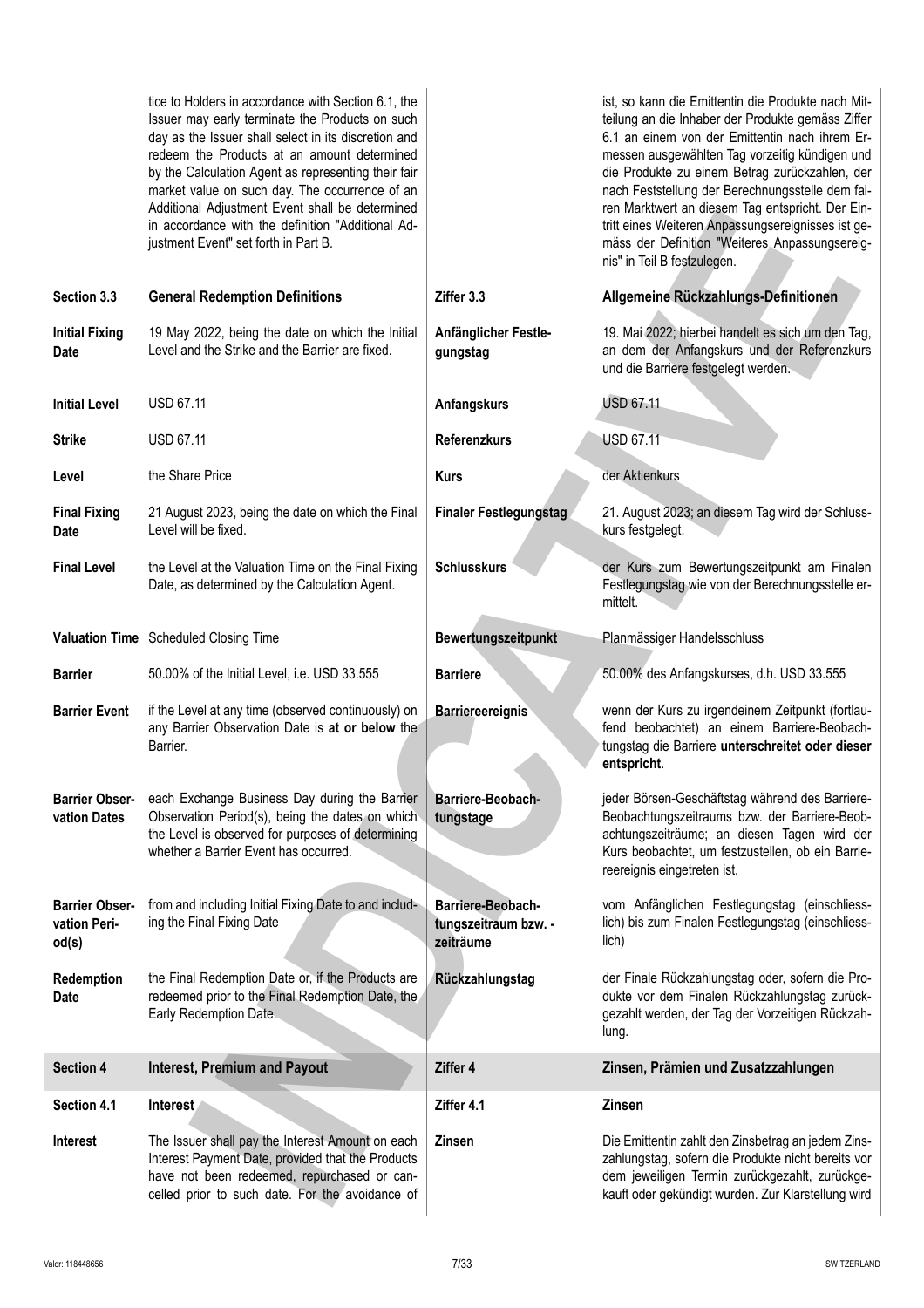|                                          | doubt, it being understood that, if the Products are<br>redeemed, repurchased or cancelled prior to the<br>relevant Interest Payment Date, any portion of the<br>Interest Amount that would otherwise be due on<br>such Interest Payment Date that has accrued as of<br>the date of such redemption, repurchase or can-<br>cellation will not be paid.                                                                                                                                                                                                                                                                                                                                                                                                                                                                              |                         | festgehalten, dass im Fall einer bzw. eines vor<br>dem jeweiligen Zinszahlungstag erfolgenden<br>Rückzahlung, Rückkaufs oder Entwertung der<br>Produkte diejenigen Teile des ansonsten an dem<br>jeweiligen Zinszahlungstag fälligen Zinsbetrags,<br>die zum Termin der betreffenden Rückzahlung,<br>des betreffenden Rückkaufs bzw. der betreffenden<br>Entwertung aufgelaufen sind, nicht zur Auszah-<br>lung gelangen.                                                                                                                                                                                                                                                                                                                                                                                                                                                                                                                                                                     |
|------------------------------------------|-------------------------------------------------------------------------------------------------------------------------------------------------------------------------------------------------------------------------------------------------------------------------------------------------------------------------------------------------------------------------------------------------------------------------------------------------------------------------------------------------------------------------------------------------------------------------------------------------------------------------------------------------------------------------------------------------------------------------------------------------------------------------------------------------------------------------------------|-------------------------|-----------------------------------------------------------------------------------------------------------------------------------------------------------------------------------------------------------------------------------------------------------------------------------------------------------------------------------------------------------------------------------------------------------------------------------------------------------------------------------------------------------------------------------------------------------------------------------------------------------------------------------------------------------------------------------------------------------------------------------------------------------------------------------------------------------------------------------------------------------------------------------------------------------------------------------------------------------------------------------------------|
| <b>Interest</b><br>Amount                | 2.45% p.a. of the Denomination, i.e. USD 6.13 for<br>90 days + USD 6.13 for 90 days + USD 6.13 for<br>90 days + USD 6.13 for 90 days + USD 6.19 for<br>91 days, being the amount the Issuer shall pay to<br>the Holders per Product on each Interest Payment<br>Date (unless the Products are redeemed, repur-<br>chased or cancelled prior to such date).                                                                                                                                                                                                                                                                                                                                                                                                                                                                          | Zinsbetrag              | 2.45% p.a. der Stückelung, d.h. USD 6.13 für 90<br>Tage + USD 6.13 für 90 Tage + USD 6.13 für 90<br>Tage + USD 6.13 für 90 Tage + USD 6.19 für 91<br>Tage; dieser Betrag wird von der Emittentin an je-<br>dem Zinszahlungstag für jedes Produkt an dessen<br>Inhaber gezahlt (sofern die Produkte nicht bereits<br>vor dem jeweiligen Termin zurückgezahlt, zurück-<br>gekauft oder gekündigt wurden).                                                                                                                                                                                                                                                                                                                                                                                                                                                                                                                                                                                       |
| <b>Interest Ex-</b><br>Date(s)           | 27 August 2022, 27 November 2022, 27 February<br>2023, 27 May 2023, being the date(s) on which the<br>Products are traded ex-interest.                                                                                                                                                                                                                                                                                                                                                                                                                                                                                                                                                                                                                                                                                              | Ex-Zinstag(e)           | 27. August 2022, 27. November 2022, 27. Februar<br>2023, 27. Mai 2023; an diesem Tag bzw. diesen<br>Tagen werden die Produkte ex-Zinsen gehandelt.                                                                                                                                                                                                                                                                                                                                                                                                                                                                                                                                                                                                                                                                                                                                                                                                                                            |
| Interest Pay-<br>ment Date(s)            | 29 August 2022, 28 November 2022, 27 February<br>2023, 30 May 2023, 28 August 2023, being the<br>date(s) on which the Issuer shall pay the Interest<br>Amount per Product to the Holders.                                                                                                                                                                                                                                                                                                                                                                                                                                                                                                                                                                                                                                           | Zinszahlungstag(e)      | 29. August 2022, 28. November 2022, 27. Februar<br>2023, 30. Mai 2023, 28. August 2023; an diesem<br>Tag bzw. diesen Tagen zahlt die Emittentin den<br>Zinsbetrag für jedes Produkt an dessen Inhaber.                                                                                                                                                                                                                                                                                                                                                                                                                                                                                                                                                                                                                                                                                                                                                                                        |
| <b>Business Day</b><br><b>Convention</b> | with respect to each Interest Payment Date, Modi-<br>fied Following Business Day Convention unadjust-<br>ed                                                                                                                                                                                                                                                                                                                                                                                                                                                                                                                                                                                                                                                                                                                         | Geschäftstag-Konvention | in Bezug auf jeden Zinszahlungstag gilt die Modi-<br>fizierte Folgender-Geschäftstag-Konvention ohne<br>Anpassung                                                                                                                                                                                                                                                                                                                                                                                                                                                                                                                                                                                                                                                                                                                                                                                                                                                                             |
|                                          |                                                                                                                                                                                                                                                                                                                                                                                                                                                                                                                                                                                                                                                                                                                                                                                                                                     |                         |                                                                                                                                                                                                                                                                                                                                                                                                                                                                                                                                                                                                                                                                                                                                                                                                                                                                                                                                                                                               |
| Day Count<br><b>Fraction</b>             | 30/360                                                                                                                                                                                                                                                                                                                                                                                                                                                                                                                                                                                                                                                                                                                                                                                                                              | Zinstagequotient        | 30/360                                                                                                                                                                                                                                                                                                                                                                                                                                                                                                                                                                                                                                                                                                                                                                                                                                                                                                                                                                                        |
| Section 4.2                              | Premium                                                                                                                                                                                                                                                                                                                                                                                                                                                                                                                                                                                                                                                                                                                                                                                                                             | Ziffer 4.2              | Prämien                                                                                                                                                                                                                                                                                                                                                                                                                                                                                                                                                                                                                                                                                                                                                                                                                                                                                                                                                                                       |
| Premium                                  | The Issuer shall pay the Premium Amount on each<br>Premium Payment Date, provided that the Prod-<br>ucts have not been redeemed, repurchased or<br>cancelled prior to such date. The Premium<br>Amounts payable under the Products represent an<br>amount payable by the Issuer as compensation for<br>and in recognition of the assumption of risk that<br>under certain circumstances the Final Redemption<br>Amount may be below the Denomination. For the<br>avoidance of doubt, it being understood that, if the<br>Products are redeemed, repurchased or cancelled<br>prior to the relevant Premium Payment Date, any<br>portion of the Premium Amount that would other-<br>wise be due on such Premium Payment Date that<br>has accrued as of the date of such redemption, re-<br>purchase or cancellation will not be paid. | Prämien                 | Die Emittentin zahlt den Prämienbetrag an jedem<br>Prämienzahlungstag, sofern die Produkte nicht<br>bereits vor dem jeweiligen Termin zurückgezahlt,<br>zurückgekauft oder gekündigt wurden. Die auf die<br>Produkte zahlbaren Prämienbeträge stellen einen<br>Betrag dar, der von der Emittentin als Ausgleich<br>und Gegenleistung für die Übernahme des Risikos<br>zahlbar ist, dass der bei Rückzahlung zahlbare<br>Finale Rückzahlungsbetrag in bestimmten Fällen<br>möglicherweise geringer ist als die Stückelung.<br>Zur Klarstellung wird festgehalten, dass im Fall ei-<br>ner bzw. eines vor dem jeweiligen Prämienzah-<br>lungstag erfolgenden Rückzahlung, Rückkaufs<br>oder Entwertung der Produkte diejenigen Teile des<br>ansonsten an dem jeweiligen Prämienzahlungstag<br>fälligen Prämienbetrags, die zum Termin der be-<br>treffenden Rückzahlung, des betreffenden Rück-<br>kaufs bzw. der betreffenden Entwertung aufgelau-<br>fen sind, nicht zur Auszahlung gelangen. |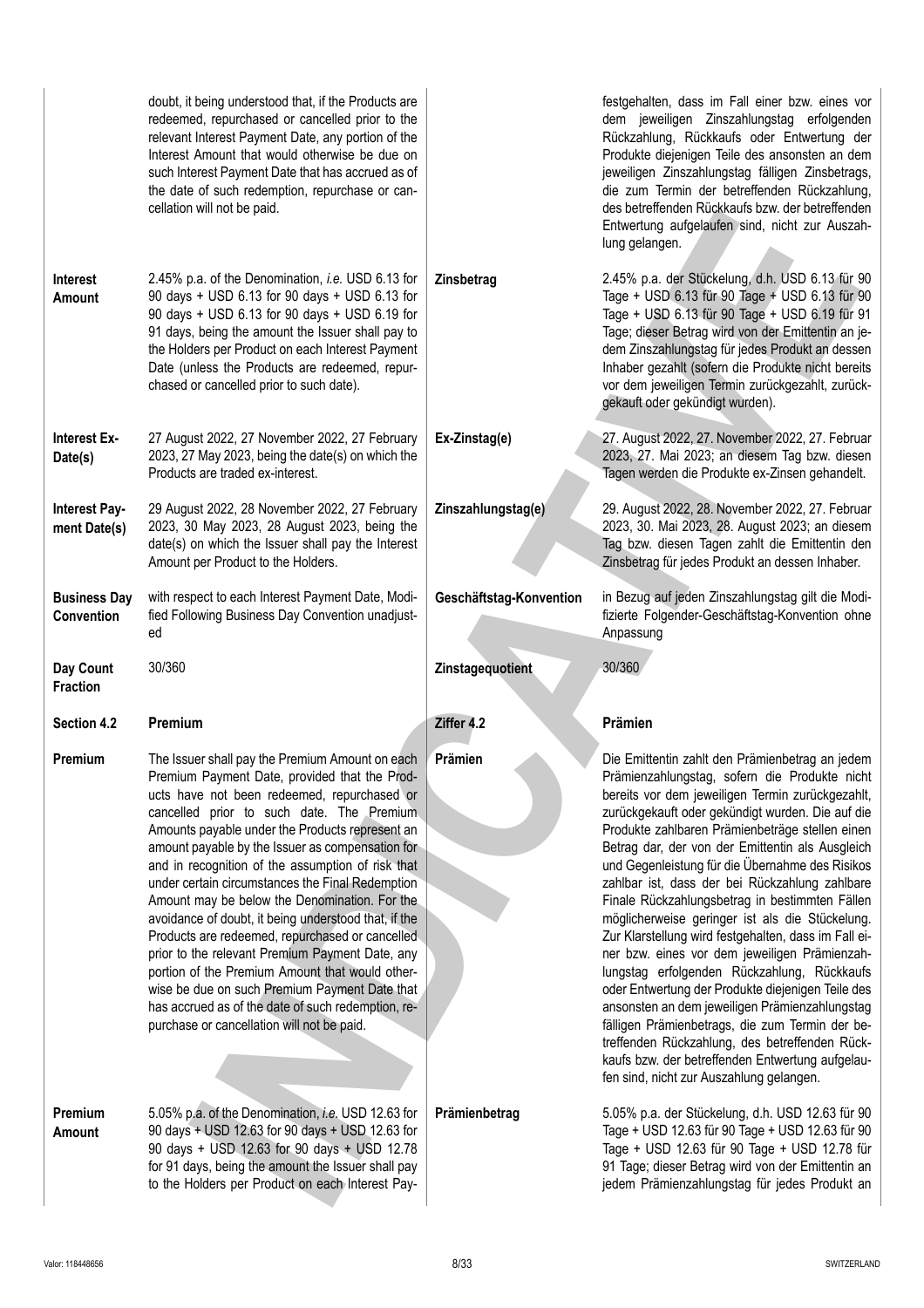|                                          | ment Date (unless the Products are redeemed, re-<br>purchased or cancelled prior to such date).                                                                                                                                                                                                                                                                                                                                                                                                                                                                                                                                                                                                                                                                                                                                                                                                                                                                                                                                                            |                                | dessen Inhaber gezahlt (sofern die Produkte nicht<br>bereits vor dem jeweiligen Termin zurückgezahlt,<br>zurückgekauft oder gekündigt wurden).                                                                                                                                                                                                                                                                                                                                                                                                                                                                                                                                                                                                                                                                                                                                                                                                                                                     |
|------------------------------------------|------------------------------------------------------------------------------------------------------------------------------------------------------------------------------------------------------------------------------------------------------------------------------------------------------------------------------------------------------------------------------------------------------------------------------------------------------------------------------------------------------------------------------------------------------------------------------------------------------------------------------------------------------------------------------------------------------------------------------------------------------------------------------------------------------------------------------------------------------------------------------------------------------------------------------------------------------------------------------------------------------------------------------------------------------------|--------------------------------|----------------------------------------------------------------------------------------------------------------------------------------------------------------------------------------------------------------------------------------------------------------------------------------------------------------------------------------------------------------------------------------------------------------------------------------------------------------------------------------------------------------------------------------------------------------------------------------------------------------------------------------------------------------------------------------------------------------------------------------------------------------------------------------------------------------------------------------------------------------------------------------------------------------------------------------------------------------------------------------------------|
| <b>Premium Ex-</b><br>Date(s)            | 27 August 2022, 27 November 2022, 27 February<br>2023, 27 May 2023, being the date(s) on which the<br>Products are traded ex-premium.                                                                                                                                                                                                                                                                                                                                                                                                                                                                                                                                                                                                                                                                                                                                                                                                                                                                                                                      | Ex-Prämientag(e)               | 27. August 2022, 27. November 2022, 27. Februar<br>2023, 27. Mai 2023; an diesem Tag bzw. diesen<br>Tagen werden die Produkte ex-Prämie gehandelt.                                                                                                                                                                                                                                                                                                                                                                                                                                                                                                                                                                                                                                                                                                                                                                                                                                                 |
| Premium Pay-<br>ment Date(s)             | 29 August 2022, 28 November 2022, 27 February<br>2023, 30 May 2023, 28 August 2023, being the<br>date(s) on which the Issuer shall pay the Premium<br>Amount per Product to the Holders.                                                                                                                                                                                                                                                                                                                                                                                                                                                                                                                                                                                                                                                                                                                                                                                                                                                                   | Prämienzahlungstag(e)          | 29. August 2022, 28. November 2022, 27. Februar<br>2023, 30. Mai 2023, 28. August 2023; an diesem<br>Tag bzw. diesen Tagen zahlt die Emittentin den<br>Prämienbetrag für jedes Produkt an dessen Inha-<br>ber.                                                                                                                                                                                                                                                                                                                                                                                                                                                                                                                                                                                                                                                                                                                                                                                     |
| <b>Business Day</b><br><b>Convention</b> | with respect to each Premium Payment Date,<br>Modified Following Business Day Convention un-<br>adjusted                                                                                                                                                                                                                                                                                                                                                                                                                                                                                                                                                                                                                                                                                                                                                                                                                                                                                                                                                   | Geschäftstag-Konvention        | in Bezug auf jeden Prämienzahlungstag gilt die<br>Modifizierte Folgender-Geschäftstag-Konvention<br>ohne Anpassung                                                                                                                                                                                                                                                                                                                                                                                                                                                                                                                                                                                                                                                                                                                                                                                                                                                                                 |
| Day Count<br><b>Fraction</b>             | 30/360                                                                                                                                                                                                                                                                                                                                                                                                                                                                                                                                                                                                                                                                                                                                                                                                                                                                                                                                                                                                                                                     | Prämientagequotient            | 30/360                                                                                                                                                                                                                                                                                                                                                                                                                                                                                                                                                                                                                                                                                                                                                                                                                                                                                                                                                                                             |
| Section 4.3                              | Payout                                                                                                                                                                                                                                                                                                                                                                                                                                                                                                                                                                                                                                                                                                                                                                                                                                                                                                                                                                                                                                                     | Ziffer 4.3                     | Zusatzzahlungen                                                                                                                                                                                                                                                                                                                                                                                                                                                                                                                                                                                                                                                                                                                                                                                                                                                                                                                                                                                    |
| Payout                                   | Not applicable                                                                                                                                                                                                                                                                                                                                                                                                                                                                                                                                                                                                                                                                                                                                                                                                                                                                                                                                                                                                                                             | Zusatzzahlungen                | Nicht anwendbar                                                                                                                                                                                                                                                                                                                                                                                                                                                                                                                                                                                                                                                                                                                                                                                                                                                                                                                                                                                    |
| <b>Section 5</b>                         | <b>Additional Issue Specific Definitions</b>                                                                                                                                                                                                                                                                                                                                                                                                                                                                                                                                                                                                                                                                                                                                                                                                                                                                                                                                                                                                               | Ziffer 5                       | Weitere Emissionsspezifische Definitionen                                                                                                                                                                                                                                                                                                                                                                                                                                                                                                                                                                                                                                                                                                                                                                                                                                                                                                                                                          |
| <b>Business Day</b>                      | a day (other than a Saturday or Sunday) on which<br>commercial banks and foreign exchange markets<br>settle payments in Zurich and in the principal finan-<br>cial centre of the Issue Currency.                                                                                                                                                                                                                                                                                                                                                                                                                                                                                                                                                                                                                                                                                                                                                                                                                                                           | Geschäftstag                   | ein Tag (ausser einem Samstag oder Sonntag), an<br>dem Geschäftsbanken und Devisenmärkte in Zü-<br>rich und am Hauptfinanzplatz der Emissionswäh-<br>rung Zahlungen abwickeln.                                                                                                                                                                                                                                                                                                                                                                                                                                                                                                                                                                                                                                                                                                                                                                                                                     |
| <b>Clearing Sys-</b><br>tem              | <b>SIS</b>                                                                                                                                                                                                                                                                                                                                                                                                                                                                                                                                                                                                                                                                                                                                                                                                                                                                                                                                                                                                                                                 | Clearingsystem                 | SIS                                                                                                                                                                                                                                                                                                                                                                                                                                                                                                                                                                                                                                                                                                                                                                                                                                                                                                                                                                                                |
| <b>Extraordinary</b><br>Event            | (i) any event (whether or not reasonably fore-<br>seeable) beyond the reasonable control of the<br>person or entity whose performance is affected<br>thereby, including but not limited to:<br>(a) any outbreak or escalation of<br>hostilities or other national or inter-<br>national calamity or crisis,<br>(b) the enactment, publication, de-<br>cree or other promulgation of any<br>statute, regulation, rule or order of<br>any court or other governmental au-<br>thority, which affects, or would af-<br>fect, the payment of any amount or<br>delivery of any other benefit under<br>the Products,<br>(c) the taking of any action by any<br>governmental, administrative, leg-<br>islative, or judicial authority or power<br>of any Jurisdictional Event Jurisdic-<br>tion, or any political subdivisions<br>thereof, in respect of its monetary<br>or fiscal affairs or stock exchanges<br>which has a material adverse effect<br>on the financial markets,<br>(d) the closing of any Clearing Sys-<br>tem with no substitution of a succes- | Aussergewöhnliches<br>Ereignis | (i) jedes Ereignis (ob vernünftigerweise vorher-<br>sehbar oder nicht), auf das die Person oder Ge-<br>sellschaft, deren Leistung davon betroffen ist,<br>vernünftigerweise keinen Einfluss hat ein-<br>schliesslich unter anderem:<br>(a) jedes Ausbruchs bzw. jeder Es-<br>kalation von gewaltsamen Au-<br>seinandersetzungen oder sonstigen<br>nationalen oder internationalen<br>Zwischenfällen oder Krisen,<br>(b) der Verabschiedung,<br>Veröf-<br>fentlichung, des Erlasses oder einer<br>sonstigen Verkündung von Geset-<br>zen, Verordnungen, Anordnungen<br>oder Beschlüssen eines Gerichts<br>oder<br>einer<br>sonstigen<br>Regierungsstelle, die sich auf die<br>Zahlung von Beträgen bzw. die Er-<br>bringung sonstiger Leistungen in<br>Bezug auf die Produkte auswirken<br>bzw. auswirken würden.<br>(c) der Ergreifung von Massnahmen<br>durch Regierungsstellen, Verwal-<br>tungsbehörden, den Gesetzgeber<br>oder die Gerichte einer massge-<br>blichen Rechtsordnung für Recht- |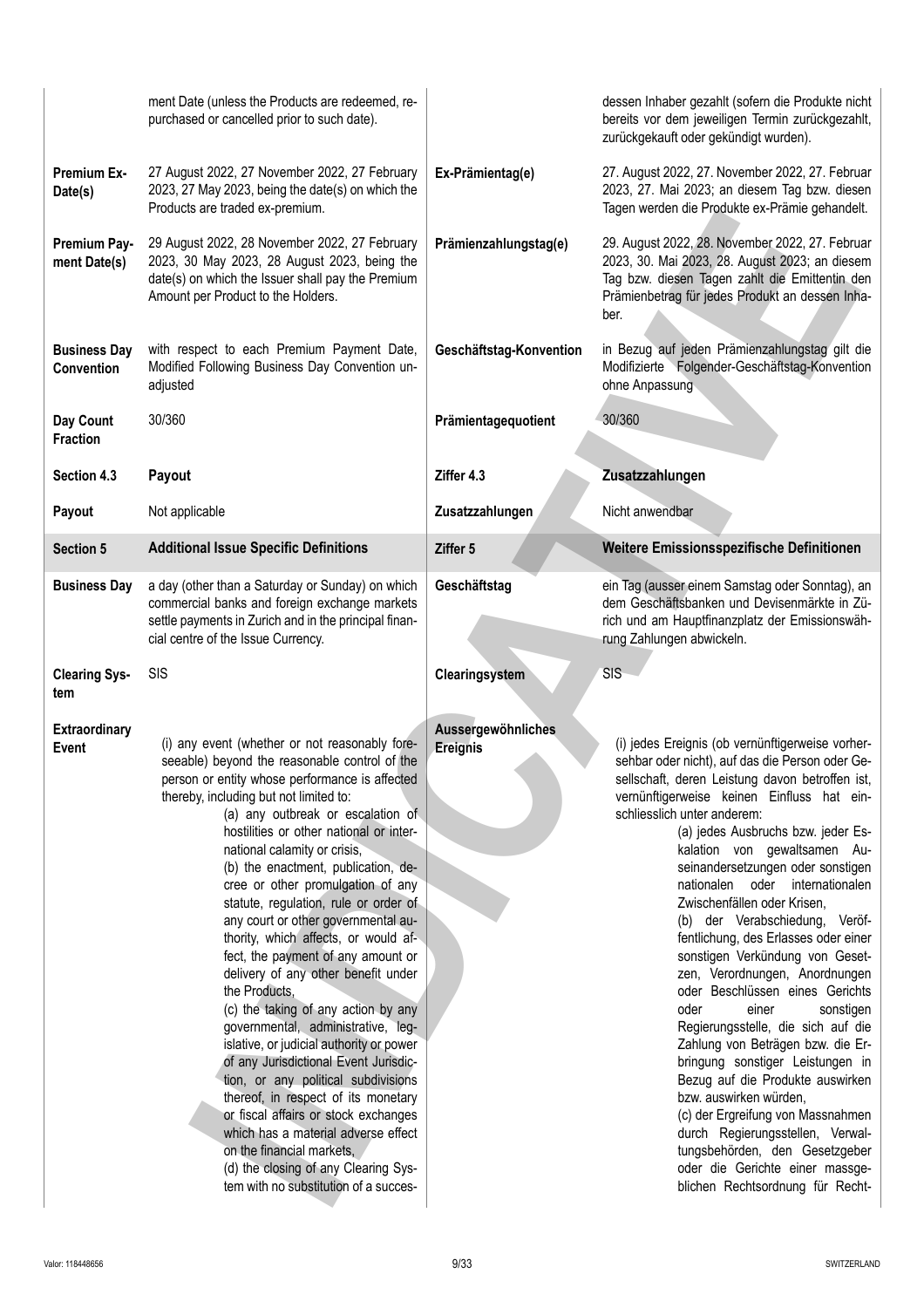|                                           | and<br>(e) a Market Disruption Event,<br>which has had or could reasonably be expected<br>to have a material adverse effect on the ability<br>of the Issuer to perform its obligations under, or<br>hedge its position with respect to, the Products,<br><b>or</b><br>(ii) any event similar to any of the events de-<br>scribed in clause (i) above, which has had or<br>could reasonably be expected to have a mater-<br>ial adverse effect on the ability of the Issuer to<br>perform its obligations under, or to hedge its po-<br>sition with respect to, any option or any other fi-<br>nancial instrument held by the Issuer to hedge<br>its obligations under the Products. |                                | schaften in Bezug auf ihre<br>währungs- bzw. steuerpolitischen<br>Angelegenheiten oder ihre Wertpa-<br>pierbörsen, die sich wesentlich<br>nachteilig auf die Finanzmärkte<br>auswirken.<br>(d) der Schliessung eines Clear-<br>ingsystems, ohne dass innerhalb<br>einer Woche nach der Schliessung<br>eine Ersetzung durch eine Nachfol-<br>gerorganisation bzw. ein Nach-<br>folgesystem erfolgt, und<br>(e) einer Marktstörung,<br>das sich wesentlich nachteilig auf die Fähigkeit<br>der Emittentin ausgewirkt hat, ihre Verpflichtun-<br>gen in Bezug auf die Produkte zu erfüllen bzw.<br>ihre Positionen in Bezug auf die Produkte abzu-<br>sichern, oder bei dem vernünftigerweise er-<br>wartet werden kann, dass dies der Fall sein<br>wird, oder<br>(ii) jedes Ereignis, das mit den in vorstehendem<br>Absatz (i) beschriebenen Ereignissen vergleich-<br>bar ist und sich wesentlich nachteilig auf die<br>Fähigkeit der Emittentin ausgewirkt hat, ihre<br>Verpflichtungen in Bezug auf Optionen oder<br>sonstigen Finanzinstrumente zu erfüllen, die<br>von der Emittentin zur Absicherung ihrer<br>Verpflichtungen in Bezug auf die Produkte<br>gehalten werden, bzw. ihre Positionen in Bezug<br>auf solche Optionen oder sonstigen Finanzin-<br>strumente abzusichern, oder bei dem vernün-<br>ftigerweise erwartet werden kann, dass dies der<br>Fall sein wird. |
|-------------------------------------------|-------------------------------------------------------------------------------------------------------------------------------------------------------------------------------------------------------------------------------------------------------------------------------------------------------------------------------------------------------------------------------------------------------------------------------------------------------------------------------------------------------------------------------------------------------------------------------------------------------------------------------------------------------------------------------------|--------------------------------|-------------------------------------------------------------------------------------------------------------------------------------------------------------------------------------------------------------------------------------------------------------------------------------------------------------------------------------------------------------------------------------------------------------------------------------------------------------------------------------------------------------------------------------------------------------------------------------------------------------------------------------------------------------------------------------------------------------------------------------------------------------------------------------------------------------------------------------------------------------------------------------------------------------------------------------------------------------------------------------------------------------------------------------------------------------------------------------------------------------------------------------------------------------------------------------------------------------------------------------------------------------------------------------------------------------------------------------------------------------------------------------|
| <b>SIS</b>                                | SIX SIS Ltd, Baslerstrasse 100, 4600 Olten,<br>Switzerland, and any successor organization or<br>system.                                                                                                                                                                                                                                                                                                                                                                                                                                                                                                                                                                            | <b>SIS</b>                     | SIX SIS AG, Baslerstrasse 100, 4600 Olten,<br>Schweiz, sowie jede Nachfolgerorganisation bzw.<br>jedes Nachfolgersystem.                                                                                                                                                                                                                                                                                                                                                                                                                                                                                                                                                                                                                                                                                                                                                                                                                                                                                                                                                                                                                                                                                                                                                                                                                                                            |
| Form of Prod-<br>ucts                     | <b>Uncertificated Securities</b>                                                                                                                                                                                                                                                                                                                                                                                                                                                                                                                                                                                                                                                    | Verbriefung der Produkte       | Wertrechte                                                                                                                                                                                                                                                                                                                                                                                                                                                                                                                                                                                                                                                                                                                                                                                                                                                                                                                                                                                                                                                                                                                                                                                                                                                                                                                                                                          |
| Holder(s)                                 | with respect to any Product, the person holding the<br>Product in a securities account that is in his or her<br>name or, in the case of an intermediary, the inter-<br>mediary holding the Product for its own account in<br>a securities account that is in its name.<br>The Holder of a Product shall, for all purposes, be<br>treated by (i) the Issuer, (ii) the Calculation Agent,<br>(iii) the Paying Agent and (iv) all other persons as<br>the person entitled to such Product and the person<br>entitled to receive the benefits of the rights repre-<br>sented by such Product.                                                                                           | Inhaber                        | in Bezug auf ein Produkt, die Person, die das Pro-<br>dukt in einem auf ihren Namen lautenden Wertpa-<br>pierdepot hält bzw. im Fall eines Vermittlers, der<br>Vermittler, der das Produkt auf eigene Rechnung<br>in einem auf seinen Namen lautenden Wertpapier-<br>depot hält.<br>Der Inhaber eines Produkts ist in jeder Hinsicht<br>von (i) der Emittentin, (ii) der Berechnungsstelle,<br>(iii) der Zahlstelle und (iv) allen sonstigen Person-<br>en als diejenige Person zu behandeln, der dieses<br>Produkt zusteht und die zum Empfang der Leistun-<br>gen aus den Rechten berechtigt ist, die durch das<br>betreffende Produkt verbrieft sind.                                                                                                                                                                                                                                                                                                                                                                                                                                                                                                                                                                                                                                                                                                                            |
| <b>References to</b><br><b>Currencies</b> | References to "AED" are to United Arab Emirates<br>Dirham, references to "AUD" are to Australian Dol-<br>lars, references to "ARS" are to Argentine Peso,                                                                                                                                                                                                                                                                                                                                                                                                                                                                                                                           | Bezugnahmen auf Währun-<br>gen | Bezugnahmen auf "AED" gelten als Bezugnah-<br>men auf den Vereinigte Arabische Emirate-Dir-<br>ham, Bezugnahmen auf "AUD" gelten als Bezug-                                                                                                                                                                                                                                                                                                                                                                                                                                                                                                                                                                                                                                                                                                                                                                                                                                                                                                                                                                                                                                                                                                                                                                                                                                         |

sor clearing organization or system within one week after such closing, sordnungsbezogene Ereignisse oder einer ihrer Gebietskörper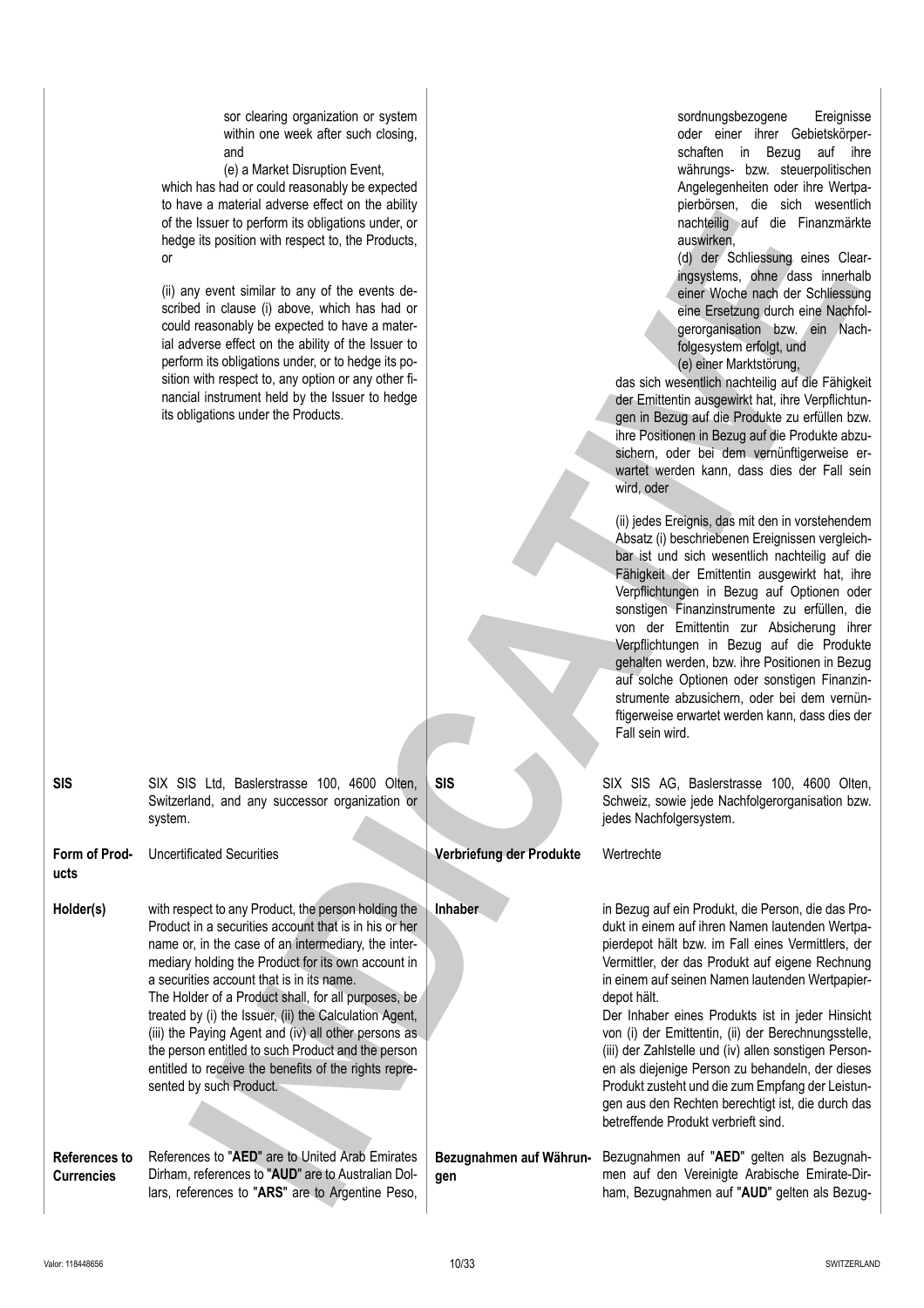references to "**BGN**" are to Bulgarian Lev, references to "**BRL**" are to Brazilian Real, references to "**CAD**" are to Canadian dollars, references to "**CHF**" are to Swiss francs, references to "**CLP**" are to Chilean Peso, references to "**CNY**" (traded onshore) and "**CNH**" (traded offshore) are to Chinese Yuan Renminbi, references to "**COP**" are to Colombian Peso, references to "**CZK**" are to Czech Koruna, references to "**DKK**" are to Danish Krone, references to "**EUR**" are to Euro, references to "**GBP**" are to British Pound, references to "**HKD**" are to Hong Kong Dollar, references to "**HRK**" are to Croatian Kuna, references to "**HUF**" are to Hungarian Forint, references to "**IDR**" are to Indonesian Rupiah, references to "**ILS**" are to Israeli New Shekel, references to "**INR**" are to Indian Rupee, references to "**JPY**" are to Japanese Yen, references to "**KRW**" are to Korean Won, references to "**KWD**" are to Kuwaiti Dinar, references to "**KZT**" are to Kazakhstan Tenge, references to "**MXN**" are to Mexican Peso, references to "**MYR**" are to Malaysian Ringgit, references to "**NOK**" are to Norwegian Kroner, references to "**NZD**" are to New Zealand Dollar, references to "**PEN**" are to Peruvian Nuevo Sol, references to "**PHP**" are to Philippine Peso, references to "**PLN**" are to Polish Zloty, references to "**RON**" are to Romanian Leu, references to "**RUB**" are to Russian Rouble, references to "**SAR**" are to Saudi Riyal, references to "**SGD**" are to Singapore Dollar, references to "**SEK**" are to Swedish Krona, references to "**THB**" are to Thai Baht, references to "**TRY**" are to Turkish Lira, references to "**TWD**" are to Taiwan Dollar, references to "**USD**" are to US Dollar, references to "**ZAR**" are to South African Rand, references to "**XAG**" are to Silver, references to "**XAU**" are to Gold, references to "**XPT**" are to Platinum, and references to "**XPD**" are to Palladium.

nahmen auf den Australischen Dollar, Bezugnahmen auf "**ARS**" gelten als Bezugnahmen auf den Argentinischen Peso, Bezugnahmen auf "**BGN**" gelten als Bezugnahmen auf den Bulgarischen Lew, Bezugnahmen auf "**BRL**" gelten als Bezugnahmen auf den Brasilianischen Real, Bezugnahmen auf "**CAD**" gelten als Bezugnahmen auf den Kanadischen Dollar, Bezugnahmen auf "**CHF**" gelten als Bezugnahmen auf den Schweizer Franken, Bezugnahmen auf "**CLP**" gelten als Bezugnahmen auf den Chilenischen Peso, Bezugnahmen auf "**CNY**" (onshore gehandelt) und "**CNH**" (offshore gehandelt) gelten als Bezugnahmen auf den Chinesischen Renminbi Yuan, Bezugnahmen auf "**COP**" gelten als Bezugnahmen auf den Kolumbianischen Peso, Bezugnahmen auf "**CZK**" gelten als Bezugnahmen auf die Tschechische Krone, Bezugnahmen auf "**DKK**" gelten als Bezugnahmen auf die Dänische Krone, Bezugnahmen auf "**EUR**" gelten als Bezugnahmen auf den Euro, Bezugnahmen auf "**GBP**" gelten als Bezugnahmen auf das Britische Pfund, Bezugnahmen auf "**HKD**" gelten als Bezugnahmen auf den Hongkong-Dollar, Bezugnahmen auf "**HRK**" gelten als Bezugnahmen auf die Kroatische Kuna, Bezugnahmen auf "**HUF**" gelten als Bezugnahmen auf den Ungarischen Forint, Bezugnahmen auf "**IDR**" gelten als Bezugnahmen auf die Indonesische Rupiah, Bezugnahmen auf "**ILS**" gelten als Bezugnahmen auf den Israelischer Neuen Schekel, Bezugnahmen auf "**INR**" gelten als Bezugnahmen auf die Indische Rupie, Bezugnahmen auf "**JPY**" gelten als Bezugnahmen auf den Japanischen Yen, Bezugnahmen auf "**KRW**" gelten als Bezugnahmen auf den Südkoreanischen Won, Bezugnahmen auf "**KWD**" gelten als Bezugnahmen auf den Kuwaitischen Dinar, Bezugnahmen auf "**KZT**" gelten als Bezugnahmen auf den Kasachstan-Tenge, Bezugnahmen auf "**MXN**" gelten als Bezugnahmen auf den Mexikanischen Peso, Bezugnahmen auf "**MYR**" gelten als Bezugnahmen auf den Malaysischer Ringgit, Bezugnahmen auf "**NOK**" gelten als Bezugnahmen auf die Norwegische Krone, Bezugnahmen auf "**NZD**" gelten als Bezugnahmen auf den Neuseeländischen Dollar, Bezugnahmen auf "**PEN**" gelten als Bezugnahmen auf den Peruanischen Sol, Bezugnahmen auf "**PHP**" gelten als Bezugnahmen auf den Philippinischen Peso, Bezugnahmen auf "**PLN**" gelten als Bezugnahmen auf den Polnischen Zloty, Bezugnahmen auf "**RON**" gelten als Bezugnahmen auf den Rumänischen Leu, Bezugnahmen auf "**RUB**" gelten als Bezugnahmen auf den Russischen Rubel, Bezugnahmen auf "**SAR**" gelten als Bezugnahmen auf den Saudi-Riyal, Bezugnahmen auf "**SGD**" gelten als Bezugnahmen auf den Singapur-Dollar, Bezugnahmen auf "**SEK**" gelten als Bezugnahmen auf die Schwedische Krone, Bezugnahmen auf "**THB**" gelten als Bezugnahmen auf den Thailändischen Baht, Bezugnahmen auf "**TRY**" gelten als Bezugnahmen auf die Türkische Lira, Bezugnahmen auf "**TWD**" gelten als Bezugnahmen auf den In the contents of the basis of the contents of the contents of the contents of the pair of the contents of the contents of the contents of the contents of the contents of the contents of the pair of the pair of the conte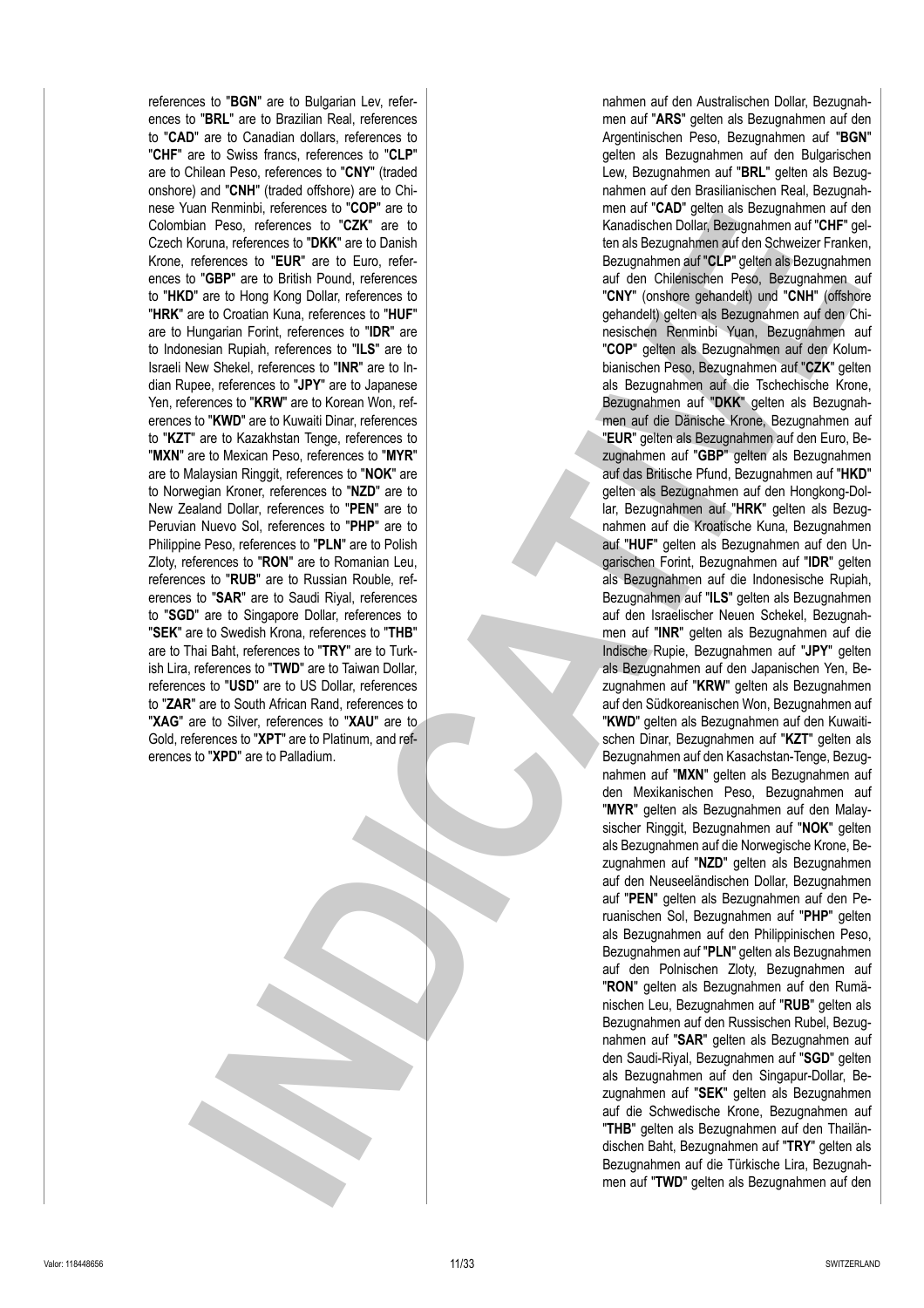|                                                                                                                                                                                                                                                                                                                                                     |                                                                                                                                                                                                                                                                                                                                                                                                                                                                                                                                                                                                                                                                                                                                                      |                                                                                                                                                                                                                                                                                                                                                                                                                                                                                                                                                                                                                                                  | Taiwanesischen Dollar, Bezugnahmen auf "USD"<br>gelten als Bezugnahmen auf den US-Dollar, Be-<br>zugnahmen auf "ZAR" gelten als Bezugnahmen<br>auf den Südafrikanischen Rand, Bezugnahmen<br>auf "XAG" gelten als Bezugnahmen auf Silber,<br>Bezugnahmen auf "XAU" gelten als Bezugnah-<br>men auf Gold, Bezugnahmen auf "XPT" gelten als<br>Bezugnahmen auf Platin und Bezugnahmen auf<br>"XPD" gelten als Bezugnahmen auf Palladium.                                                  |
|-----------------------------------------------------------------------------------------------------------------------------------------------------------------------------------------------------------------------------------------------------------------------------------------------------------------------------------------------------|------------------------------------------------------------------------------------------------------------------------------------------------------------------------------------------------------------------------------------------------------------------------------------------------------------------------------------------------------------------------------------------------------------------------------------------------------------------------------------------------------------------------------------------------------------------------------------------------------------------------------------------------------------------------------------------------------------------------------------------------------|--------------------------------------------------------------------------------------------------------------------------------------------------------------------------------------------------------------------------------------------------------------------------------------------------------------------------------------------------------------------------------------------------------------------------------------------------------------------------------------------------------------------------------------------------------------------------------------------------------------------------------------------------|-----------------------------------------------------------------------------------------------------------------------------------------------------------------------------------------------------------------------------------------------------------------------------------------------------------------------------------------------------------------------------------------------------------------------------------------------------------------------------------------|
| Section 6                                                                                                                                                                                                                                                                                                                                           | <b>Other Issue Specific Terms and Conditions</b>                                                                                                                                                                                                                                                                                                                                                                                                                                                                                                                                                                                                                                                                                                     | Ziffer 6                                                                                                                                                                                                                                                                                                                                                                                                                                                                                                                                                                                                                                         | Andere Emissionsspezifische Bedingungen                                                                                                                                                                                                                                                                                                                                                                                                                                                 |
| <b>6.1 Notices</b>                                                                                                                                                                                                                                                                                                                                  |                                                                                                                                                                                                                                                                                                                                                                                                                                                                                                                                                                                                                                                                                                                                                      | 6.1 Mitteilungen                                                                                                                                                                                                                                                                                                                                                                                                                                                                                                                                                                                                                                 |                                                                                                                                                                                                                                                                                                                                                                                                                                                                                         |
|                                                                                                                                                                                                                                                                                                                                                     | All notices to the Holders shall be valid and binding if (i) published by<br>the Issuer on the website of the SIX Swiss Exchange Ltd (www.six-<br>swiss-exchange.com), where notices are currently published under<br>the address www.six-swiss-exchange.com/news/official notices/<br>search en.html, or (ii) otherwise published in accordance with the<br>regulations of the SIX Swiss Exchange Ltd.                                                                                                                                                                                                                                                                                                                                              |                                                                                                                                                                                                                                                                                                                                                                                                                                                                                                                                                                                                                                                  | Sämtliche Mitteilungen an die Inhaber sind wirksam und verbindlich, wenn sie (i)<br>von der Emittentin auf der Website der SIX Swiss Exchange AG (www.six-swiss-<br>exchange.com), auf der Mitteilungen derzeit unter www.six-swiss-exchange.com/<br>news/official notices/search de.html oder (ii) in allen anderen Fällen gemäss den<br>Bestimmungen der SIX Swiss Exchange AG veröffentlicht wurden.                                                                                 |
| 6.2 Form                                                                                                                                                                                                                                                                                                                                            |                                                                                                                                                                                                                                                                                                                                                                                                                                                                                                                                                                                                                                                                                                                                                      | 6.2 Verbriefung                                                                                                                                                                                                                                                                                                                                                                                                                                                                                                                                                                                                                                  |                                                                                                                                                                                                                                                                                                                                                                                                                                                                                         |
| The Products are issued in uncertificated form in accordance with<br>art. 973c of the Swiss Code of Obligations as uncertificated securi-<br>ties (Wertrechte), which uncertificated securities shall be registered<br>with SIS or any other relevant clearing system as intermediated se-<br>curities (Bucheffekten) ("Intermediated Securities"). |                                                                                                                                                                                                                                                                                                                                                                                                                                                                                                                                                                                                                                                                                                                                                      | den ("Bucheffekten").                                                                                                                                                                                                                                                                                                                                                                                                                                                                                                                                                                                                                            | Die Produkte werden in unverbriefter Form nach Massgabe von Art. 973c des<br>Schweizerischen Obligationenrechts als Wertrechte begeben, die bei der SIS oder<br>einem anderen massgeblichen Clearingsysteme als Bucheffekten registriert wer-                                                                                                                                                                                                                                           |
| Products.                                                                                                                                                                                                                                                                                                                                           | The uncertificated securities (Wertrechte) will be created by the Is-<br>suer by means of a registration in a register of uncertificated securi-<br>ties (Wertrechtebuch) maintained by the Issuer. Such uncertificated<br>securities will then be entered into the main register (Hauptregister)<br>of SIS or any other intermediary (Verwahrungsstelle) recognised for<br>such purpose by the SIX Swiss Exchange Ltd and BX Swiss Ltd., re-<br>spectively (SIS or such other intermediary, the "Intermediary") as In-<br>termediated Securities. The Products will remain booked in the sys-<br>tem of the Intermediary, and the Intermediary will maintain the regis-<br>ter for the Products, until the earlier of redemption or printing of the | Die Wertrechte werden von der Emittentin durch Eintrag in einem von der Emit-<br>tentin geführten Wertrechtebuch geschaffen. Diese Wertrechte werden dann als<br>Bucheffekten in das Hauptregister der SIS oder jeder anderen Verwahrungsstelle,<br>welche von der SIX Swiss Exchange AG bzw. BX Swiss AG für diese Zwecke an-<br>erkannt ist (SIS oder eine andere Verwahrungsstelle, die "Verwahrungsstelle")<br>eingetragen. Die Produkte bleiben bis zum jeweils früheren Zeitpunkt ihrer Rück-<br>zahlung oder ihres Drucks im System der Verwahrungsstelle verbucht, die bis zu<br>diesem Zeitpunkt das Register der Produkte führen wird. |                                                                                                                                                                                                                                                                                                                                                                                                                                                                                         |
|                                                                                                                                                                                                                                                                                                                                                     | The records of the Intermediary will determine the number of Prod-<br>ucts held through each participant in the Intermediary. In respect of<br>the Products held in the form of Intermediated Securities, the hold-<br>ers of the Products will be each person holding any such Product in<br>a securities account (Effektenkonto) that is in his or her name or, in<br>the case of intermediaries (Verwahrungsstellen), each intermediary<br>(Verwahrungsstelle) holding the Product for its own account in a se-<br>curities account (Effektenkonto) that is in its name.                                                                                                                                                                          |                                                                                                                                                                                                                                                                                                                                                                                                                                                                                                                                                                                                                                                  | Aus den Unterlagen der Verwahrungsstelle ergibt sich die Anzahl der von jedem<br>Verwahrungsstelle-Teilnehmer gehaltenen Produkte. Bei Produkten, die in Form<br>von Bucheffekten gehalten werden, gilt jede Person, die ein solches Produkt in ei-<br>nem auf ihren Namen lautenden Effektenkonto hält, oder bei Verwahrungsstellen<br>jede Verwahrungsstelle, die das Produkt für eigene Rechnung in einem auf ihren<br>Namen lautenden Effektenkonto hält, als Inhaber der Produkte. |
|                                                                                                                                                                                                                                                                                                                                                     | Neither the Issuer nor the Holders shall at any time have the right<br>to effect or demand the conversion of the uncertificated securities<br>(Wertrechte) into, or the delivery of, a permanent global certificate<br>(Globalurkunde) or definitive Products (Wertpapiere).                                                                                                                                                                                                                                                                                                                                                                                                                                                                         |                                                                                                                                                                                                                                                                                                                                                                                                                                                                                                                                                                                                                                                  | Die Emittentin und die Inhaber sind zu keinem Zeitpunkt berechtigt, die Wertrechte<br>in eine Dauerglobalurkunde oder in individuelle Wertpapiere umzuwandeln oder<br>deren Umwandlung zu verlangen oder eine Lieferung einer Dauerglobalurkunde<br>oder von Einzelurkunden herbeizuführen oder zu verlangen.                                                                                                                                                                           |
|                                                                                                                                                                                                                                                                                                                                                     | So long as the Products are in the form of Intermediated Securities,<br>the Products may only be transferred by crediting the Products to be<br>transferred to a securities account of the transferee.                                                                                                                                                                                                                                                                                                                                                                                                                                                                                                                                               | Erwerbers übertragen werden.                                                                                                                                                                                                                                                                                                                                                                                                                                                                                                                                                                                                                     | Solange die Produkte in Form von Bucheffekten bestehen, können die Produkte<br>nur durch Gutschrift der zu übertragenden Produkte auf dem Effektenkonto des                                                                                                                                                                                                                                                                                                                             |
|                                                                                                                                                                                                                                                                                                                                                     | No physical delivery of Products shall be made unless and until in-<br>dividually certificated Products have been printed. Individually certifi-                                                                                                                                                                                                                                                                                                                                                                                                                                                                                                                                                                                                     |                                                                                                                                                                                                                                                                                                                                                                                                                                                                                                                                                                                                                                                  | Eine physische Lieferung von Produkten erfolgt erst und nur dann, wenn diese in<br>Druckform vorliegen. Einzelurkunden können nur insgesamt, jedoch nicht teilwei-                                                                                                                                                                                                                                                                                                                      |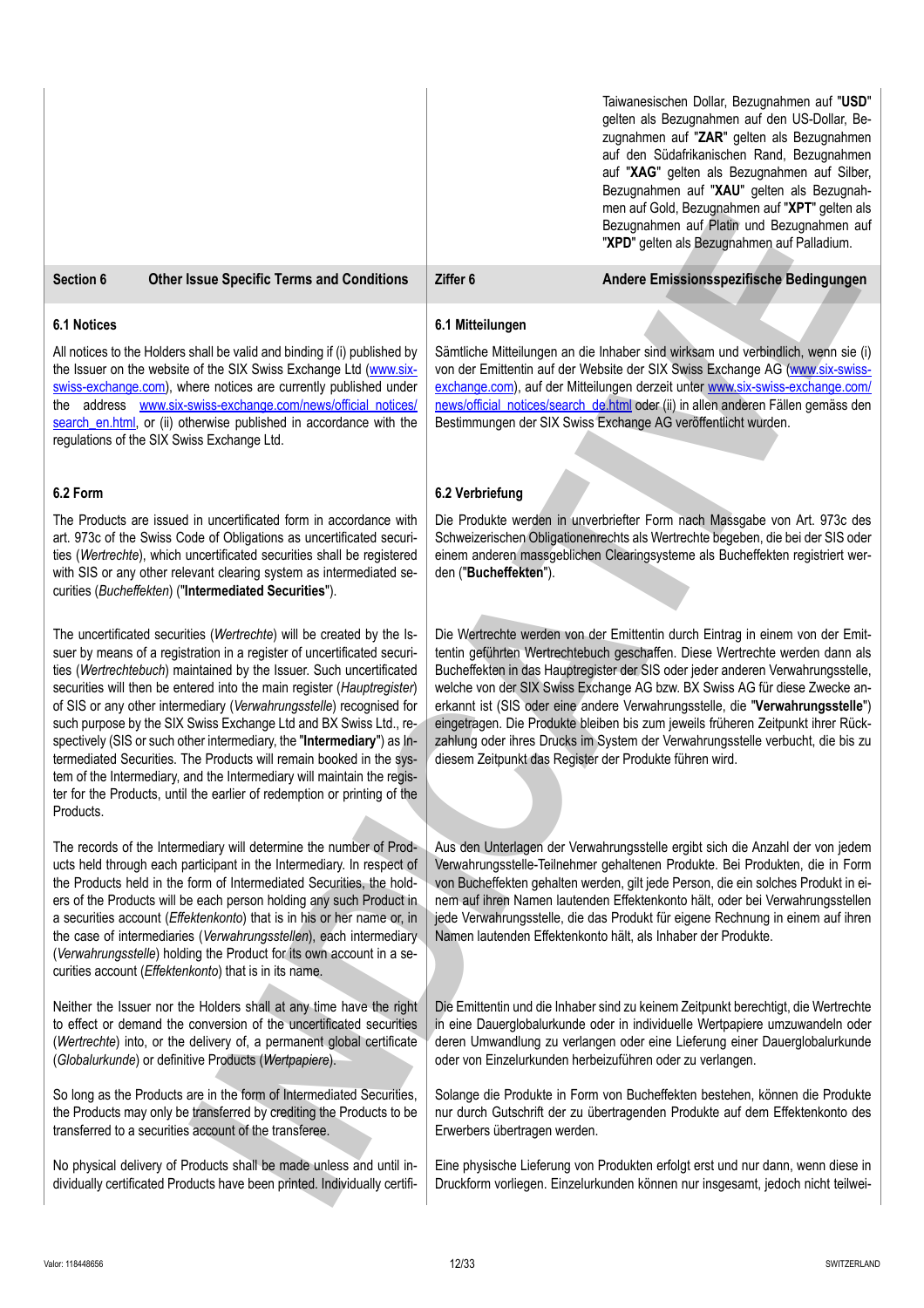# **6.3 Ranking**

The Products constitute direct, unconditional, unsecured and unsubordinated obligations of BJB and rank *pari passu* with all other present and future unsecured and unsubordinated obligations of BJB and without any preference among themselves, except for such preferences as are provided by any mandatory applicable provision of law. The Products are not covered by any compensation or insurance scheme (such as a bank deposit or protection scheme).

# **6.4 Prescription**

# **6.5 Suspension of trading and delisting**

# **6.6 Language**

se, gedruckt werden, falls die Verwahrungsstelle ihre Tätigkeit ohne Nachfolger einstellt.

# **6.3 Rangordnung**

Die Produkte begründen direkte, unbedingte, nicht besicherte und nicht nachrangige Verbindlichkeiten der BJB, die mit allen anderen gegenwärtigen und zukünftigen nicht besicherten und nicht nachrangigen Verbindlichkeiten der BJB sowie untereinander gleichrangig sind, mit Ausnahme solcher Verbindlichkeiten, die über einen gesetzlichen Vorrang verfügen. Die Produkte sind nicht durch ein Schadenausgleichs- oder Versicherungssystem (wie beispielsweise ein Einlagensicherungssystem) geschützt.

# **6.4 Verjährung**

# **6.5 Suspendierung vom Handel und Dekotierung**

# **6.6 Sprache**

| 6.4 Verjährung<br><b>6.4 Prescription</b><br>Gemäss Schweizer Recht verjähren Ansprüche auf Zahlungen in Bezug auf die<br>In accordance with Swiss law, claims for any payment in respect<br>Produkte (i) in Bezug auf einen oder mehrere Zinsbeträge und einen oder mehrere<br>of the Products shall become time-barred (i) in the case of Interest<br>Amount(s) and Premium Amount(s), after a period of five years, and<br>Prämienbeträge nach fünf Jahren, und (ii) in allen anderen Fällen nach zehn Jah-<br>ren, in jedem der in den vorstehenden Absätzen (i) und (ii) genannten Fälle ge-<br>(ii) otherwise, after a period of ten years, in the case of each of claus-<br>es (i) and (ii) above, calculated from the date on which such payment<br>rechnet ab dem Tag, an dem die jeweilige Zahlung erstmals fällig und zahlbar wur-<br>first becomes due and payable.<br>de.<br>6.5 Suspension of trading and delisting<br>6.5 Suspendierung vom Handel und Dekotierung<br>Products that are listed on any regulated market or stock ex-<br>Produkte, die an einem regulierten Markt oder an der Börse (den Börsen) kotiert<br>oder von einer zuständigen Behörde zum Handel zugelassen sind, können in<br>change(s) or admitted to trading by a relevant authority may be sus-<br>Übereinstimmung mit den anwendbaren Regeln und Vorschriften des zuständigen<br>pended from trading and/or delisted at any time in accordance with<br>applicable rules and regulations of the relevant regulated market or<br>regulierten Marktes oder der zuständigen Börse jederzeit vom Handel suspendiert<br>relevant stock exchange(s).<br>und/ oder dekotiert werden.<br>In addition, the Issuer may decide at any time at its sole discretion<br>Darüber hinaus kann die Emittentin jederzeit nach eigenem Ermessen, und ohne<br>and without any further consent from the Holders to delist Products<br>weitere Zustimmung der Inhaber Produkte, die an der SIX Swiss Exchange bzw.<br>listed on the SIX Swiss Exchange and BX Swiss, respectively, by giv-<br>BX Swiss kotiert sind, dekotieren, indem sie die Inhaber gemäß Ziffer 6.1 (Mittei-<br>ing notice to the Holders in accordance with Section 6.1 (Notices) at<br>lungen) mindestens drei Monate vor dem letzten Handelstag darüber informieren,<br>dass diese Produkte an der SIX Swiss Exchange bzw. BX Swiss dekotiert und<br>least three months prior to the last trading day stating that such Prod-<br>ucts will be delisted from the SIX Swiss Exchange and BX Swiss,<br>nicht länger an der SIX Swiss Exchange bzw. BX Swiss gehandelt werden.<br>respectively, and no longer traded on SIX Swiss Exchange and BX<br>Swiss, respectively.<br>6.6 Sprache<br>6.6 Language<br>These Terms and Conditions are written in the German language<br>Diese Emissionsbedingungen sind in deutscher Sprache abgefasst. Eine Überset-<br>zung in die englische Sprache ist beigefügt. Der deutsche Text ist bindend und<br>and provided with an English language translation. The German text<br>shall be controlling and binding. The English language translation of<br>massgeblich. Die englische Übersetzung dieser Emissionsbedingungen ist unver-<br>these Terms and Conditions is provided for convenience only.<br>bindlich.<br><b>Underlying Specific Conditions</b><br><b>Emissionsbe-</b><br><b>Basiswertspezifische</b><br><b>Teil B</b><br>Part B<br>dingungen<br>the Share, as described below.<br>Basiswert(e)<br>die Aktie, wie untenstehend beschrieben.<br>Underlying(s)<br><b>Underlying Specific Conditions for Shares</b><br>E<br><b>Basiswertspezifische</b><br>Emissionsbedingun-<br>Е<br>gen für Aktien<br><b>Definitions relating to Shares</b><br>Definitionen in Bezug auf Aktien<br>one registered share of USD 1.60 par value issued<br><b>Aktie</b><br>eine Namensaktie mit einem Nennwert von USD<br><b>Share</b><br>by the Share Issuer.<br>1.60, die von dem Aktienemittenten ausgegeben<br>wurde. | ordinated opilgations of BJB and rank pari passu with all other pre-<br>sent and future unsecured and unsubordinated obligations of BJB<br>and without any preference among themselves, except for such pref-<br>erences as are provided by any mandatory applicable provision of<br>law. The Products are not covered by any compensation or insuran-<br>ce scheme (such as a bank deposit or protection scheme). | gige verbindlichkeiten der BJB, die mit allen anderen gegenwartigen und zukunfti-<br>gen nicht besicherten und nicht nachrangigen Verbindlichkeiten der BJB sowie un-<br>tereinander gleichrangig sind, mit Ausnahme solcher Verbindlichkeiten, die über<br>einen gesetzlichen Vorrang verfügen. Die Produkte sind nicht durch ein Scha-<br>denausgleichs- oder Versicherungssystem (wie beispielsweise ein Einlagensiche-<br>rungssystem) geschützt. |  |  |
|-------------------------------------------------------------------------------------------------------------------------------------------------------------------------------------------------------------------------------------------------------------------------------------------------------------------------------------------------------------------------------------------------------------------------------------------------------------------------------------------------------------------------------------------------------------------------------------------------------------------------------------------------------------------------------------------------------------------------------------------------------------------------------------------------------------------------------------------------------------------------------------------------------------------------------------------------------------------------------------------------------------------------------------------------------------------------------------------------------------------------------------------------------------------------------------------------------------------------------------------------------------------------------------------------------------------------------------------------------------------------------------------------------------------------------------------------------------------------------------------------------------------------------------------------------------------------------------------------------------------------------------------------------------------------------------------------------------------------------------------------------------------------------------------------------------------------------------------------------------------------------------------------------------------------------------------------------------------------------------------------------------------------------------------------------------------------------------------------------------------------------------------------------------------------------------------------------------------------------------------------------------------------------------------------------------------------------------------------------------------------------------------------------------------------------------------------------------------------------------------------------------------------------------------------------------------------------------------------------------------------------------------------------------------------------------------------------------------------------------------------------------------------------------------------------------------------------------------------------------------------------------------------------------------------------------------------------------------------------------------------------------------------------------------------------------------------------------------------------------------------------------------------------------------------------------------------------------------------------------------------------------------------------------------------------------------------------------------------------------------------------------------------------------------------------------------------------------------------------------------------------------------------------------------------------------------------------------------------------------------------------------------------------------------------------------------------------------------------------------------------------------------------------------------------------------------------------------------------------------------------------------------------------------------------------------------------------------------------------------------------|--------------------------------------------------------------------------------------------------------------------------------------------------------------------------------------------------------------------------------------------------------------------------------------------------------------------------------------------------------------------------------------------------------------------|-------------------------------------------------------------------------------------------------------------------------------------------------------------------------------------------------------------------------------------------------------------------------------------------------------------------------------------------------------------------------------------------------------------------------------------------------------|--|--|
|                                                                                                                                                                                                                                                                                                                                                                                                                                                                                                                                                                                                                                                                                                                                                                                                                                                                                                                                                                                                                                                                                                                                                                                                                                                                                                                                                                                                                                                                                                                                                                                                                                                                                                                                                                                                                                                                                                                                                                                                                                                                                                                                                                                                                                                                                                                                                                                                                                                                                                                                                                                                                                                                                                                                                                                                                                                                                                                                                                                                                                                                                                                                                                                                                                                                                                                                                                                                                                                                                                                                                                                                                                                                                                                                                                                                                                                                                                                                                                                                 |                                                                                                                                                                                                                                                                                                                                                                                                                    |                                                                                                                                                                                                                                                                                                                                                                                                                                                       |  |  |
|                                                                                                                                                                                                                                                                                                                                                                                                                                                                                                                                                                                                                                                                                                                                                                                                                                                                                                                                                                                                                                                                                                                                                                                                                                                                                                                                                                                                                                                                                                                                                                                                                                                                                                                                                                                                                                                                                                                                                                                                                                                                                                                                                                                                                                                                                                                                                                                                                                                                                                                                                                                                                                                                                                                                                                                                                                                                                                                                                                                                                                                                                                                                                                                                                                                                                                                                                                                                                                                                                                                                                                                                                                                                                                                                                                                                                                                                                                                                                                                                 |                                                                                                                                                                                                                                                                                                                                                                                                                    |                                                                                                                                                                                                                                                                                                                                                                                                                                                       |  |  |
|                                                                                                                                                                                                                                                                                                                                                                                                                                                                                                                                                                                                                                                                                                                                                                                                                                                                                                                                                                                                                                                                                                                                                                                                                                                                                                                                                                                                                                                                                                                                                                                                                                                                                                                                                                                                                                                                                                                                                                                                                                                                                                                                                                                                                                                                                                                                                                                                                                                                                                                                                                                                                                                                                                                                                                                                                                                                                                                                                                                                                                                                                                                                                                                                                                                                                                                                                                                                                                                                                                                                                                                                                                                                                                                                                                                                                                                                                                                                                                                                 |                                                                                                                                                                                                                                                                                                                                                                                                                    |                                                                                                                                                                                                                                                                                                                                                                                                                                                       |  |  |
|                                                                                                                                                                                                                                                                                                                                                                                                                                                                                                                                                                                                                                                                                                                                                                                                                                                                                                                                                                                                                                                                                                                                                                                                                                                                                                                                                                                                                                                                                                                                                                                                                                                                                                                                                                                                                                                                                                                                                                                                                                                                                                                                                                                                                                                                                                                                                                                                                                                                                                                                                                                                                                                                                                                                                                                                                                                                                                                                                                                                                                                                                                                                                                                                                                                                                                                                                                                                                                                                                                                                                                                                                                                                                                                                                                                                                                                                                                                                                                                                 |                                                                                                                                                                                                                                                                                                                                                                                                                    |                                                                                                                                                                                                                                                                                                                                                                                                                                                       |  |  |
|                                                                                                                                                                                                                                                                                                                                                                                                                                                                                                                                                                                                                                                                                                                                                                                                                                                                                                                                                                                                                                                                                                                                                                                                                                                                                                                                                                                                                                                                                                                                                                                                                                                                                                                                                                                                                                                                                                                                                                                                                                                                                                                                                                                                                                                                                                                                                                                                                                                                                                                                                                                                                                                                                                                                                                                                                                                                                                                                                                                                                                                                                                                                                                                                                                                                                                                                                                                                                                                                                                                                                                                                                                                                                                                                                                                                                                                                                                                                                                                                 |                                                                                                                                                                                                                                                                                                                                                                                                                    |                                                                                                                                                                                                                                                                                                                                                                                                                                                       |  |  |
|                                                                                                                                                                                                                                                                                                                                                                                                                                                                                                                                                                                                                                                                                                                                                                                                                                                                                                                                                                                                                                                                                                                                                                                                                                                                                                                                                                                                                                                                                                                                                                                                                                                                                                                                                                                                                                                                                                                                                                                                                                                                                                                                                                                                                                                                                                                                                                                                                                                                                                                                                                                                                                                                                                                                                                                                                                                                                                                                                                                                                                                                                                                                                                                                                                                                                                                                                                                                                                                                                                                                                                                                                                                                                                                                                                                                                                                                                                                                                                                                 |                                                                                                                                                                                                                                                                                                                                                                                                                    |                                                                                                                                                                                                                                                                                                                                                                                                                                                       |  |  |
|                                                                                                                                                                                                                                                                                                                                                                                                                                                                                                                                                                                                                                                                                                                                                                                                                                                                                                                                                                                                                                                                                                                                                                                                                                                                                                                                                                                                                                                                                                                                                                                                                                                                                                                                                                                                                                                                                                                                                                                                                                                                                                                                                                                                                                                                                                                                                                                                                                                                                                                                                                                                                                                                                                                                                                                                                                                                                                                                                                                                                                                                                                                                                                                                                                                                                                                                                                                                                                                                                                                                                                                                                                                                                                                                                                                                                                                                                                                                                                                                 |                                                                                                                                                                                                                                                                                                                                                                                                                    |                                                                                                                                                                                                                                                                                                                                                                                                                                                       |  |  |
|                                                                                                                                                                                                                                                                                                                                                                                                                                                                                                                                                                                                                                                                                                                                                                                                                                                                                                                                                                                                                                                                                                                                                                                                                                                                                                                                                                                                                                                                                                                                                                                                                                                                                                                                                                                                                                                                                                                                                                                                                                                                                                                                                                                                                                                                                                                                                                                                                                                                                                                                                                                                                                                                                                                                                                                                                                                                                                                                                                                                                                                                                                                                                                                                                                                                                                                                                                                                                                                                                                                                                                                                                                                                                                                                                                                                                                                                                                                                                                                                 |                                                                                                                                                                                                                                                                                                                                                                                                                    |                                                                                                                                                                                                                                                                                                                                                                                                                                                       |  |  |
|                                                                                                                                                                                                                                                                                                                                                                                                                                                                                                                                                                                                                                                                                                                                                                                                                                                                                                                                                                                                                                                                                                                                                                                                                                                                                                                                                                                                                                                                                                                                                                                                                                                                                                                                                                                                                                                                                                                                                                                                                                                                                                                                                                                                                                                                                                                                                                                                                                                                                                                                                                                                                                                                                                                                                                                                                                                                                                                                                                                                                                                                                                                                                                                                                                                                                                                                                                                                                                                                                                                                                                                                                                                                                                                                                                                                                                                                                                                                                                                                 |                                                                                                                                                                                                                                                                                                                                                                                                                    |                                                                                                                                                                                                                                                                                                                                                                                                                                                       |  |  |
|                                                                                                                                                                                                                                                                                                                                                                                                                                                                                                                                                                                                                                                                                                                                                                                                                                                                                                                                                                                                                                                                                                                                                                                                                                                                                                                                                                                                                                                                                                                                                                                                                                                                                                                                                                                                                                                                                                                                                                                                                                                                                                                                                                                                                                                                                                                                                                                                                                                                                                                                                                                                                                                                                                                                                                                                                                                                                                                                                                                                                                                                                                                                                                                                                                                                                                                                                                                                                                                                                                                                                                                                                                                                                                                                                                                                                                                                                                                                                                                                 |                                                                                                                                                                                                                                                                                                                                                                                                                    |                                                                                                                                                                                                                                                                                                                                                                                                                                                       |  |  |
|                                                                                                                                                                                                                                                                                                                                                                                                                                                                                                                                                                                                                                                                                                                                                                                                                                                                                                                                                                                                                                                                                                                                                                                                                                                                                                                                                                                                                                                                                                                                                                                                                                                                                                                                                                                                                                                                                                                                                                                                                                                                                                                                                                                                                                                                                                                                                                                                                                                                                                                                                                                                                                                                                                                                                                                                                                                                                                                                                                                                                                                                                                                                                                                                                                                                                                                                                                                                                                                                                                                                                                                                                                                                                                                                                                                                                                                                                                                                                                                                 |                                                                                                                                                                                                                                                                                                                                                                                                                    |                                                                                                                                                                                                                                                                                                                                                                                                                                                       |  |  |
|                                                                                                                                                                                                                                                                                                                                                                                                                                                                                                                                                                                                                                                                                                                                                                                                                                                                                                                                                                                                                                                                                                                                                                                                                                                                                                                                                                                                                                                                                                                                                                                                                                                                                                                                                                                                                                                                                                                                                                                                                                                                                                                                                                                                                                                                                                                                                                                                                                                                                                                                                                                                                                                                                                                                                                                                                                                                                                                                                                                                                                                                                                                                                                                                                                                                                                                                                                                                                                                                                                                                                                                                                                                                                                                                                                                                                                                                                                                                                                                                 |                                                                                                                                                                                                                                                                                                                                                                                                                    |                                                                                                                                                                                                                                                                                                                                                                                                                                                       |  |  |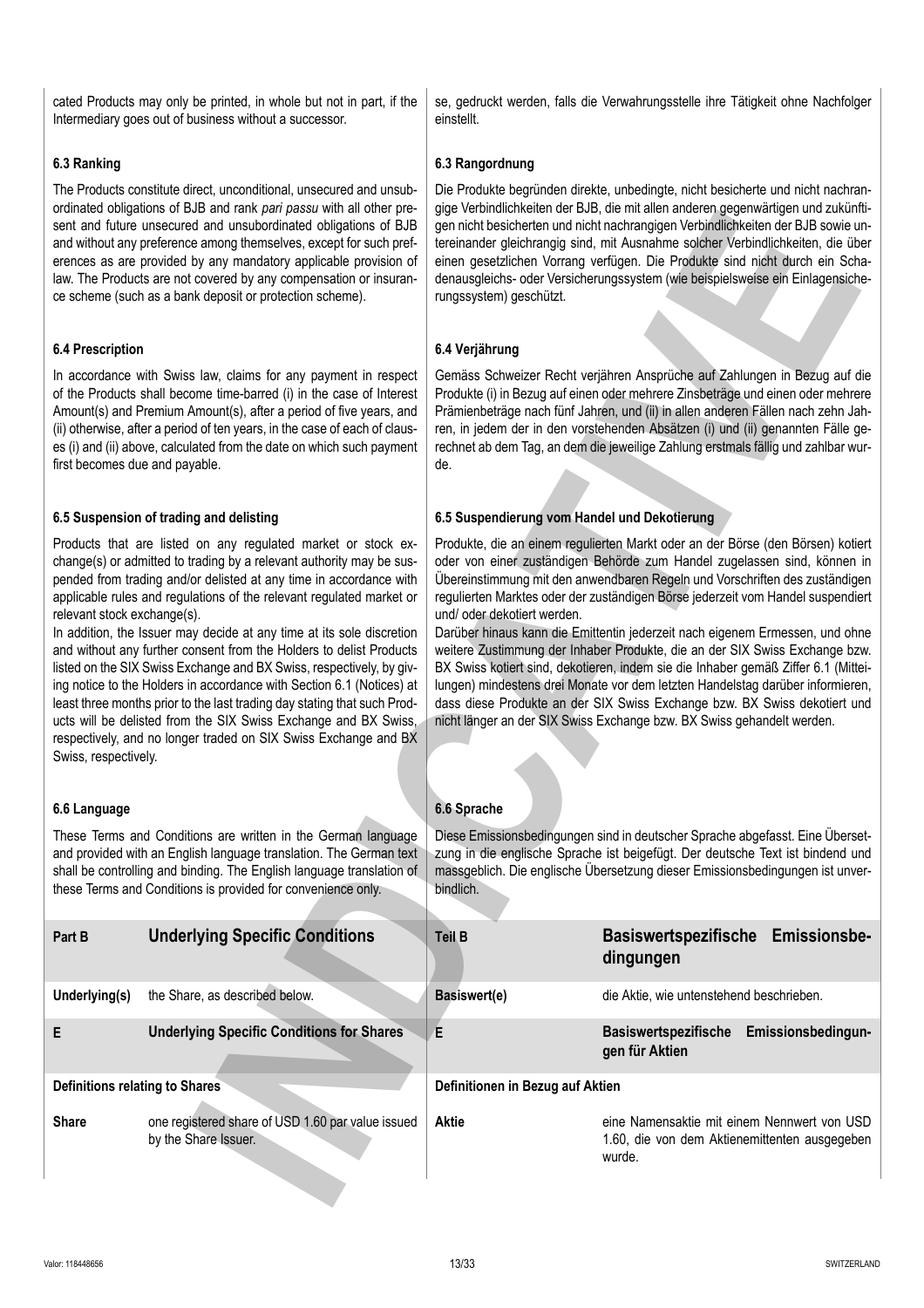| <b>Share Issuer</b>      | <b>United States</b><br>at: +41 (0)58 888 8181.  | Name and domicile: Newmont Corp, Suite 800,<br>The latest annual report of the Share Issuer may<br>be obtained, free of charge, from the head office of<br>Bank Julius Baer & Co. Ltd in Zurich via telephone                                                                                                                                                                                                                                                                                                                                                                                                                                                                                                                                                                                | <b>Aktienemittent</b>                        | nigte Staaten von Amerika<br>+41 (0) 58 888 8181. | Name und Sitz: Newmont Corp, Suite 800, Verei-<br>Der aktuelle Geschäftsbericht des Aktienemitten-<br>ten ist kostenlos am Hauptsitz der Bank Julius Bär<br>& Co. AG in Zürich erhältlich und kann telefonisch<br>unter der folgenden Nummer angefordert werden:                                                                                                                                                                                                                                                                                                                                                                                                                                                                                                                                                                                                                                                                                                                                                                                                   |
|--------------------------|--------------------------------------------------|----------------------------------------------------------------------------------------------------------------------------------------------------------------------------------------------------------------------------------------------------------------------------------------------------------------------------------------------------------------------------------------------------------------------------------------------------------------------------------------------------------------------------------------------------------------------------------------------------------------------------------------------------------------------------------------------------------------------------------------------------------------------------------------------|----------------------------------------------|---------------------------------------------------|--------------------------------------------------------------------------------------------------------------------------------------------------------------------------------------------------------------------------------------------------------------------------------------------------------------------------------------------------------------------------------------------------------------------------------------------------------------------------------------------------------------------------------------------------------------------------------------------------------------------------------------------------------------------------------------------------------------------------------------------------------------------------------------------------------------------------------------------------------------------------------------------------------------------------------------------------------------------------------------------------------------------------------------------------------------------|
| <b>Par Value</b>         | <b>USD 1.60</b>                                  |                                                                                                                                                                                                                                                                                                                                                                                                                                                                                                                                                                                                                                                                                                                                                                                              | <b>Nennwert</b>                              | <b>USD 1.60</b>                                   |                                                                                                                                                                                                                                                                                                                                                                                                                                                                                                                                                                                                                                                                                                                                                                                                                                                                                                                                                                                                                                                                    |
| <b>Security</b><br>Codes | Swiss Sec. No.                                   | 956952                                                                                                                                                                                                                                                                                                                                                                                                                                                                                                                                                                                                                                                                                                                                                                                       | Kennnummern                                  | Valoren Nr.                                       | 956952                                                                                                                                                                                                                                                                                                                                                                                                                                                                                                                                                                                                                                                                                                                                                                                                                                                                                                                                                                                                                                                             |
|                          | <b>ISIN</b>                                      | US6516391066                                                                                                                                                                                                                                                                                                                                                                                                                                                                                                                                                                                                                                                                                                                                                                                 |                                              | <b>ISIN</b>                                       | US6516391066                                                                                                                                                                                                                                                                                                                                                                                                                                                                                                                                                                                                                                                                                                                                                                                                                                                                                                                                                                                                                                                       |
|                          | <b>Bloomberg Ticker</b>                          | <b>NEM UN</b>                                                                                                                                                                                                                                                                                                                                                                                                                                                                                                                                                                                                                                                                                                                                                                                |                                              | <b>Bloomberg Ticker</b>                           | <b>NEM UN</b>                                                                                                                                                                                                                                                                                                                                                                                                                                                                                                                                                                                                                                                                                                                                                                                                                                                                                                                                                                                                                                                      |
| <b>Exchange</b>          | New York Stock Exchange, Inc.                    |                                                                                                                                                                                                                                                                                                                                                                                                                                                                                                                                                                                                                                                                                                                                                                                              | <b>Börse</b>                                 | New York Stock Exchange, Inc.                     |                                                                                                                                                                                                                                                                                                                                                                                                                                                                                                                                                                                                                                                                                                                                                                                                                                                                                                                                                                                                                                                                    |
|                          | <b>Additional Definitions relating to Shares</b> |                                                                                                                                                                                                                                                                                                                                                                                                                                                                                                                                                                                                                                                                                                                                                                                              | Zusätzliche Definitionen in Bezug auf Aktien |                                                   |                                                                                                                                                                                                                                                                                                                                                                                                                                                                                                                                                                                                                                                                                                                                                                                                                                                                                                                                                                                                                                                                    |
|                          | suer, a change of Exchange.                      | Additional Ad- in respect of a Share, a Potential Adjustment<br>justment Event Event, Merger Event, Tender Offer, Nationalisa-<br>tion, Delisting, Liquidation, Additional Disruption<br>Event or, in respect of such Share or the Share Is-                                                                                                                                                                                                                                                                                                                                                                                                                                                                                                                                                 | <b>Weiteres Anpas-</b><br>sungsereignis      | Börse.                                            | in Bezug auf eine Aktie ein Mögliches Anpas-<br>sungsereignis, ein Fusionsereignis, ein Übernah-<br>meangebot, eine Verstaatlichung, eine Einstellung<br>der Börsennotierung, eine Liquidation, ein Weite-<br>res Störungsereignis oder (in Bezug auf diese Ak-<br>tien oder den Aktienemittenten) ein Wechsel der                                                                                                                                                                                                                                                                                                                                                                                                                                                                                                                                                                                                                                                                                                                                                 |
| ruption Event            | tion or Increased Cost of Hedging.               | Additional Dis- in respect of a Share, a Change in Law, an Insol-<br>vency Filing, a Tax Disruption, a Hedging Disrup-                                                                                                                                                                                                                                                                                                                                                                                                                                                                                                                                                                                                                                                                       | Weiteres Störungsereignis                    | ten.                                              | in Bezug auf eine Aktie eine Gesetzesänderung,<br>eine Insolvenzanmeldung, eine Steuerstörung, ei-<br>ne Hedging-Störung oder Erhöhte Hedging-Kos-                                                                                                                                                                                                                                                                                                                                                                                                                                                                                                                                                                                                                                                                                                                                                                                                                                                                                                                 |
| Change in Law            | or other adverse effect on its tax position).    | in respect of a Share, on or after the Issue Date/<br>Payment Date (i) due to the adoption of or any<br>change in any applicable law or regulation (includ-<br>ing, without limitation, any tax law), or (ii) due to<br>the promulgation of or any change in the inter-<br>pretation by any court, tribunal or regulatory au-<br>thority with competent jurisdiction of any applica-<br>ble law or regulation (including any action taken by<br>a taxing authority), the Issuer determines that (a)<br>it has become illegal for it to hold, acquire or dis-<br>pose of such Share, or (b) it will incur a materially<br>increased cost in performing its obligations under<br>the Products (including, without limitation, due to<br>any increase in tax liability, decrease in tax benefit | Gesetzesänderung                             | tin).                                             | in Bezug auf eine Aktie die an oder nach dem<br>Emissionstag/Zahlungstag von der Emittentin ge-<br>troffene Feststellung, dass ihr (i) aufgrund der Ver-<br>abschiedung oder Änderung eines anwendbaren<br>Gesetzes oder einer anwendbaren Vorschrift (ein-<br>schliesslich u. a. steuerrechtlicher Bestimmungen)<br>oder (ii) aufgrund der Veröffentlichung oder einer<br>Änderung der Auslegung eines anwendbaren Ge-<br>setzes oder einer anwendbaren Vorschrift durch<br>ein zuständiges Gericht, einen zuständigen Ge-<br>richtshof oder eine zuständige Aufsichtsbehörde<br>(einschliesslich Massnahmen seitens einer Steu-<br>erbehörde) (a) das Halten, der Erwerb oder die<br>Veräusserung dieser Aktie rechtlich untersagt ist,<br>oder (b) ihr wesentlich höhere Kosten bei der Er-<br>füllung ihrer Verpflichtungen aus den Produkten<br>entstehen werden (einschliesslich u. a. aufgrund<br>höherer Steuerverbindlichkeiten, geringerer Steu-<br>ervorteile oder sonstiger nachteiliger Auswirkun-<br>gen auf die steuerliche Behandlung der Emitten- |
| <b>Delisting</b>         |                                                  | in respect of a Share, the Exchange announces<br>that pursuant to the rules of the Exchange, such<br>Share ceases (or will cease) to be listed, traded<br>or publicly quoted on the Exchange for any reason<br>(other than a Merger Event or Tender Offer) and is<br>not (or will not be) immediately re-listed, re-traded                                                                                                                                                                                                                                                                                                                                                                                                                                                                   | Einstellung der Börsen-<br>notierung         |                                                   | in Bezug auf eine Aktie gibt die Börse bekannt,<br>dass die Börsennotierung, der Handel oder die öf-<br>fentliche Notierung dieser Aktie gemäss den Re-<br>geln der Börse gleich aus welchem Grund (mit<br>Ausnahme eines Fusionsereignisses oder eines<br>Übernahmeangebots) eingestellt (werden) wird                                                                                                                                                                                                                                                                                                                                                                                                                                                                                                                                                                                                                                                                                                                                                            |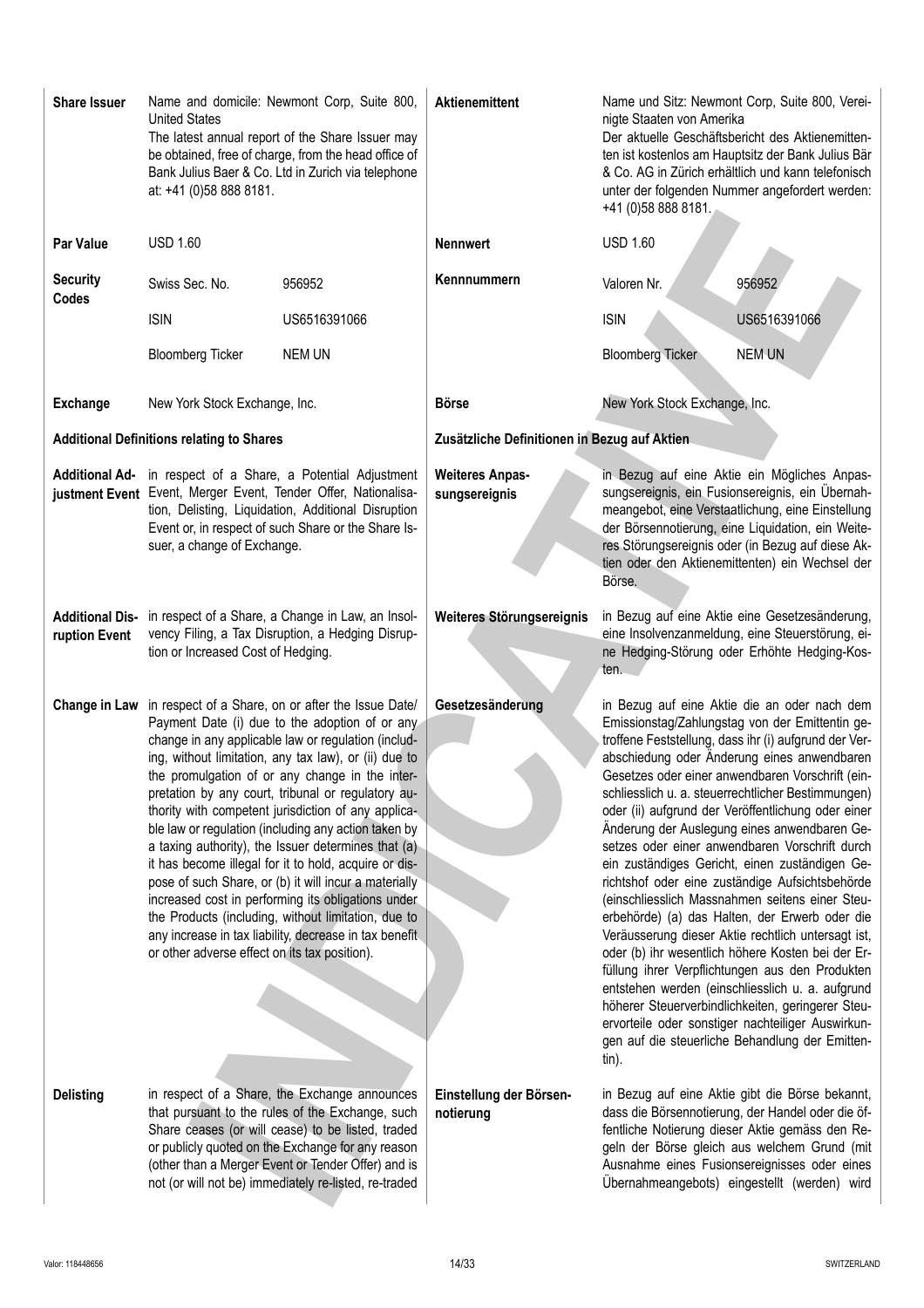|                                        | or re-quoted on an exchange or quotation system<br>located in the same country as the Exchange (or,<br>where the Exchange is within the European Union,<br>in any member state of the European Union).                                                                                                                                                                                                                                                                                                                                                                                                                                                                      |                           | und die Börsennotierung, der Handel oder die öf-<br>fentliche Notierung dieser Aktie an einer Börse<br>oder in einem Notierungssystem, die/das sich in<br>demselben Land befindet wie die Börse (bzw.<br>wenn sich die Börse in der Europäischen Union<br>befindet, in einem ihrer Mitgliedstaaten), nicht un-<br>mittelbar danach wieder aufgenommen (werden)<br>wird.                                                                                                                                                                                                                                                                                                                                                |
|----------------------------------------|-----------------------------------------------------------------------------------------------------------------------------------------------------------------------------------------------------------------------------------------------------------------------------------------------------------------------------------------------------------------------------------------------------------------------------------------------------------------------------------------------------------------------------------------------------------------------------------------------------------------------------------------------------------------------------|---------------------------|------------------------------------------------------------------------------------------------------------------------------------------------------------------------------------------------------------------------------------------------------------------------------------------------------------------------------------------------------------------------------------------------------------------------------------------------------------------------------------------------------------------------------------------------------------------------------------------------------------------------------------------------------------------------------------------------------------------------|
| <b>Disrupted Day</b>                   | in respect of a Share, any Scheduled Trading Day<br>on which (i) the Exchange fails to open for trading<br>during its regular trading session, (ii) any Related<br>Exchange fails to open for trading during its reg-<br>ular trading session, or (iii) a Market Disruption<br>Event has occurred.                                                                                                                                                                                                                                                                                                                                                                          | Störungstag               | in Bezug auf eine Aktie jeder Planmässige Han-<br>delstag, an dem (i) die Börse während ihrer regu-<br>lären Handelszeiten nicht für den Handel geöffnet<br>ist, (ii) eine Zugehörige Börse während ihrer regu-<br>lären Handelszeiten nicht für den Handel geöffnet<br>ist, oder (iii) eine Marktstörung eingetreten ist.                                                                                                                                                                                                                                                                                                                                                                                             |
| <b>Early Closure</b>                   | in respect of a Share, the closure on any Ex-<br>change Business Day of the Exchange or any Re-<br>lated Exchange prior to its Scheduled Closing<br>Time, unless such earlier closing time is an-<br>nounced by the Exchange or such Related Ex-<br>change, as the case may be, at least one hour pri-<br>or to the earlier of (i) the actual closing time for<br>the regular trading session on the Exchange or<br>such Related Exchange on such Exchange Busi-<br>ness Day, and (ii) the submission deadline for or-<br>ders to be entered into the Exchange or such Re-<br>lated Exchange system for execution at the Valua-<br>tion Time on such Exchange Business Day. | Vorzeitiger Börsenschluss | in Bezug auf eine Aktie die Schliessung der Börse<br>oder einer Zugehörigen Börse an einem Börsen-<br>Geschäftstag vor ihrem Planmässigen Handels-<br>schluss; dies gilt nicht, wenn die Börse bzw. die<br>betreffende Zugehörige Börse den früheren Han-<br>delsschluss mindestens eine Stunde vor (i) dem<br>tatsächlichen regulären Handelsschluss der Börse<br>bzw. der betreffenden Zugehörigen Börse an die-<br>sem Börsen-Geschäftstag oder (ii) (wenn dieser<br>Zeitpunkt früher eintritt) dem letztmöglichen Zeit-<br>punkt für die Ordereingabe bei der Börse oder<br>der betreffenden Zugehörigen Börse zur Ausfüh-<br>rung zum Bewertungszeitpunkt an dem betreffen-<br>den Börsen-Geschäftstag ankündigt. |
| <b>Exchange</b>                        | in respect of a Share, (i) the exchange or quotation<br>system specified as such in Part B, or (ii) such oth-<br>er exchange or quotation system on which such<br>Share is, in the determination of the Calculation<br>Agent, traded or quoted as the Calculation Agent<br>may select, or (iii) in the case of clauses (i) and (ii)<br>above, any transferee or successor exchange or<br>quotation system.                                                                                                                                                                                                                                                                  | <b>Börse</b>              | in Bezug auf eine Aktie (i) die Börse oder das<br>Notierungssystem, die/das als solche(s) in Teil B<br>angegeben ist, oder (ii) eine sonstige Börse oder<br>ein sonstiges Notierungssystem, an der bzw. in<br>dem diese Aktie nach Feststellung der Berech-<br>nungsstelle gehandelt oder notiert wird, wie je-<br>weils von der Berechnungsstelle ausgewählt, oder<br>(iii) im Fall der vorstehenden Absätze (i) und (ii),<br>jede übernehmende oder nachfolgende Börse<br>bzw. jedes übernehmende oder nachfolgende No-<br>tierungssystem.                                                                                                                                                                           |
| <b>Exchange</b><br><b>Business Day</b> | in respect of a Share, any Scheduled Trading Day<br>on which the Exchange and each Related Ex-<br>change are open for trading in such Share during<br>their respective regular trading sessions, notwith-<br>standing the Exchange or any such Related Ex-<br>change closing prior to its Scheduled Closing<br>Time.                                                                                                                                                                                                                                                                                                                                                        | Börsen-Geschäftstag       | in Bezug auf eine Aktie jeder Planmässige Han-<br>delstag, an dem die Börse und jede Zugehörige<br>Börse für den Handel mit dieser Aktie zu ihren je-<br>weiligen üblichen Handelszeiten geöffnet sind, un-<br>geachtet einer Schliessung der Börse oder der be-<br>treffenden Zugehörigen Börse vor ihrem Planmäs-<br>sigen Handelsschluss.                                                                                                                                                                                                                                                                                                                                                                           |
| <b>Exchange Dis-</b><br>ruption        | in respect of a Share, any event (other than an<br>Early Closure) that disrupts or impairs (as deter-<br>mined by the Calculation Agent) the ability of mar-<br>ket participants in general (i) to effect transactions<br>in, or obtain market values for, such Share on the<br>Exchange, or (ii) to effect transactions in, or obtain<br>market values for, futures or options contracts re-<br>lating to such Share on any Related Exchange.                                                                                                                                                                                                                              | Börsenstörung             | in Bezug auf eine Aktie jedes Ereignis (mit Aus-<br>nahme eines Vorzeitigen Börsenschlusses), das<br>es Marktteilnehmern (nach Feststellung der Be-<br>rechnungsstelle) im Allgemeinen unmöglich macht<br>oder erschwert, (i) an der Börse mit dieser Aktie<br>zu handeln oder Marktkurse an der Börse für diese<br>Aktie zu erhalten oder (ii) an einer Zugehörigen<br>Börse mit auf diese Aktie bezogenen Futures oder<br>Optionskontrakten zu handeln oder Marktpreise<br>für diese Futures oder Optionskontrakte an der Zu-<br>gehörigen Börse zu erhalten.                                                                                                                                                        |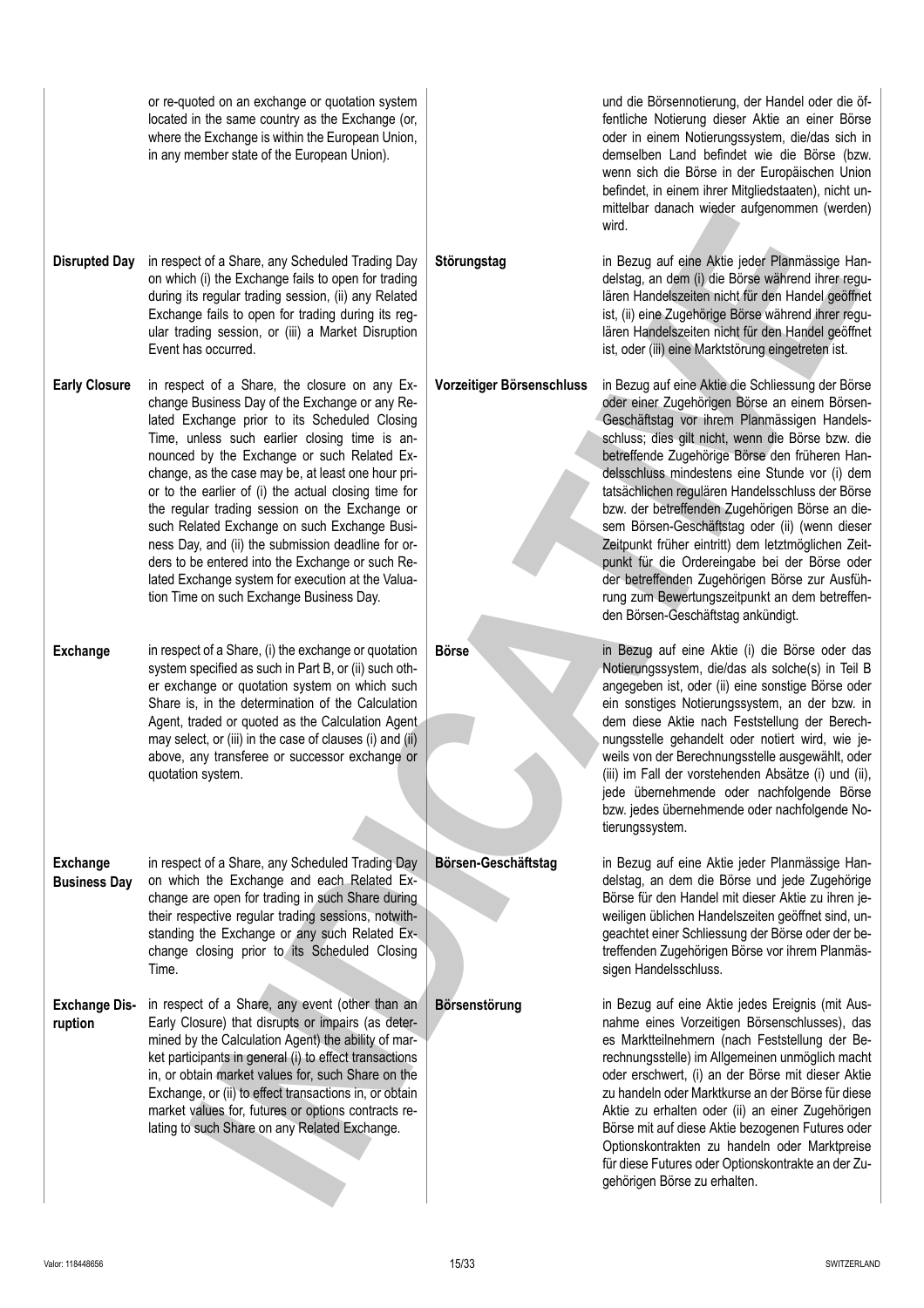| <b>Hedge Pro-</b><br>ceeds        | the cash amount constituting the proceeds re-<br>ceived by the Issuer in respect of any Hedging<br>Arrangements; for the avoidance of doubt Hedge<br>Proceeds shall not be less than zero.                                                                                                                                                                                                                                                                                                                                                                                                                                                                                                                                                                                                                                                                             | Hedging-Erlös          | der Barbetrag, bei dem es sich um den von der<br>Emittentin in Bezug auf Hedging-Vereinbarungen<br>vereinnahmten Erlös handelt; zur Klarstellung wird<br>festgehalten, dass der Hedging-Erlös niemals un-<br>ter null liegen kann.                                                                                                                                                                                                                                                                                                                                                                                                                                                                                                                                                                                                                                                                                                                                                                                               |
|-----------------------------------|------------------------------------------------------------------------------------------------------------------------------------------------------------------------------------------------------------------------------------------------------------------------------------------------------------------------------------------------------------------------------------------------------------------------------------------------------------------------------------------------------------------------------------------------------------------------------------------------------------------------------------------------------------------------------------------------------------------------------------------------------------------------------------------------------------------------------------------------------------------------|------------------------|----------------------------------------------------------------------------------------------------------------------------------------------------------------------------------------------------------------------------------------------------------------------------------------------------------------------------------------------------------------------------------------------------------------------------------------------------------------------------------------------------------------------------------------------------------------------------------------------------------------------------------------------------------------------------------------------------------------------------------------------------------------------------------------------------------------------------------------------------------------------------------------------------------------------------------------------------------------------------------------------------------------------------------|
| <b>Hedging</b><br>Arrangements    | any hedging arrangements entered into by the Is-<br>suer at any time for the payment of an amount<br>equal to any amount payable under the Products,<br>including, without limitation, the purchase and/or<br>sale of any securities, any options or futures on<br>such securities and any associated foreign ex-<br>change transactions.                                                                                                                                                                                                                                                                                                                                                                                                                                                                                                                              | Hedging-Vereinbarungen | von der Emittentin zu einem beliebigen Zeitpunkt<br>abgeschlossene Hedging-Vereinbarungen über<br>die Zahlung eines Betrags in Höhe eines in Bezug<br>auf die Produkte zahlbaren Betrags, einschliess-<br>lich u. a. des Kaufs und/oder Verkaufs von Wert-<br>papieren und auf solche Wertpapiere bezogenen<br>Options- oder Futures Kontrakten und damit ver-<br>bundener Devisentransaktionen.                                                                                                                                                                                                                                                                                                                                                                                                                                                                                                                                                                                                                                 |
| <b>Hedging Dis-</b><br>ruption    | in the opinion of the Calculation Agent, the Issuer<br>is unable, after using commercially reasonable ef-<br>forts, to (i) acquire, establish, re-establish, substi-<br>tute, maintain, unwind or dispose of any transac-<br>tion(s) or asset(s) it deems necessary to hedge the<br>price risk of entering into and performing its oblig-<br>ations with respect to the Products, or (ii) realise,<br>recover or remit the proceeds of any such transac-<br>$tion(s)$ or asset $(s)$ .                                                                                                                                                                                                                                                                                                                                                                                 | Hedging-Störung        | nach Auffassung der Berechnungsstelle ist die<br>Emittentin trotz wirtschaftlich zumutbarer Anstren-<br>gungen nicht in der Lage, (i) Transaktionen bzw.<br>Vermögenswerte jeweils zu erwerben, abzu-<br>schliessen, erneut abzuschliessen, zu ersetzen,<br>beizubehalten, aufzulösen oder zu veräussern, die<br>sie zur Absicherung des Kursrisikos für erforder-<br>lich hält, das sie im Rahmen der Übernahme und<br>der Erfüllung ihrer Verpflichtungen im Zusammen-<br>hang mit den Produkten eingeht, oder (ii) den Er-<br>lös aus diesen Transaktionen bzw. Vermögens-<br>werten zu realisieren, zu vereinnahmen oder zu<br>überweisen.                                                                                                                                                                                                                                                                                                                                                                                   |
| Increased<br>Cost of Hedg-<br>ing | in the opinion of the Calculation Agent, the Issuer<br>would incur a materially increased (as compared<br>to circumstances existing on the Issue Date/Pay-<br>ment Date) amount of tax, duty, expense or fee<br>(other than brokerage commissions) to (i) acquire,<br>establish, re-establish, substitute, maintain, un-<br>wind or dispose of any transaction(s) or asset(s)<br>it deems necessary to hedge the price risk of en-<br>tering into and performing its obligations with re-<br>spect to the Products, or (ii) realise, recover or re-<br>mit the proceeds of any such transaction(s) or as-<br>set(s), provided that any such materially increased<br>amount that is, in the opinion of the Calculation<br>Agent, incurred solely due to the deterioration of<br>the creditworthiness of the Issuer shall not be<br>deemed an Increased Cost of Hedging. | Erhöhte Hedging-Kosten | nach Auffassung der Berechnungsstelle würde die<br>Emittentin (im Vergleich zu den an dem Emissi-<br>onstag/Zahlungstag herrschenden Umständen)<br>verpflichtet sein, wesentlich höhere Steuern, Ab-<br>gaben, Aufwendungen oder Gebühren (mit Aus-<br>nahme von Maklerprovisionen) zu zahlen, um (i)<br>Transaktionen bzw. Vermögenswerte jeweils zu<br>erwerben, abzuschliessen, erneut abzuschliessen,<br>zu ersetzen, beizubehalten, aufzulösen oder zu<br>veräussern, die sie zur Absicherung des Kursrisi-<br>kos für erforderlich hält, das sie im Rahmen der<br>Übernahme und der Erfüllung ihrer Verpflichtun-<br>gen im Zusammenhang mit den Produkten ein-<br>geht, oder (ii) den Erlös aus diesen Transaktionen<br>bzw. Vermögenswerten zu realisieren, zu verein-<br>nahmen oder zu überweisen, wobei wesentlich hö-<br>here Zahlungen, die nach Auffassung der Berech-<br>nungsstelle allein aufgrund einer Verschlechterung<br>der Bonität der Emittentin anfallen, nicht als Er-<br>höhte Hedging-Kosten gelten. |
| <b>Insolvency Fil-</b><br>ing     | in respect of a Share, the Calculation Agent deter-<br>mines that the Share Issuer has instituted, or has<br>had instituted against it by a regulator, supervisor<br>or any similar official with primary insolvency, re-<br>habilitative or regulatory jurisdiction over the Share<br>Issuer in the jurisdiction of its incorporation or or-<br>ganisation or the jurisdiction of the Share Issuer's<br>head or home office, or the Share Issuer consents<br>to, a proceeding seeking a judgment of insolvency<br>or bankruptcy or any other relief under any bank-<br>ruptcy or insolvency law or other similar law affect-<br>ing creditor's rights, or a petition is presented for                                                                                                                                                                                 | Insolvenzanmeldung     | in Bezug auf eine Aktie ist nach Feststellung der<br>Berechnungsstelle von dem Aktienemittenten<br>selbst oder gegen ihn von Seiten einer Regulie-<br>rungs- oder Aufsichtsbehörde oder einer ähnli-<br>chen öffentlichen Stelle mit primärer Zuständigkeit<br>für den Aktienemittenten im Insolvenz- bzw. Sa-<br>nierungsfall oder in aufsichtsrechtlichen Fragen in<br>der Rechtsordnung seiner Gründung oder Errich-<br>tung bzw. seines Haupt- oder Heimatsitzes ein<br>Insolvenzverfahren oder ein sonstiges Verfahren<br>zur Gewährung von Gläubigerschutz gemäss in-<br>solvenzrechtlichen Bestimmungen oder gemäss                                                                                                                                                                                                                                                                                                                                                                                                       |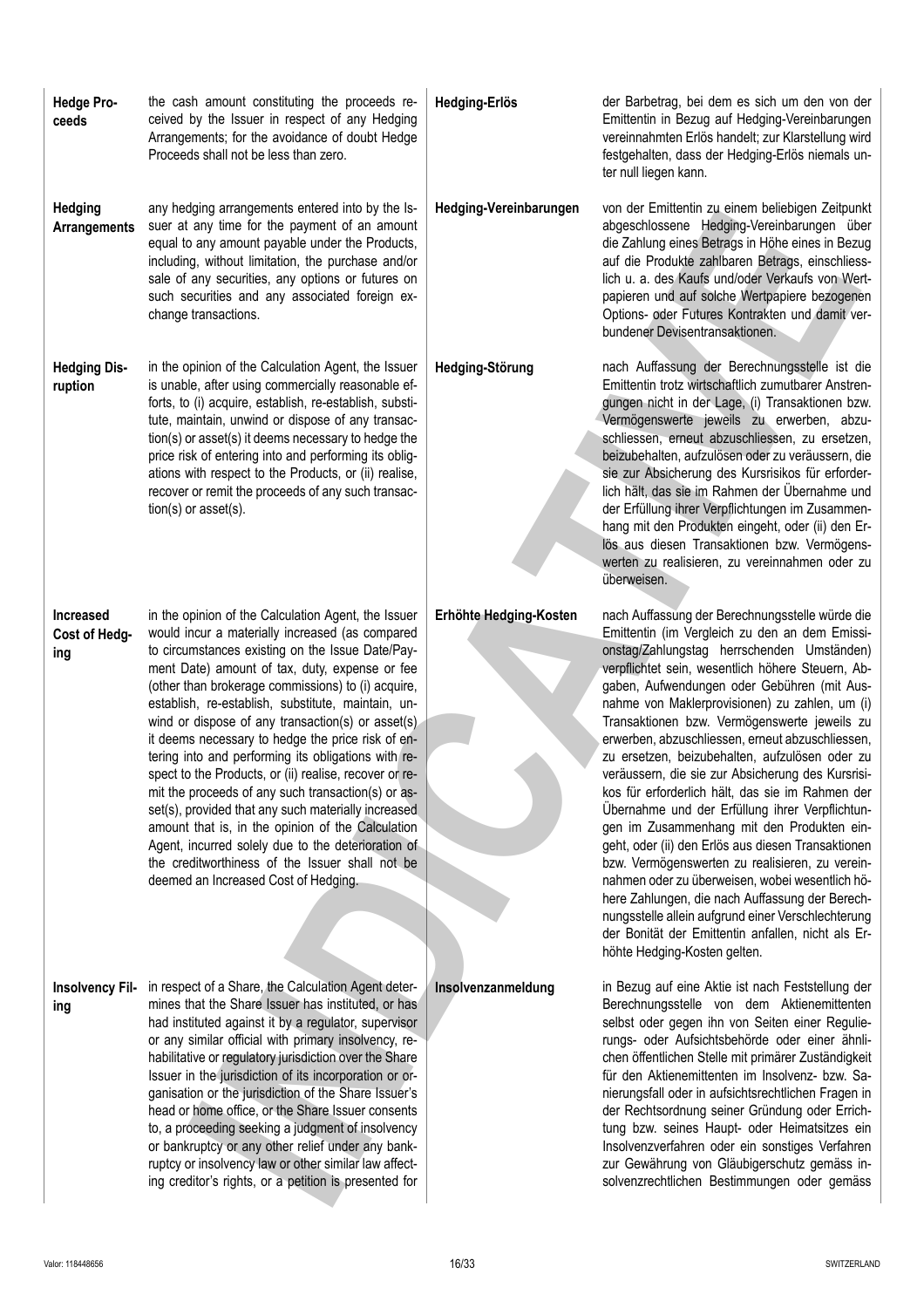the Share Issuer's winding-up or liquidation by it or such regulator, supervisor or similar official or the Share Issuer consents to such a petition, provided that proceedings instituted or petitions presented by creditors and not consented to by the Share Issuer shall not be an Insolvency Filing.

**Jurisdictional Event** in respect of a Share, (i) any event which occurs, whether of general application or otherwise as a result of present or future risks in or connected with any Jurisdictional Event Jurisdiction, including, but not limited to, risks associated with fraud and/or corruption, political risk, legal uncertainty, imposition of foreign exchange controls, changes in laws or regulations and changes in the interpretation and/or enforcement of laws and regulations (including without limitation those relating to taxation) and other legal and/or sovereign risks, or (ii) the Calculation Agent determines that the Issuer is not able to buy and/or sell such Share with or for a currency acceptable to the Calculation Agent on the Exchange or the Exchange fails to calculate and publish the equivalent, in a currency acceptable to the Calculation Agent, of the Share Price on a day on which the Calculation Agent determines that such calculation and publication was otherwise expected to be made, and, in the case of (i) and (ii), which has or may have, in the determination of the Calculation Agent, the effect of reducing or eliminating the value of the Hedge Proceeds at any time. **Ereignis Jurisdictional Event Jurisdiction** any jurisdiction or country relevant for the issue of the Products, as determined by the Issuer. **Massgebliche Rechtsordnung für Rechtsordnungsbezogene Ereignisse Liquidation** in respect of a Share, by reason of the voluntary or involuntary liquidation, winding-up, dissolution, bankruptcy or insolvency or analogous proceedin-**IND** of a Shame, i) any wore which source and a source the constrained to do Columbus and the subset of the stress where the interest of the stress of the stress of the stress of the stress of the stress of the stress o

gs affecting the Share Issuer (i) all such Shares are required to be transferred to any trustee, liquidator or other similar official, or (ii) holders of such Shares become legally prohibited from trans-

ferring them.

ähnlichen die Gläubigerrechte betreffenden Bestimmungen eingeleitet worden oder hat der Aktienemittent dem zugestimmt, oder wurde von dem Aktienemittenten selbst oder der betreffenden Regulierungs- oder Aufsichtsbehörde oder einer ähnlichen öffentlichen Stelle die Abwicklung oder Liquidation des Aktienemittenten beantragt oder hat der Aktienemittent dem zugestimmt. Von Gläubigern ohne die Zustimmung des Aktienemittenten eingeleitete Verfahren bzw. eingereichte Anträge gelten nicht als Insolvenzanmeldung.

**Rechtsordnungsbezogenes**

in Bezug auf eine Aktie (i) jedes Ereignis, das, ob mit allgemeinen oder besonderen Auswirkungen, infolge von gegenwärtigen oder zukünftigen Risiken in oder im Zusammenhang mit einer Massgeblichen Rechtsordnung für Rechtsordnungsbezogene Ereignisse eintritt, einschliesslich u. a. Risiken im Zusammenhang mit Betrug und/oder Bestechung, politischer Risiken, rechtlicher Unsicherheiten, der Einführung von Devisenkontrollbestimmungen, der Änderung von gesetzlichen oder sonstigen Vorschriften sowie Änderungen der Auslegung und/oder der Durchsetzung von gesetzlichen oder sonstigen Vorschriften (einschliesslich u. a. steuerlicher Bestimmungen) sowie sonstiger rechtlicher und/oder länderbezogener Risiken, oder (ii) nach Feststellung der Berechnungsstelle ist die Emittentin nicht in der Lage, diese Aktie an der Börse mit einer bzw. für eine Währung zu kaufen und/oder zu verkaufen, die für die Berechnungsstelle annehmbar ist, oder erfolgt seitens der Börse keine Berechnung bzw. Veröffentlichung des Gegenwerts des Aktienkurses in einer für die Berechnungsstelle annehmbaren Währung an einem Tag, an dem eine solche Berechnung und Veröffentlichung nach Feststellung der Berechnungsstelle anderweitig hätte erfolgen sollen, und (im Fall der Absätze (i) und (ii)) das nach Feststellung der Berechnungsstelle zur Folge hat oder haben kann, dass sich der Wert des Hedging-Erlöses zu irgendeinem Zeitpunkt verringert bzw. auf null sinkt.

jede Rechtsordnung bzw. jedes Land, die/das für die Emission der Produkte massgeblich ist, wie jeweils von der Emittentin bestimmt.

**Liquidation** in Bezug auf eine Aktie (i) sind aufgrund eines freiwilligen oder unfreiwilligen Liguidations-, Abwicklungs‑, Auflösungs‑, Insolvenz‑ oder ähnlichen, den Aktienemittenten betreffenden Verfahrens sämtliche betreffenden Aktien auf einen Treuhänder, Abwickler oder einen ähnlichen Amtsträger zu übertragen oder (ii) ist es den Aktionären aufgrund eines freiwilligen oder unfreiwilligen Liquidations‑, Abwicklungs‑, Auflösungs‑, Insolvenz‑ oder ähnlichen, den Aktienemittenten betreffenden Verfahrens rechtlich untersagt, die betreffenden Aktien zu übertragen.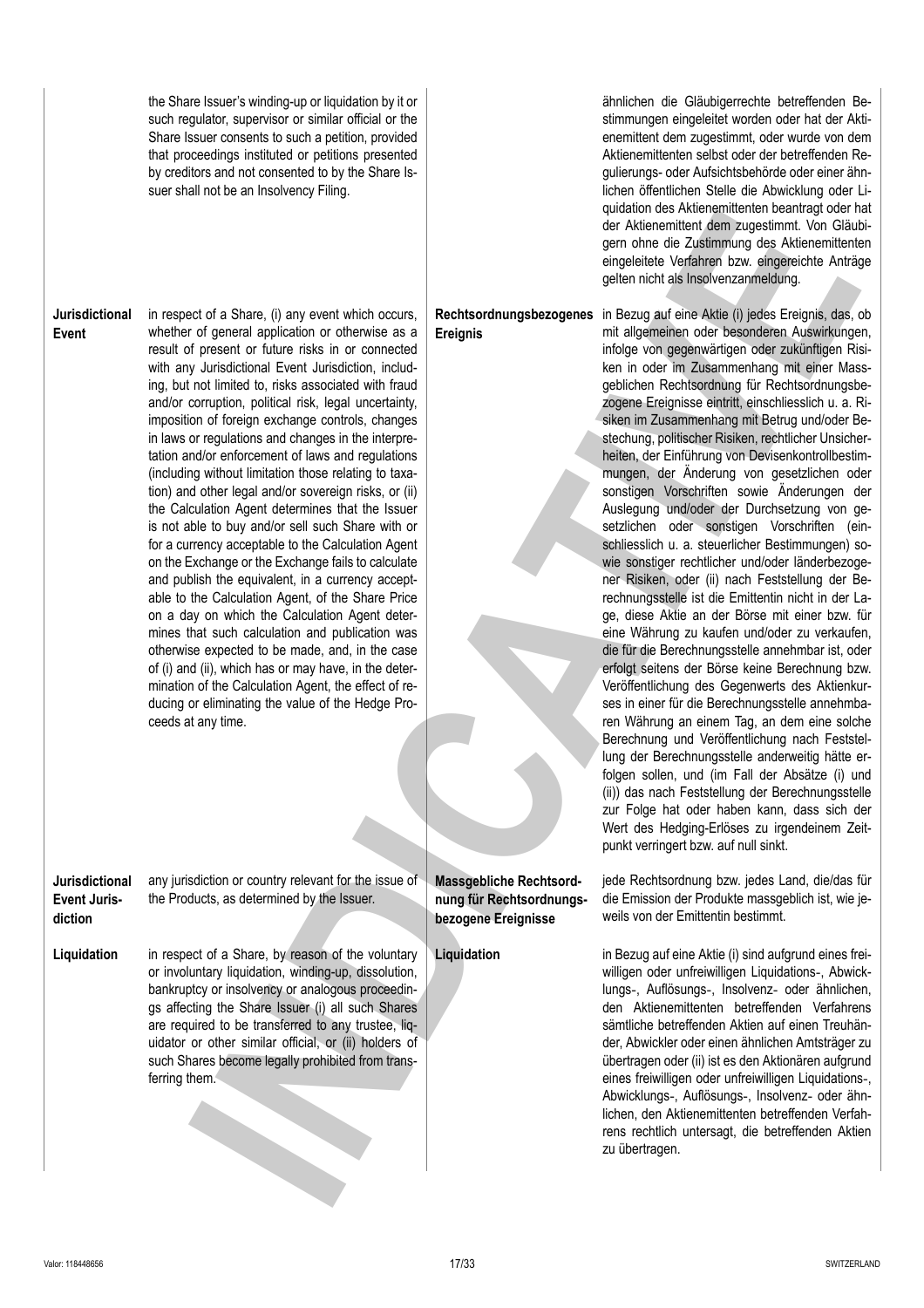| <b>Market Disrup-</b><br>tion Event | in respect of a Share, (i) the occurrence or exis-<br>tence on any Scheduled Trading Day of (a) a Trad-<br>ing Disruption or an Exchange Disruption, which<br>in either case the Calculation Agent determines is<br>material and which occurs at any time during the<br>one hour period that ends at the Valuation Time,<br>or (b) an Early Closure, or (ii) a general moratori-<br>um declared in respect of banking activities in any<br>Jurisdictional Event Jurisdiction, in each case with-<br>out regard to whether or not the Exchange or any<br>Related Exchange has declared an official market<br>disruption event.                                                                                                                                                                                                                                                                                                                                                                                                                                                                                                                                                                                                                                                                                                                                                                                                                                                                                                                                                                                                                                                                                        | Marktstörung           | In Bezug auf eine Aktie (i) der Eintritt bzw. das<br>Vorliegen (a) einer Handelsstörung oder einer Bör-<br>senstörung an einem Planmässigen Handelstag,<br>die jeweils nach Feststellung der Berechnungs-<br>stelle wesentlich ist und zu einem beliebigen Zeit-<br>punkt innerhalb des zum Bewertungszeitpunkt en-<br>denden einstündigen Zeitraums eintritt, oder (b) ei-<br>nes Vorzeitigen Börsenschlusses an einem Plan-<br>mässigen Handelstag oder (ii) ein allgemeines<br>Moratorium, das in Bezug auf Bankgeschäfte in ei-<br>ner Massgeblichen Rechtsordnung für Rechtsord-<br>nungsbezogene Ereignisse erklärt wird, und zwar<br>jeweils ungeachtet dessen, ob die Börse bzw. eine<br>Zugehörige Börse eine offizielle Marktstörung er-<br>klärt hat.                                                                                                                                                                                                                                                                                                                                                                                                                                                                                                                                                                                                                                                                                                                                                                                                                                                                                                                                                                                                                                                                                                                                                                                                 |
|-------------------------------------|----------------------------------------------------------------------------------------------------------------------------------------------------------------------------------------------------------------------------------------------------------------------------------------------------------------------------------------------------------------------------------------------------------------------------------------------------------------------------------------------------------------------------------------------------------------------------------------------------------------------------------------------------------------------------------------------------------------------------------------------------------------------------------------------------------------------------------------------------------------------------------------------------------------------------------------------------------------------------------------------------------------------------------------------------------------------------------------------------------------------------------------------------------------------------------------------------------------------------------------------------------------------------------------------------------------------------------------------------------------------------------------------------------------------------------------------------------------------------------------------------------------------------------------------------------------------------------------------------------------------------------------------------------------------------------------------------------------------|------------------------|------------------------------------------------------------------------------------------------------------------------------------------------------------------------------------------------------------------------------------------------------------------------------------------------------------------------------------------------------------------------------------------------------------------------------------------------------------------------------------------------------------------------------------------------------------------------------------------------------------------------------------------------------------------------------------------------------------------------------------------------------------------------------------------------------------------------------------------------------------------------------------------------------------------------------------------------------------------------------------------------------------------------------------------------------------------------------------------------------------------------------------------------------------------------------------------------------------------------------------------------------------------------------------------------------------------------------------------------------------------------------------------------------------------------------------------------------------------------------------------------------------------------------------------------------------------------------------------------------------------------------------------------------------------------------------------------------------------------------------------------------------------------------------------------------------------------------------------------------------------------------------------------------------------------------------------------------------------|
| <b>Merger Event</b>                 | in respect of a Share, any of the following:<br>(i) a reclassification or change of such Share<br>(unless resulting in a Potential Adjustment<br>Event) that results in a transfer of or an irrevoca-<br>ble commitment to transfer all such Shares out-<br>standing to another entity or person;<br>(ii) the consolidation, amalgamation, merger or<br>binding share exchange of the Share Issuer with<br>or into another entity or person (other than a<br>consolidation, amalgamation, merger or binding<br>share exchange in which the Share Issuer is the<br>continuing entity and which does not result in re-<br>classification or change of all such Shares out-<br>standing);<br>(iii) a takeover offer, tender offer, exchange of-<br>fer, solicitation, proposal or other event by any<br>other entity or person to purchase or otherwise<br>obtain 100 per cent. of such Shares outstand-<br>ing, which results in a transfer of or an irrev-<br>ocable commitment to transfer all such Shares<br>(other than such Shares owned or controlled by<br>such other entity or person); or<br>(iv) the consolidation, amalgamation, merger or<br>binding share exchange of the Share Issuer or<br>its subsidiaries with or into another entity or per-<br>son in which the Share Issuer is the continuing<br>entity and that does not result in a reclassifica-<br>tion or change of all such Shares outstanding,<br>but results in all such Shares outstanding (other<br>than such Shares owned or controlled by such<br>other entity or person) immediately prior to such<br>event collectively representing less than 50 per<br>cent. of all such Shares outstanding immediate-<br>ly following such event. | <b>Fusionsereignis</b> | in Bezug auf eine Aktie jedes der nachstehenden<br>Ereignisse<br>(i) eine Gattungs- oder sonstige Änderung bei<br>der betreffenden Aktie (soweit diese kein<br>Mögliches Anpassungsereignis zur Folge hat),<br>die zu einer Übertragung oder einer unwider-<br>ruflichen Verpflichtung zur Übertragung aller in<br>Umlauf befindlicher betreffender Aktien auf ein<br>anderes Unternehmen oder eine andere Person<br>führt;<br>(ii) die Zusammenlegung, Verschmelzung oder<br>Fusion des Aktienemittenten mit einem anderen<br>Unternehmen oder einer anderen Person oder<br>auf ein anderes Unternehmen oder eine andere<br>Person bzw. der verbindliche Tausch von Aktien<br>des Aktienemittenten gegen Aktien eines an-<br>deren Unternehmens oder einer anderen Per-<br>son (mit Ausnahme einer Zusammenlegung,<br>Verschmelzung oder Fusion bzw. mit Ausnahme<br>eines verbindlichen Tauschs von Aktien, bei der/<br>dem der Aktienemittent das fortbestehende Un-<br>ternehmen ist und die bzw. der nicht zu einer<br>solchen Gattungs- oder sonstigen Änderung bei<br>allen in Umlauf befindlichen betreffenden Aktien<br>führt);<br>(iii) ein Übernahme-, Kauf- oder Tauschangebot<br>oder eine Aufforderung zur Angebotsabgabe,<br>ein Vorschlag oder eine sonstige Massnahme<br>eines anderen Unternehmens oder einer an-<br>deren Person zum Kauf oder anderweitigen Er-<br>halt von 100 Prozent der in Umlauf befindlichen<br>betreffenden Aktien, was jeweils zu einer Über-<br>tragung oder einer unwiderruflichen Verpflich-<br>tung zur Übertragung aller betreffender Aktien<br>(mit Ausnahme der im Eigentum bzw. unter der<br>Kontrolle dieses anderen Unternehmens oder<br>dieser anderen Person befindlichen betreffend-<br>en Aktien) führt; oder<br>(iv) die Zusammenlegung, Verschmelzung oder<br>Fusion des Aktienemittenten oder seiner<br>Tochtergesellschaften mit einem anderen Un-<br>ternehmen oder einer anderen Person oder auf |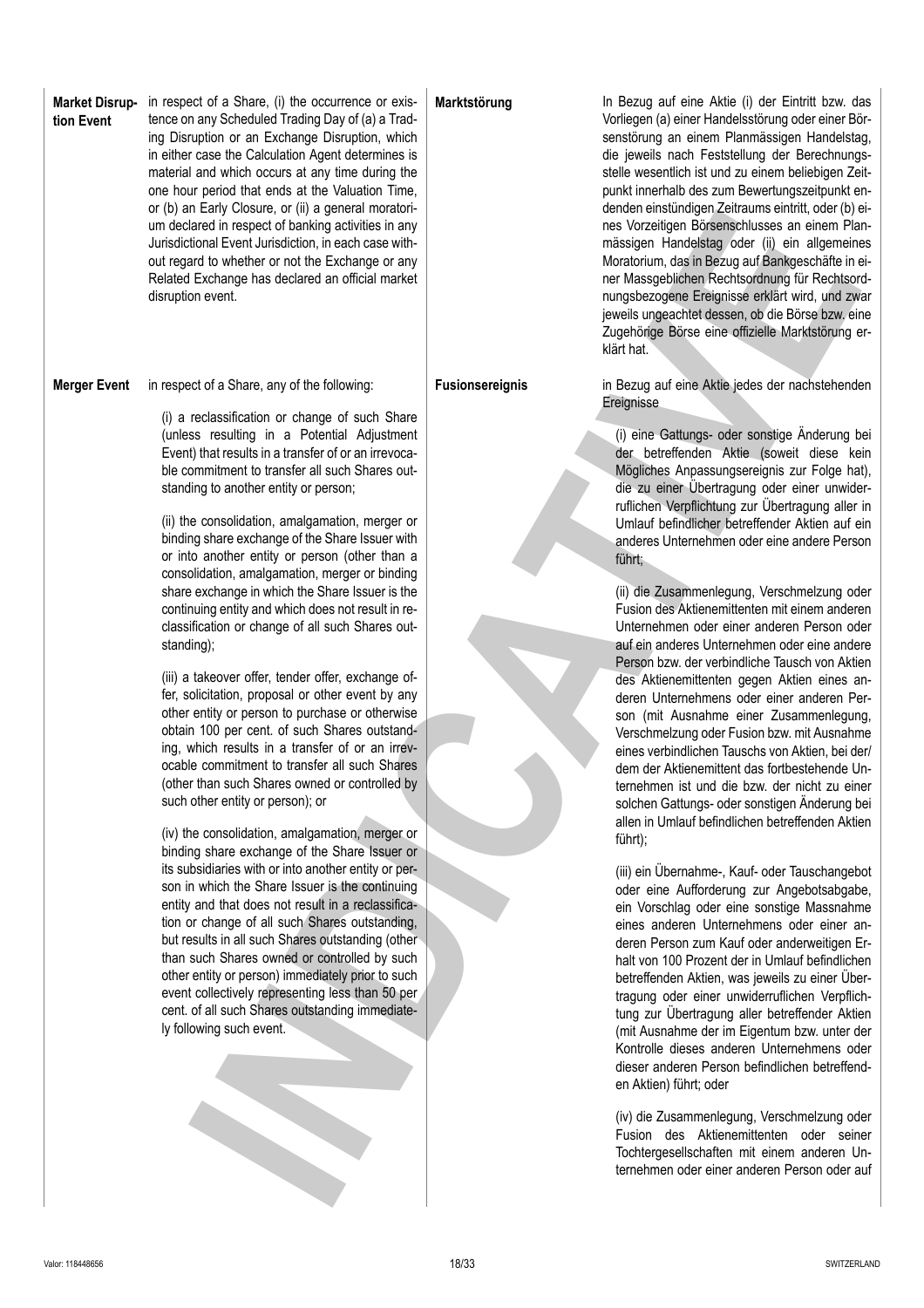ein anderes Unternehmen oder eine andere Person bzw. der verbindliche Tausch von Aktien des Aktienemittenten oder seiner Tochtergesellschaften gegen Aktien eines anderen Unternehmens oder einer anderen Person, bei der/ dem der Aktienemittent das fortbestehende Unternehmen ist und die/der keine Gattungs- oder sonstige Änderung bei allen in Umlauf befindlichen betreffenden Aktien zur Folge hat, sondern dazu führt, dass alle unmittelbar vor diesem Ereignis in Umlauf befindlichen betreffenden Aktien (mit Ausnahme der im Eigentum oder unter der Kontrolle dieses anderen Unternehmens oder dieser anderen Person befindlichen betreffenden Aktien) insgesamt weniger als 50 Prozent aller unmittelbar nach diesem Ereignis in Umlauf befindlichen betreffenden Aktien ausmachen.

**Mögliches Anpassungsereignis**

**Verstaatlichung** in Bezug auf eine Aktie werden sämtliche betreffenden Aktien oder sämtliche bzw. im Wesentlichen sämtliche Vermögenswerte des Aktienemittenten verstaatlicht, enteignet oder sind anderweitig an eine Regierungsstelle, Behörde oder sonstige staatliche Stelle oder ein staatliches Organ zu übertragen.

> in Bezug auf eine Aktie jedes der nachstehenden Ereignisse

(i) eine Unterteilung, Zusammenlegung oder Gattungsänderung bei einer betreffenden Aktie (sofern dies nicht zu einem Fusionsereignis führt) sowie die unentgeltliche Ausschüttung oder Dividende in Bezug auf eine betreffende Aktie an Altaktionäre in Form von Bonusaktien, Gratisaktien oder mittels ähnlicher Massnahmen;

(ii) eine Ausschüttung, Ausgabe oder Dividende an Altaktionäre in Form von (a) betreffenden Aktien oder (b) sonstigen Beteiligungsrechten oder Wertpapieren, die einen Anspruch auf Zahlung einer Dividende und/oder eines Liquidationserlöses im Hinblick auf den betreffenden Aktienemittenten entsprechend oder anteilsmässig zu den entsprechenden Zahlungen an die Altaktionäre gewähren, oder (c) Beteiligungsrechten oder sonstigen Wertpapieren einer anderen Gesellschaft, die der Aktienemittent (direkt oder indirekt) infolge einer Abspaltung oder einer ähnlichen Transaktion erworben hat oder die sich infolgedessen in seinem Besitz befinden, oder (d) sonstigen Wertpapieren, Options- oder anderen Rechten oder Vermögenswerten, die jeweils für eine unter dem vorherrschenden von der Berechnungsstelle festgestellten Marktpreis liegende, aus Barmitteln bestehende oder sonstige Gegenleistung gewährt oder geleistet werden; on extracted a strong the strong technical strong technical strong and the strong of the strong control intervention of the strong control intervention of the strong control intervention of the strong technical strong int

**Nationalisation** in respect of a Share, all such Shares, or all the assets or substantially all the assets, of the Share Issuer are nationalised, expropriated or are otherwise required to be transferred to any governmental agency, authority, entity or instrumentality.

### **Potential Adjustment Event** in respect of a Share, any of the following:

(i) a subdivision, consolidation or re-classification of any such Shares (unless resulting in a Merger Event), or a free distribution or dividend of any such Shares to existing holders of such Shares by way of bonus, capitalisation or similar issue;

(ii) a distribution, issue or dividend to existing holders of such Shares of (a) any such Shares, or (b) other share capital or securities granting the right to payment of dividends and/or the proceeds of liquidation of the Share Issuer equally or proportionally with such payments to such holders, or (c) share capital or other securities of another company acquired or owned (directly or indirectly) by the Share Issuer as a result of a spin-off or other similar transaction, or (d) any other type of securities, rights or warrants or other assets, in any case for payment (cash or other consideration) at less than the prevailing market price as determined by the Calculation Agent;

(iii) an amount per Share that the Calculation Agent determines is an extraordinary dividend;

(iv) a call by the Share Issuer in respect of any such Shares that are not fully paid;

(v) a repurchase by the Share Issuer or any of its subsidiaries of any such Shares whether out of profits or capital and whether the considera-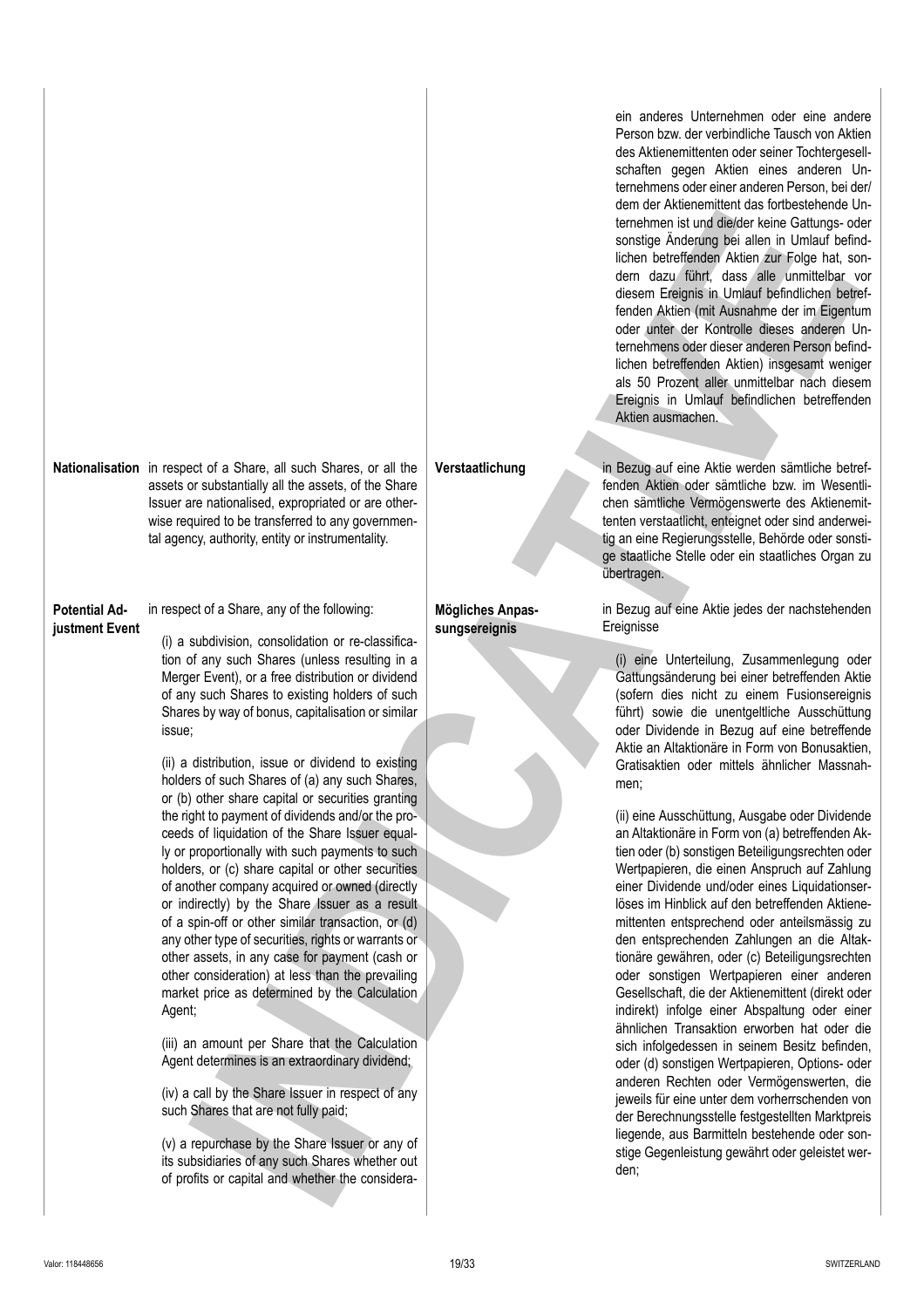|                                         | tion for such repurchase is cash, securities or<br>otherwise;<br>(vi) an event that results in any shareholder<br>rights being distributed or becoming separated<br>from shares of common stock or other shares of<br>the capital stock of the Share Issuer pursuant to<br>a shareholder rights plan or arrangement direct-<br>ed against hostile takeovers that provides up-<br>on the occurrence of certain events for a dis-<br>tribution of preferred stock, warrants, debt in-<br>struments or stock rights at a price below their<br>market value, as determined by the Calculation<br>Agent, provided that any adjustment effected as<br>a result of such an event shall be readjusted up-<br>on any redemption of such rights; or<br>(vii) any other event that may have a diluting or<br>concentrating effect on the theoretical value of<br>any such Shares. |                                  | (iii) ein Betrag je Aktie, der nach Feststellung<br>der Berechnungsstelle als ausserordentliche<br>Dividende gilt;<br>(iv) eine Einzahlungsaufforderung seitens des<br>Aktienemittenten in Bezug eine betreffende Ak-<br>tie, die nicht voll eingezahlt ist;<br>(v) ein Rückkauf einer betreffenden Aktie durch<br>den Aktienemittenten oder eine seiner<br>Tochtergesellschaften, unabhängig davon, ob<br>der Rückkauf aus Gewinn- oder Kapitalrückla-<br>gen erfolgt oder ob der Kaufpreis in Form von<br>Barmitteln, Wertpapieren oder auf sonstige<br>Weise entrichtet wird;<br>(vi) ein Ereignis, das dazu führt, dass Ak-<br>tionärsrechte ausgegeben bzw. von Stammak-<br>tien oder anderen Aktien des Aktienemittenten<br>abgetrennt werden und dies gemäss einem<br>Bezugsrechtsplan (Shareholder Rights Plan)<br>oder einer Massnahme zur Abwehr von<br>feindlichen Übernahmen geschieht, der/die bei<br>Eintritt bestimmter Ereignisse die Ausgabe von<br>Vorzugsaktien, Optionsrechten, Schuldtiteln<br>oder Bezugsrechten zu einem unter dem von<br>der Berechnungsstelle festgestellten Marktpreis<br>liegenden Preis vorsieht, wobei eine infolge<br>eines solchen Ereignisses getroffene Anpas-<br>sung bei einer Einlösung oder Tilgung solcher<br>Rechte erneut anzupassen ist; oder<br>(vii) sonstige Ereignisse, die möglicherweise<br>eine verwässernde oder konzentrierende<br>Wirkung auf den theoretischen Wert einer betr-<br>effenden Aktie haben. |
|-----------------------------------------|------------------------------------------------------------------------------------------------------------------------------------------------------------------------------------------------------------------------------------------------------------------------------------------------------------------------------------------------------------------------------------------------------------------------------------------------------------------------------------------------------------------------------------------------------------------------------------------------------------------------------------------------------------------------------------------------------------------------------------------------------------------------------------------------------------------------------------------------------------------------|----------------------------------|------------------------------------------------------------------------------------------------------------------------------------------------------------------------------------------------------------------------------------------------------------------------------------------------------------------------------------------------------------------------------------------------------------------------------------------------------------------------------------------------------------------------------------------------------------------------------------------------------------------------------------------------------------------------------------------------------------------------------------------------------------------------------------------------------------------------------------------------------------------------------------------------------------------------------------------------------------------------------------------------------------------------------------------------------------------------------------------------------------------------------------------------------------------------------------------------------------------------------------------------------------------------------------------------------------------------------------------------------------------------------------------------------------------------------------------------------------------------------|
| <b>Related Ex-</b><br>change(s)         | in respect of a Share, each exchange or quotation<br>system where trading has a material effect (as de-<br>termined by the Calculation Agent) on the overall<br>market for futures or options contracts relating to<br>such Share.                                                                                                                                                                                                                                                                                                                                                                                                                                                                                                                                                                                                                                     | Zugehörige Börse(n)              | in Bezug auf eine Aktie jede Börse oder jedes No-<br>tierungssystem, an der bzw. in dem ein Handel<br>stattfindet, der sich in (nach Feststellung der Be-<br>rechnungsstelle) wesentlicher Hinsicht auf den<br>Gesamtmarkt für auf diese Aktie bezogene Futu-<br>res oder Options-Kontrakte auswirkt.                                                                                                                                                                                                                                                                                                                                                                                                                                                                                                                                                                                                                                                                                                                                                                                                                                                                                                                                                                                                                                                                                                                                                                        |
| <b>Scheduled</b><br><b>Closing Time</b> | in respect of the Exchange or any Related Ex-<br>change of a Share and a Scheduled Trading Day,<br>the scheduled weekday closing time of the Ex-<br>change or such Related Exchange on such Sched-<br>uled Trading Day, without regard to after hours or<br>any other trading outside the regular trading ses-<br>sion hours.                                                                                                                                                                                                                                                                                                                                                                                                                                                                                                                                          | Planmässiger Handelss-<br>chluss | in Bezug auf die Börse oder eine Zugehörige Bör-<br>se einer Aktie und einen Planmässigen Handels-<br>tag der Zeitpunkt des planmässigen werktäglichen<br>Handelsschlusses an der Börse oder der jewei-<br>ligen Zugehörigen Börse an dem betreffenden<br>Planmässigen Handelstag, wobei ein nachbörsli-<br>cher Handel oder ein sonstiger Handel ausser-<br>halb der üblichen Handelszeiten nicht berücksich-<br>tigt wird.                                                                                                                                                                                                                                                                                                                                                                                                                                                                                                                                                                                                                                                                                                                                                                                                                                                                                                                                                                                                                                                 |
| <b>Scheduled</b><br><b>Trading Day</b>  | in respect of a Share, any day on which the Ex-<br>change and each Related Exchange are sched-<br>uled to be open for trading in such Share for their<br>respective regular trading sessions.                                                                                                                                                                                                                                                                                                                                                                                                                                                                                                                                                                                                                                                                          | Planmässiger Handelstag          | in Bezug auf eine Aktie jeder Tag, an dem die Bör-<br>se und jede Zugehörige Börse während ihrer üb-<br>lichen Handelszeiten planmässig für den Handel<br>mit dieser Aktie geöffnet sind.                                                                                                                                                                                                                                                                                                                                                                                                                                                                                                                                                                                                                                                                                                                                                                                                                                                                                                                                                                                                                                                                                                                                                                                                                                                                                    |
| cle                                     | Settlement Cy- in respect of a Share, the period of Share Clear-<br>ance System Business Days following a trade in                                                                                                                                                                                                                                                                                                                                                                                                                                                                                                                                                                                                                                                                                                                                                     | Abwicklungszyklus                | in Bezug auf eine Aktie die nach einer diese Aktie<br>betreffende Transaktion an der Börse anfallende                                                                                                                                                                                                                                                                                                                                                                                                                                                                                                                                                                                                                                                                                                                                                                                                                                                                                                                                                                                                                                                                                                                                                                                                                                                                                                                                                                        |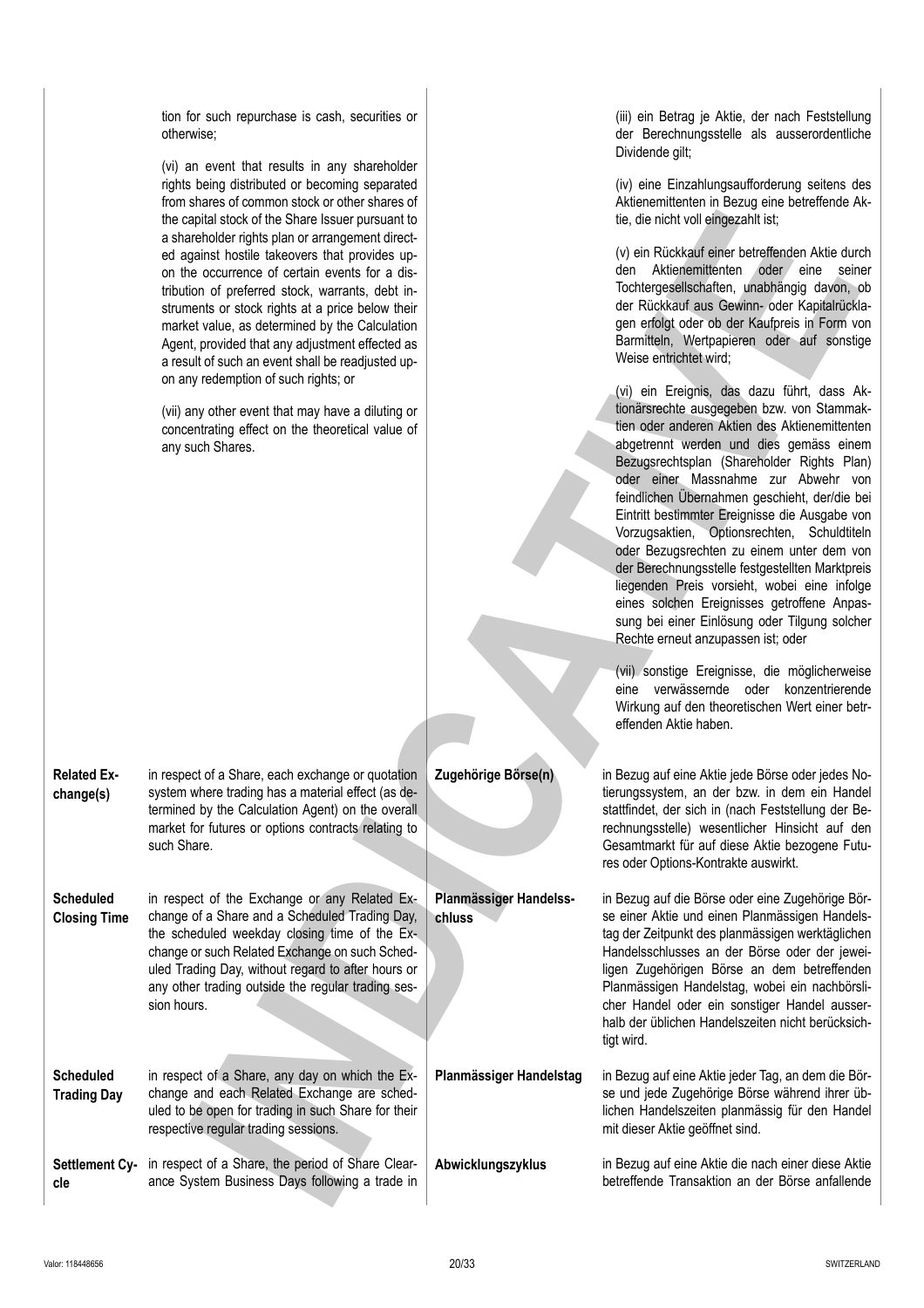| <b>Share Clearan-</b><br>ce System                        | such Share on the Exchange in which settlement<br>will customarily occur according to the rules of the<br>Exchange.<br>in respect of a Share, (i) the principal domestic<br>clearance system customarily used for settling<br>trades in such Share or (ii) if the clearance system<br>described in clause (i) above ceases to settle<br>trades in such Share, such other clearance system                                                                                                                                                                                                                                                                         | Aktien-Abrechnungssys-<br>tem                 | Aktien-Abrechnungssystem-<br>Anzahl<br>von<br>Geschäftstagen, während der die Abwicklung ge-<br>mäss den Vorschriften der Börse üblicherweise<br>stattfindet.<br>in Bezug auf eine Aktie (i) das hauptsächliche in-<br>ländische Abrechnungssystem, das üblicherweise<br>für die Abwicklung von Transaktionen in dieser Ak-<br>tie benutzt wird oder (ii) falls das Abrechnungssys-<br>tem gemäss vorstehender Ziffer (i) die Abwicklung                                                                                                                                                                                                                                                                                                                                                                 |
|-----------------------------------------------------------|-------------------------------------------------------------------------------------------------------------------------------------------------------------------------------------------------------------------------------------------------------------------------------------------------------------------------------------------------------------------------------------------------------------------------------------------------------------------------------------------------------------------------------------------------------------------------------------------------------------------------------------------------------------------|-----------------------------------------------|----------------------------------------------------------------------------------------------------------------------------------------------------------------------------------------------------------------------------------------------------------------------------------------------------------------------------------------------------------------------------------------------------------------------------------------------------------------------------------------------------------------------------------------------------------------------------------------------------------------------------------------------------------------------------------------------------------------------------------------------------------------------------------------------------------|
|                                                           | as determined by the Calculation Agent.                                                                                                                                                                                                                                                                                                                                                                                                                                                                                                                                                                                                                           |                                               | von Transaktionen in dieser Aktie nicht mehr aus-<br>führt, ein von der Berechnungsstelle bestimmtes<br>Abrechnungssystem.                                                                                                                                                                                                                                                                                                                                                                                                                                                                                                                                                                                                                                                                               |
| <b>Share Clearan-</b><br>ce System<br><b>Business Day</b> | in respect of a Share, any day on which the Share<br>Clearance System is (or, but for the occurrence of<br>a Share Settlement Disruption Event, would have<br>been) open for the acceptance and execution of<br>settlement instructions.                                                                                                                                                                                                                                                                                                                                                                                                                          | Aktien-<br>Abrechnungssystem-<br>Geschäftstag | in Bezug auf eine Aktie jeder Tag, an dem das<br>Aktien-Abrechnungssystem für die Annahme und<br>Ausführung von Abwicklungsinstruktionen geöff-<br>net ist (oder, hätte keine Aktienabwicklungsstö-<br>rung vorgelegen, geöffnet gewesen wäre).                                                                                                                                                                                                                                                                                                                                                                                                                                                                                                                                                          |
| <b>Share Price</b>                                        | in respect of any Share, on any Scheduled Trading<br>Day, the price of such Share quoted on the Ex-<br>change for such day, as determined by the Calcu-<br>lation Agent.                                                                                                                                                                                                                                                                                                                                                                                                                                                                                          | <b>Aktienkurs</b>                             | in Bezug auf eine Aktie der Kurs dieser Aktie an ei-<br>nem Planmässigen Handelstag, der für diesen Tag<br>an der Börse festgestellt wird, wie jeweils von der<br>Berechnungsstelle bestimmt.                                                                                                                                                                                                                                                                                                                                                                                                                                                                                                                                                                                                            |
| <b>Share Settle-</b><br>ment Disrup-<br>tion Event        | in respect of a Share, an event that the Calculation<br>Agent determines is beyond the control of the Is-<br>suer and/or its affiliates as a result of which the<br>Share Clearance System cannot clear the transfer<br>of such Share.                                                                                                                                                                                                                                                                                                                                                                                                                            | Aktienabwicklungsstörung                      | in Bezug auf eine Aktie ein Ereignis, das gemäss<br>Feststellung der Berechnungsstelle ausserhalb<br>der Kontrolle der Emittentin und/oder ihrer verbun-<br>denen Unternehmen liegt, aufgrund dessen das<br>Aktien-Abrechnungssystem die Übertragung die-<br>ser Aktie nicht abwickeln kann.                                                                                                                                                                                                                                                                                                                                                                                                                                                                                                             |
| <b>Tax Disruption</b>                                     | in respect of a Share, the imposition of, change<br>in or removal of an excise, severance, sales, use,<br>value-added, transfer, stamp, documentary,<br>recording or similar tax on, or measured by refer-<br>ence to, such Share (other than a tax on, or mea-<br>sured by reference to, overall gross or net income)<br>by any government or taxation authority after the<br>Issue Date/Payment Date, if the direct effect of<br>such imposition, change or removal is to raise or<br>lower the Share Price on the day on which the<br>Share Price would otherwise be determined from<br>what it would have been without that imposition,<br>change or removal. | Steuerstörung                                 | in Bezug auf eine Aktie die nach dem Emissions-<br>tag/Zahlungstag durch einen Staat oder eine Steu-<br>erbehörde erfolgende Einführung, Änderung oder<br>Abschaffung einer Verbrauchs-, Produktions-,<br>Verkaufs-, Nutzungs-, Umsatz-, Übertragungs-,<br>Stempel-, Dokumentations-, Registrierungs- oder<br>einer vergleichbaren Steuer auf oder mit Bezug<br>auf diese Aktie (hiervon ausgenommen sind Steu-<br>ern auf oder mit Bezug auf das Gesamtbrutto-<br>bzw. Gesamtnettoeinkommen), sofern die unmit-<br>telbare Folge dieser Einführung, Änderung oder<br>Abschaffung ein Ansteigen oder Fallen des Akti-<br>enkurses gegenüber dem Aktienkurs ist, der ohne<br>diese Einführung, Änderung oder Abschaffung an<br>dem Tag gelten würde, an dem der Aktienkurs an-<br>sonsten bestimmt würde. |
| <b>Tender Offer</b>                                       | in respect of a Share, a takeover offer, tender<br>offer, exchange offer, solicitation, proposal or other<br>event by any entity or person that results in such<br>entity or person purchasing, or otherwise obtaining<br>or having the right to obtain, by conversion or other<br>means, more than 10 per cent and less than 100<br>per cent. of the outstanding voting shares of the<br>Share Issuer, as determined by the Calculation<br>Agent, based upon the making of filings with gov-<br>ernmental or self-regulatory agencies or such oth-<br>er information as the Calculation Agent determines<br>to be relevant.                                      | Übernahmeangebot                              | in Bezug auf eine Aktie ein Übernahme-, Kauf-<br>oder Tauschangebot oder eine Aufforderung zur<br>Angebotsabgabe, ein Vorschlag oder eine sonsti-<br>ge Massnahme seitens einer juristischen oder na-<br>türlichen Person, das/die dazu führt, dass die be-<br>treffende juristische oder natürliche Person mehr<br>als 10 Prozent, aber weniger als 100 Prozent der<br>in Umlauf befindlichen stimmberechtigten Aktien<br>des Aktienemittenten kauft oder anderweitig durch<br>Umwandlung oder andere Massnahmen erhält<br>oder zu deren Erhalt berechtigt ist, wie von der<br>Berechnungsstelle auf der Grundlage von Meldun-<br>gen an staatliche Stellen oder Selbstregulierungs-                                                                                                                    |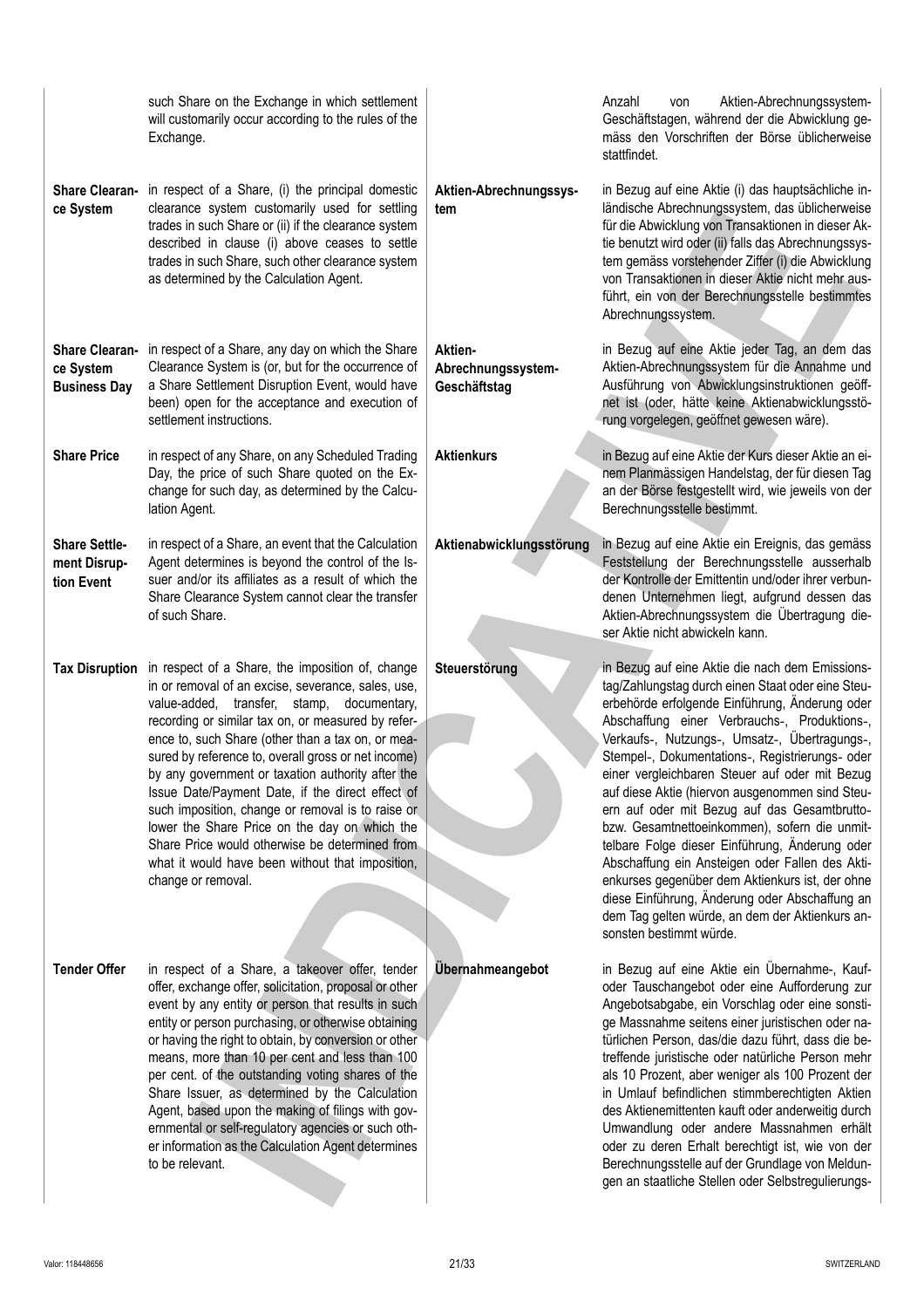| <b>Trading Dis-</b> | in respect of a Share, any suspension of or limi-<br>tation imposed on trading (i) in such Share by the |
|---------------------|---------------------------------------------------------------------------------------------------------|
| ruption             |                                                                                                         |
|                     | Exchange or any Related Exchange or otherwise                                                           |
|                     | and whether by reason of movements in price ex-                                                         |
|                     | ceeding limits permitted by the Exchange or such                                                        |
|                     | Related Exchange or otherwise, or (ii) in futures or                                                    |
|                     | options contracts relating to such Share.                                                               |

**Valuation Time** in respect of a Share, (i) the time specified as such in Part B, or (ii) if no such time is specified as such in Part B, the Scheduled Closing Time, or (iii) in the case of clauses (i) and (ii) above, such other time as the Calculation Agent may select; provided, however, that (x) if on any Scheduled Trading Day the Exchange closes prior to the Scheduled Closing Time and (y) the scheduled Valuation Time is after the actual closing time for its regular trading session, then the Valuation Time for such Scheduled Trading Day shall be such actual closing time.

### **Correction of Share Price**

With respect to a Share, in the event that (i) the Exchange subsequently corrects any published Share Price that was utilised by the Calculation Agent for purposes of determining (x) any amount payable (or other benefit to be received) under the Products, or (y) whether a Barrier Event has occurred, and (ii) such correction is published by the Exchange within one Settlement Cycle after such Share Price's original publication but in any event 2 Business Days prior to the date on which such amount (or other benefit to be received) is paid, the Calculation Agent may recalculate such amount payable (or other benefit to be received) under the Products using such corrected Share Price.

### **Non-Business Days, Disrupted Days and Additional Adjustment Events**

If a day in respect of which the Share Price is to be determined is not a Scheduled Trading Day or is a Disrupted Day, such day may be deferred for up to 8 (eight) Exchange Business Days after the original date, as determined by the Calculation Agent. If such eighth Exchange Business Day is also a Disrupted Day, the Calculation Agent shall make its own determination of the relevant Share Price.

In addition, upon the occurrence of an Additional Adjustment Event in respect of a Share, the Calculation Agent may make such adjustment to the calculation or definition of the relevant Share Price or any amount payable (or other benefit to be received) under the Products (which may include the substitution of such Share with a share organe oder anhand von sonstigen Informationen, die nach Auffassung der Berechnungsstelle massgeblich sind, festgestellt.

**Handelsstörung** in Bezug auf eine Aktie jede Aussetzung oder Einschränkung (i) des Handels mit dieser Aktie durch die Börse oder eine Zugehörige Börse oder anderweitig und unabhängig davon, ob die Aussetzung bzw. Einschränkung aufgrund von Kursschwankungen, die über die von der Börse bzw. der betreffenden Zugehörigen Börse zugelassenen Obergrenzen hinausgehen, oder aus sonstigen Gründen erfolgt, oder (ii) des Handels mit auf diese Aktie bezogenen Termin- oder Optionskontrakten.

**Bewertungszeitpunkt** in Bezug auf eine Aktie (i) der als solcher in Teil B angegebene Zeitpunkt oder (ii) falls kein solcher Zeitpunkt in Teil B angegeben ist, der Planmässige Handelsschluss, oder (iii) im Fall der vorstehenden Absätze (i) und (ii), ein sonstiger jeweils von der Berechnungsstelle gewählter Zeitpunkt; dies gilt jedoch mit der Massgabe, dass (x) falls die Börse an einem Planmässigen Handelstag vor dem Planmässigen Handelsschluss schliesst und (y) der planmässige Bewertungszeitpunkt auf einen Zeitpunkt nach dem tatsächlichen Ende ihrer regulären Handelszeiten fällt, dieser tatsächliche Handelsschluss als Bewertungszeitpunkt für den betreffenden Planmässigen Handelstag gilt.

### **Adjustments and Determinations relating to Shares Anpassungen und Feststellungen in Bezug auf Aktien**

### **Berichtigung des Aktienkurses**

In Bezug auf eine Aktie gilt für den Fall, dass (i) die Börse nachträglich einen veröffentlichten Aktienkurs berichtigt, der von der Berechnungsstelle (x) zur Festlegung eines in Bezug auf die Produkte zahlbaren Betrags (oder einer sonstigen darauf zu erbringenden Leistung) oder (y) zur Feststellung, ob ein Barrierereignis eingetreten ist, benutzt wurde und (ii) die betreffende Berichtigung von der Börse innerhalb eines Abwicklungszyklus nach der ursprünglichen Veröffentlichung des Aktienkurses, aber in jedem Fall zwei Geschäftstage vor dem Tag veröffentlicht wird, an dem dieser Betrag (oder die sonstige zu erbringende Leistung) ausgezahlt (bzw. erbracht) wird, kann die Berechnungsstelle den in Bezug auf die Produkte zahlbaren Betrag (oder die sonstige darauf zu erbringende Leistung) unter Benutzung des betreffenden berichtigten Aktienkurses neu berechnen. **EVERY THE CONFIDENTIAL CONFIDENTIAL CONFIDENTIAL CONFIDENTIAL CONFIDENTIAL CONFIDENTIAL CONFIDENTIAL CONFIDENTIAL CONFIDENTIAL CONFIDENTIAL CONFIDENTIAL CONFIDENTIAL CONFIDENTIAL CONFIDENTIAL CONFIDENTIAL CONFIDENTIAL CO** 

### **Nicht-Geschäftstage, Störungstage und Weitere Anpassungsereignisse**

Ist ein Tag, für den der Aktienkurs festzustellen ist, kein Planmässiger Handelstag oder ein Störungstag, so kann dieser Tag, wie von der Berechnungsstelle bestimmt, um maximal 8 (acht) Börsen-Geschäftstage nach dem ursprünglichen Datum verschoben werden. Ist dieser achte Börsen-Geschäftstag ebenfalls ein Störungstag, so stellt die Berechnungsstelle den betreffenden Aktienkurs selbst fest.

Im Fall des Eintritts eines Weiteren Anpassungsereignisses in Bezug auf eine Aktie kann die Berechnungsstelle ausserdem eine von ihr als zweckmässig erachtete Anpassung der Berechnung oder Definition des betreffenden Aktienkurses oder eines in Bezug auf die Produkte zahlbaren Betrags (oder einer sonstigen in Bezug auf die Produkte zu erbringenden Leistung) vornehmen (einschliesslich etwa der Ersetzung der Aktie durch die Aktie oder Aktien eines anderen Unternehmens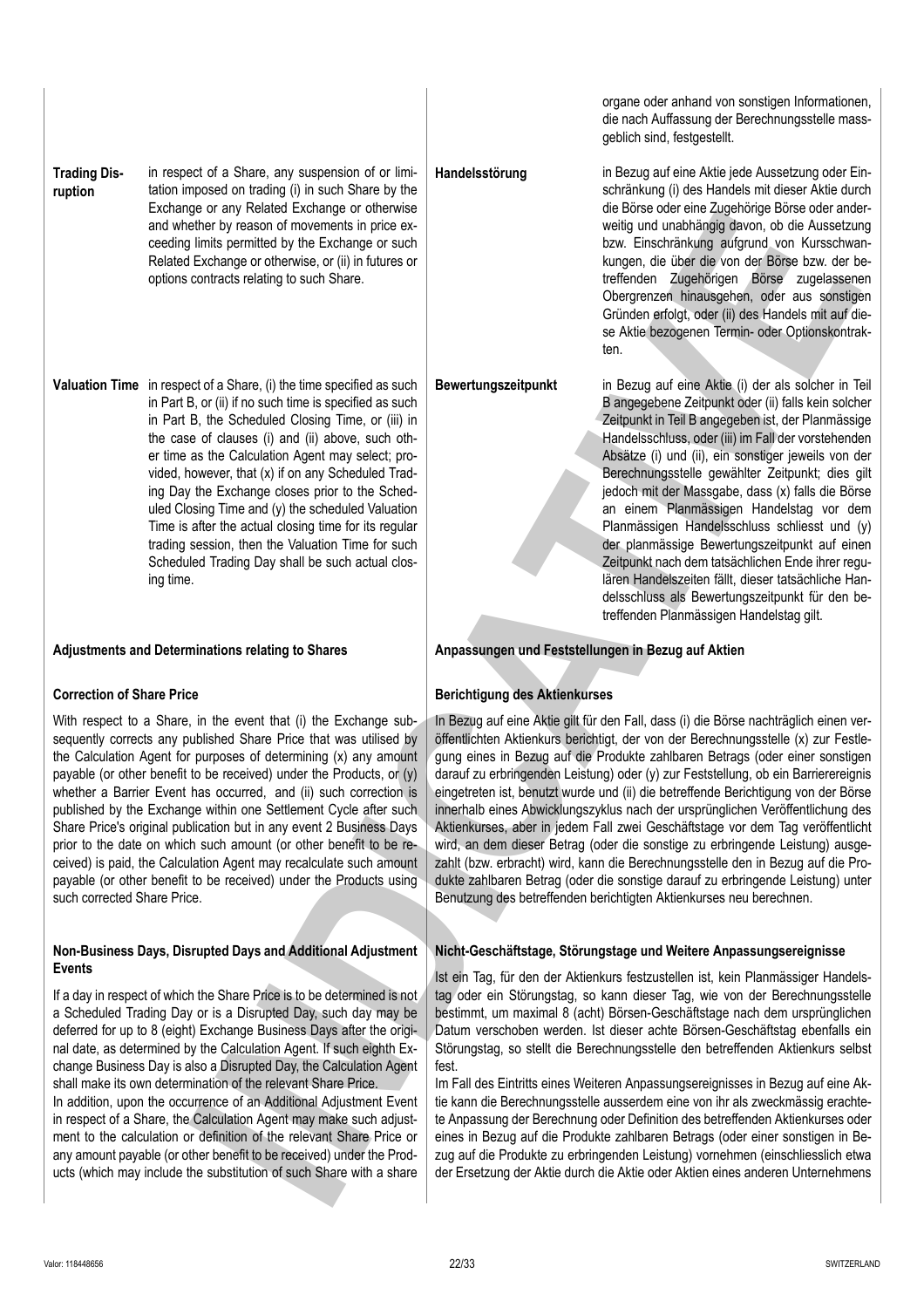or shares of another company or companies, irrespective of whether such share or shares are then currently used for the purposes of the calculation of amounts payable (or other benefit to be received) under the Products) as it may determine to be appropriate. If it determines that it is unable to make such an adjustment, the Issuer may early terminate the Products, in whole but not in part, on such day as the Issuer shall select in its discretion by giving notice to Holders in accordance with Section 6.1, and redeem the Products on such day at an amount determined by the Calculation Agent as representing their fair market value on such day.

### **Adjustment in respect of Jurisdictional Events**

If, in the determination of the Issuer, a Jurisdictional Event in respect of a Share has occurred, the Calculation Agent may make such downward adjustment to any amount otherwise payable (or other benefit otherwise to be received) under the Products as it shall determine to take account of the effect of such Jurisdictional Event on the Hedging Arrangements and any difference between the Hedge Proceeds and the amount (or other benefit) that, but for the occurrence of such Jurisdictional Event, would otherwise be payable (or received). The Issuer will use commercially reasonable endeavours to preserve the value of the Hedge Proceeds, but it shall not be obliged to take any measures which it determines to be commercially impracticable.

oder anderer Unternehmen, unabhängig davon, ob diese Aktie oder diese Aktien zum betreffenden Zeitpunkt gerade für die Zwecke der Berechnung von in Bezug auf die Produkte zahlbaren Beträgen (oder einer sonstigen in Bezug auf die Produkte zu erbringenden Leistung) herangezogen wird bzw. werden). Stellt sie fest, dass sie zu einer solchen Anpassung nicht in der Lage ist, so kann die Emittentin die Produkte insgesamt, jedoch nicht teilweise, an einem von der Emittentin nach ihrem Ermessen ausgewählten Tag durch Mitteilung an die Inhaber gemäss Ziffer 6.1 vorzeitig kündigen und die Produkte zu einem Betrag an diesem Tag zurückzahlen, der nach Feststellung der Berechnungsstelle dem fairen Marktwert an diesem Tag entspricht.

### **Anpassung bei Rechtsordnungsbezogenen Ereignissen**

Ist nach Feststellung der Emittentin ein Rechtsordnungsbezogenes Ereignis in Bezug auf eine Aktie eingetreten, so kann die Berechnungsstelle alle ansonsten in Bezug auf die Produkte zahlbaren Beträge (bzw. in Bezug auf die Produkte zu erbringenden Leistungen) nach ihrem Ermessen nach unten anpassen, um den Auswirkungen des betreffenden Rechtsordnungsbezogenen Ereignisses auf die Hedging-Vereinbarungen sowie einer etwaigen Differenz zwischen dem Hedging-Erlös und dem Betrag (bzw. der sonstigen Leistung) Rechnung zu tragen, der (bzw. die) ohne dieses Ereignis zu zahlen (bzw. zu erbringen) gewesen wäre. Die Emittentin wird wirtschaftlich zumutbare Anstrengungen unternehmen, um den Wert des Hedging-Erlöses zu erhalten, wobei sie jedoch nicht zur Ergreifung von Massnahmen verpflichtet ist, die nach ihrem Dafürhalten wirtschaftlich undurchführbar sind. **EXERCISE THE MANUFATURE IN CONSULTER AND INTERFERING CONSULTER AND INTERFERING CONSULTER AND INTERFERING CONSULTER AND INTERFERING CONSULTER AND INTERFERING CONSULTER AND INTERFERING CONSULTER AND INTERFERING CONSULTER AN**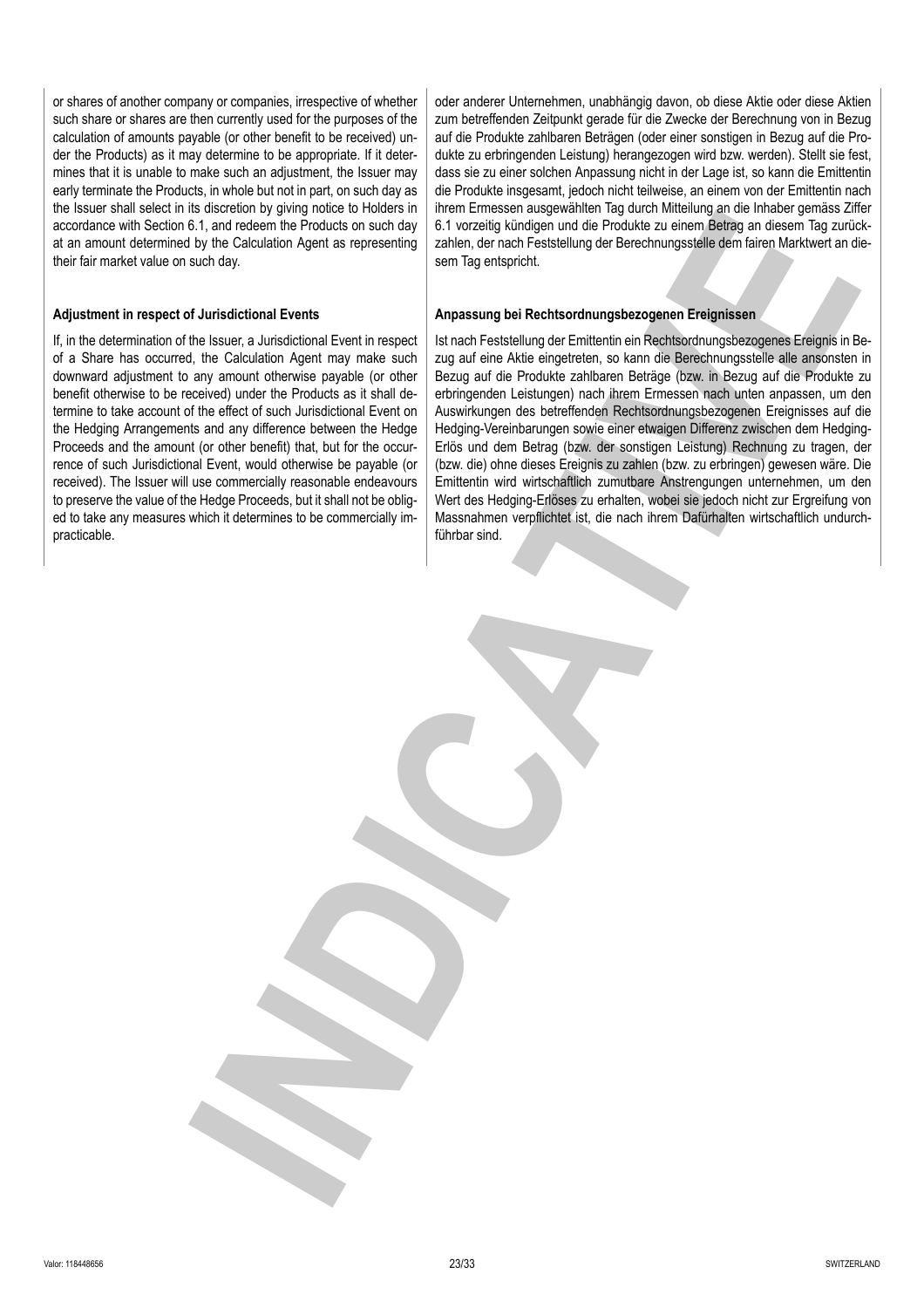| <b>Other Information</b>                                                                           |                                                                                                                                                                                                                               | <b>Weitere Informationen</b>                                                                                                 |                                                                                                                                                                                                                                             |  |
|----------------------------------------------------------------------------------------------------|-------------------------------------------------------------------------------------------------------------------------------------------------------------------------------------------------------------------------------|------------------------------------------------------------------------------------------------------------------------------|---------------------------------------------------------------------------------------------------------------------------------------------------------------------------------------------------------------------------------------------|--|
|                                                                                                    | <b>Terms and Conditions of the Offer</b>                                                                                                                                                                                      | <b>Konditionen des Angebots</b>                                                                                              |                                                                                                                                                                                                                                             |  |
| <b>Issue Size</b>                                                                                  | up to USD 20,000,000 (may be increased/de-<br>creased at any time)                                                                                                                                                            | Emissionsvolumen                                                                                                             | bis zu USD 20'000'000 (kann jederzeit aufgestockt/<br>verringert werden)                                                                                                                                                                    |  |
| Subscription<br>Period                                                                             | 12 May 2022 - 19 May 2022                                                                                                                                                                                                     | Zeichnungsfrist                                                                                                              | 12. Mai 2022 - 19. Mai 2022                                                                                                                                                                                                                 |  |
| <b>Payment and</b><br>delivery                                                                     | Delivery against payment within 5 Banking Days                                                                                                                                                                                | Zahlung und Lieferung                                                                                                        | Lieferung gegen Zahlung innerhalb von 5 Bank-<br>werktagen                                                                                                                                                                                  |  |
| <b>Categories of</b><br>potential in-<br>vestors to<br>which the<br><b>Products are</b><br>offered | Non qualified investors                                                                                                                                                                                                       | Kategorien potenzieller<br>Anleger, denen die Pro-<br>dukte angeboten werden                                                 | nicht qualifizierte Anleger                                                                                                                                                                                                                 |  |
| <b>Issue Price</b>                                                                                 | USD 1,000.00 (per Product)                                                                                                                                                                                                    | <b>Emissionspreis</b>                                                                                                        | USD 1'000.00 (je Produkt)                                                                                                                                                                                                                   |  |
| <b>Fees</b>                                                                                        |                                                                                                                                                                                                                               | Gebühren                                                                                                                     |                                                                                                                                                                                                                                             |  |
| Expenses/<br><b>Fees Charged</b><br>by the Issuer<br>to the Holders<br>Post-Issuance               | None                                                                                                                                                                                                                          | Aufwendungen/<br>Gebühren, die den Inhab-<br>ern nach der Emission<br>von der Emittentin in<br>Rechnung gestellt wer-<br>den | Keine                                                                                                                                                                                                                                       |  |
| <b>Distribution</b><br>Fee                                                                         | Up to 0.798% p.a. of the Issue Price (incl. VAT, if<br>any), being the fee which will be allocated/paid to<br>the internal and/or external distributor and which is<br>included in the Issue Price.                           | Vertriebsgebühr                                                                                                              | Bis zu 0.798% p.a. des Emissionspreises (inkl. all-<br>fällige MwST); diese Vertriebsgebühr wird der inter-<br>nen Vertriebsstelle zugewiesen und/oder dem ex-<br>ternen Vertriebspartner gezahlt und ist im Emissi-<br>onspreis enthalten. |  |
|                                                                                                    | <b>Placing and Underwriting</b>                                                                                                                                                                                               | <b>Platzierung und Übernahme</b>                                                                                             |                                                                                                                                                                                                                                             |  |
|                                                                                                    | Lead Manager Bank Julius Baer & Co. Ltd., Zurich, Switzerland                                                                                                                                                                 | <b>Lead Manager</b>                                                                                                          | Bank Julius Bär & Co. AG, Zürich, Schweiz                                                                                                                                                                                                   |  |
| Dealer(s)                                                                                          | Bank Julius Baer & Co. Ltd., Zurich, Switzerland.                                                                                                                                                                             | Platzeur(e)                                                                                                                  | Bank Julius Bär & Co. AG, Zürich, Schweiz                                                                                                                                                                                                   |  |
|                                                                                                    | <b>Admission to Trading and Dealing Arrangements</b>                                                                                                                                                                          |                                                                                                                              | Zulassung zum Handel und Handelsmodalitäten                                                                                                                                                                                                 |  |
| <b>Trading (Sec-</b><br>ondary Mar-<br>ket)                                                        | Under normal market conditions, Bank Julius Baer<br>& Co. Ltd., Zurich will endeavour to provide a sec-<br>ondary market, but is under no legal obligation to do<br>SO.                                                       | Handel (Sekundärmarkt)                                                                                                       | Unter normalen Marktbedingungen wird sich die<br>Bank Julius Bär & Co. AG, Zürich bemühen, einen<br>Sekundärmarkt zu stellen. Eine rechtliche Verpflich-<br>tung hierzu besteht jedoch nicht.                                               |  |
|                                                                                                    | The Products are traded in percentage of the De-<br>nomination at a clean price, i.e., the trading price<br>does not contain accrued interest or premium,<br>which is calculated separately, and are booked ac-<br>cordingly. |                                                                                                                              | Die Produkte werden als Prozentnotiz zum Netto-<br>kurs (clean price) (d.h. der Börsenkurs enthält keine<br>aufgelaufenen Zinsen oder Prämien, die gesondert<br>berechnet werden) gehandelt und entsprechend<br>verbucht.                   |  |
| <b>Listing and</b><br><b>Admission to</b><br><b>Trading</b>                                        | Application will be made to list the Products on<br>the SIX Swiss Exchange in the trading segment for<br>Structured Products. It is expected that the Products                                                                | Börsennotierung und Zu-<br>lassung zum Handel                                                                                | Die Notierung der Produkte an der SIX Swiss Ex-<br>change im Handelssegment Strukturierte Produkte<br>wird beantragt. Die Produkte werden voraussicht-                                                                                      |  |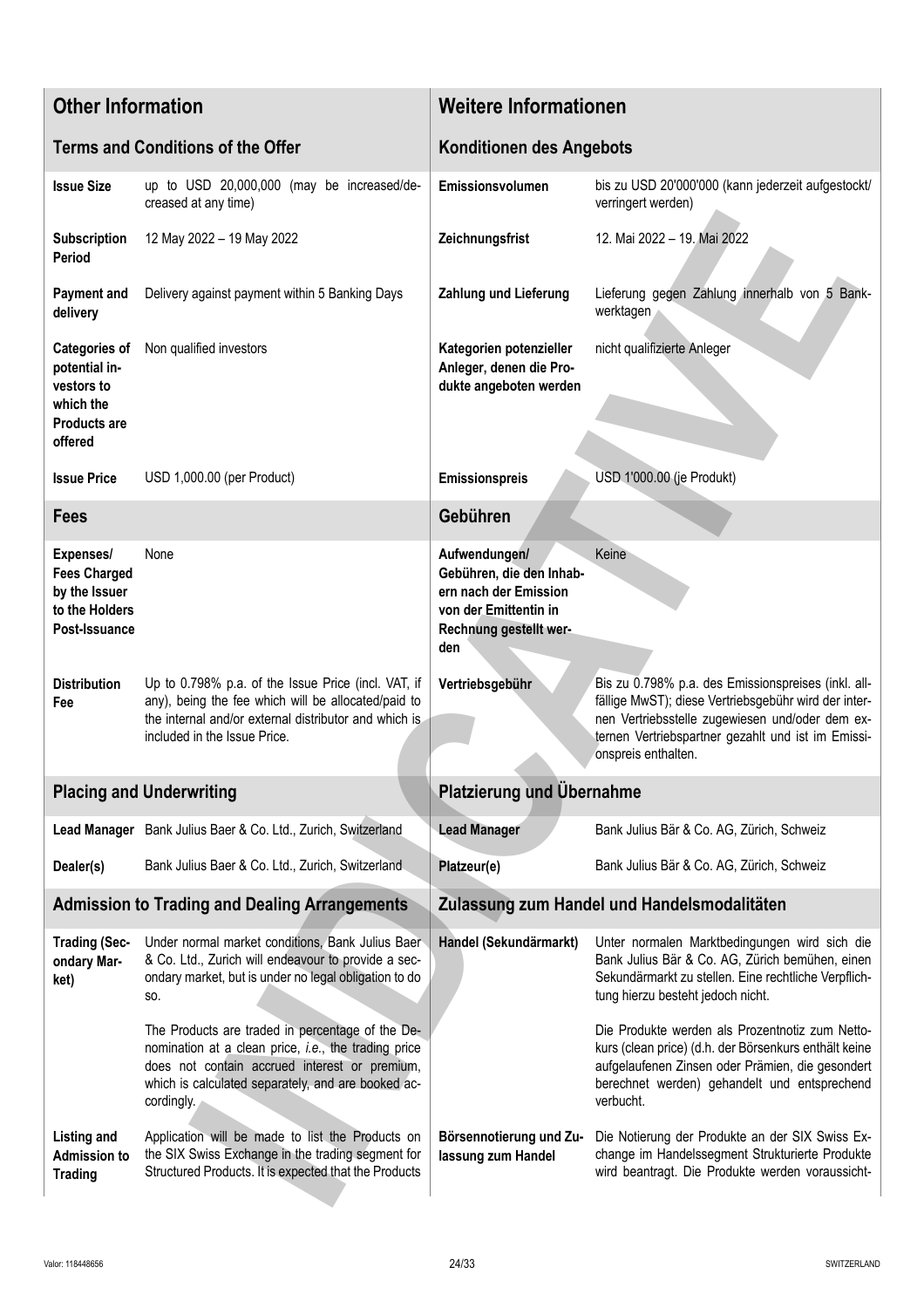|                                                                                                                                                                          | will be provisionally admitted to trading as of 27 May<br>2022.                                                                                                                                                                                                                                                                                                                                                                                                                                                                                                                                                                                                                                                                                                                                                                                                    |                                                                                             | lich ab 27. Mai 2022 zum Handel provisorisch zuge-<br>lassen.                                                                                                                                                                                                                                                                                                                                                                                                                                                                                                                                                                                                                                                                                                                                          |
|--------------------------------------------------------------------------------------------------------------------------------------------------------------------------|--------------------------------------------------------------------------------------------------------------------------------------------------------------------------------------------------------------------------------------------------------------------------------------------------------------------------------------------------------------------------------------------------------------------------------------------------------------------------------------------------------------------------------------------------------------------------------------------------------------------------------------------------------------------------------------------------------------------------------------------------------------------------------------------------------------------------------------------------------------------|---------------------------------------------------------------------------------------------|--------------------------------------------------------------------------------------------------------------------------------------------------------------------------------------------------------------------------------------------------------------------------------------------------------------------------------------------------------------------------------------------------------------------------------------------------------------------------------------------------------------------------------------------------------------------------------------------------------------------------------------------------------------------------------------------------------------------------------------------------------------------------------------------------------|
| <b>Issue Date/</b><br><b>Payment Date</b>                                                                                                                                | 27 May 2022, being the date on which the Products<br>are issued and the Issue Price is paid.                                                                                                                                                                                                                                                                                                                                                                                                                                                                                                                                                                                                                                                                                                                                                                       | Emissionstag/<br>Zahlungstag                                                                | 27. Mai 2022; hierbei handelt es sich um den Tag,<br>an dem die Produkte emittiert werden und der Emis-<br>sionspreis bezahlt wird.                                                                                                                                                                                                                                                                                                                                                                                                                                                                                                                                                                                                                                                                    |
| <b>Last Trading</b><br>21 August 2023, until the official close on the SIX<br>Swiss Exchange, being the last date on which the<br><b>Date</b><br>Products may be traded. |                                                                                                                                                                                                                                                                                                                                                                                                                                                                                                                                                                                                                                                                                                                                                                                                                                                                    | Letzter Handelstag                                                                          | 21. August 2023, bis zum offiziellen Handelsschluss<br>an der SIX Swiss Exchange; an diesem Tag können<br>die Produkte letztmalig gehandelt werden.                                                                                                                                                                                                                                                                                                                                                                                                                                                                                                                                                                                                                                                    |
| <b>Selling Restrictions</b>                                                                                                                                              |                                                                                                                                                                                                                                                                                                                                                                                                                                                                                                                                                                                                                                                                                                                                                                                                                                                                    | Verkaufsbeschränkungen                                                                      |                                                                                                                                                                                                                                                                                                                                                                                                                                                                                                                                                                                                                                                                                                                                                                                                        |
| Non-exempt<br>offer in the<br><b>EEA</b>                                                                                                                                 | Not applicable.                                                                                                                                                                                                                                                                                                                                                                                                                                                                                                                                                                                                                                                                                                                                                                                                                                                    | Prospektpflichtiges<br>Angebot im EWR                                                       | Entfällt.                                                                                                                                                                                                                                                                                                                                                                                                                                                                                                                                                                                                                                                                                                                                                                                              |
| <b>Additional</b><br>Selling Re-<br>strictions                                                                                                                           | United Kingdom: No invitation or inducement to en-<br>gage in investment activity (within the meaning of<br>section 21 of the Financial Services and Markets<br>Act 2000) will be made in, and no Product will be<br>offered or sold in or to any investor in, the United<br>Kingdom.                                                                                                                                                                                                                                                                                                                                                                                                                                                                                                                                                                              | Zusätzliche Verkaufsbe-<br>schränkungen                                                     | Vereinigtes Königreich: Es erfolgen in Bezug auf<br>Produkte keine Einladungen oder Aufforderungen<br>zur Ausübung von Anlageaktivitäten (investment<br>activities) im Sinne von Ziffer 21 des britischen Fi-<br>nanzdienstleistungsgesetzes von 2000 (Financial<br>Services and Markets Act 2000) und keine Produkte<br>werden innerhalb des Vereinigten Königreichs oder<br>an Investoren aus dem Vereinigten Königreich an-<br>geboten oder verkauft.                                                                                                                                                                                                                                                                                                                                               |
|                                                                                                                                                                          | U.S.A., U.S. Persons                                                                                                                                                                                                                                                                                                                                                                                                                                                                                                                                                                                                                                                                                                                                                                                                                                               |                                                                                             | USA., US-Personen                                                                                                                                                                                                                                                                                                                                                                                                                                                                                                                                                                                                                                                                                                                                                                                      |
|                                                                                                                                                                          | Guernsey, Italy, Hong Kong, Singapore, Dubai In-<br>ternational Financial Centre, United Arab Emirates,<br>Kingdom of Bahrain, Israel, Uruguay, Panama,<br>France, Bahamas, Lebanon                                                                                                                                                                                                                                                                                                                                                                                                                                                                                                                                                                                                                                                                                |                                                                                             | Guernsey, Italien, Hongkong, Singapur, Dubai In-<br>ternational Financial Centre, Vereinigte Arabische<br>Emirate, Königreich Bahrain, Israel, Uruguay, Pana-<br>ma, Frankreich, Bahamas, Libanon                                                                                                                                                                                                                                                                                                                                                                                                                                                                                                                                                                                                      |
| the issue/offer                                                                                                                                                          | Interest of natural and legal persons involved in                                                                                                                                                                                                                                                                                                                                                                                                                                                                                                                                                                                                                                                                                                                                                                                                                  | Interessen an der Emission beteiligter natürlicher und ju-<br>ristischer Personen           |                                                                                                                                                                                                                                                                                                                                                                                                                                                                                                                                                                                                                                                                                                                                                                                                        |
| Interest of<br>natural and le-<br>gal persons<br>involved in<br>the issue/offer                                                                                          | Concerning interests of individuals or legal entities<br>involved in the issue as well as potential conflicts<br>of interests resulting from this, see under "9. Con-<br>flicts of interest" in Section "X. General Information"<br>of the Securities Note.                                                                                                                                                                                                                                                                                                                                                                                                                                                                                                                                                                                                        | Interessen an der Emis-<br>sion beteiligter natürlich-<br>er und juristischer Perso-<br>nen | In Bezug auf Interessen von an der Emission be-<br>teiligter natürlicher und juristischer Personen sowie<br>daraus resultierender potenzieller Interessenkon-<br>flikte siehe unter "9. Interessenkonflikte" in Ab-<br>schnitt "X. Allgemeine Informationen" in der Wertpa-<br>pierbeschreibung.                                                                                                                                                                                                                                                                                                                                                                                                                                                                                                       |
|                                                                                                                                                                          | Information relating to the Underlying/s                                                                                                                                                                                                                                                                                                                                                                                                                                                                                                                                                                                                                                                                                                                                                                                                                           | Angaben zum Basiswert/zu den Basiswerten                                                    |                                                                                                                                                                                                                                                                                                                                                                                                                                                                                                                                                                                                                                                                                                                                                                                                        |
| <b>Information</b><br>relating to the<br><b>Underlying</b>                                                                                                               | The information contained hereinafter about the Un-<br>derlying consists of excerpts and summaries of pub-<br>licly available sources, which may have been trans-<br>lated into English language, if applicable. The Issuer<br>confirms that this information has been accurately<br>reproduced and that - as far as the Issuer is able to<br>ascertain from publicly accessible information avail-<br>able to it - no facts have been omitted, which would<br>render the reproduced information, which may have<br>been translated into English language, if applicable,<br>inaccurate or misleading. Neither the Issuer nor the<br>Offeror accept any other or further responsibilities<br>in respect of this information. In particular, neither<br>the Issuer nor the Offeror accepts any responsibility<br>for the accuracy of the information concerning the | Angaben zum Basiswert                                                                       | Die im Folgenden über den Basiswert enthaltenen<br>Angaben bestehen aus Auszügen und Zusammen-<br>fassungen von öffentlich verfügbaren Quellen, die<br>gegebenenfalls ins Deutsche übersetzt wurden. Die<br>Emittentin bestätigt, dass diese Angaben korrekt<br>wieder gegeben werden und dass, soweit der Emit-<br>tentin bekannt ist und die Emittentin aus den ihr<br>vorliegenden öffentlich zugänglichen Informationen<br>entnehmen konnte, keine Tatsachen ausgelassen<br>wurden, die die übernommenen und gegebenen-<br>falls ins Deutsche übersetzten Informationen un-<br>korrekt oder irreführend darstellen würden. Weder<br>die Emittentin noch die Anbieterin übernehmen hin-<br>sichtlich dieser Information sonstige oder weiterrei-<br>chende Verantwortlichkeiten. Insbesondere über- |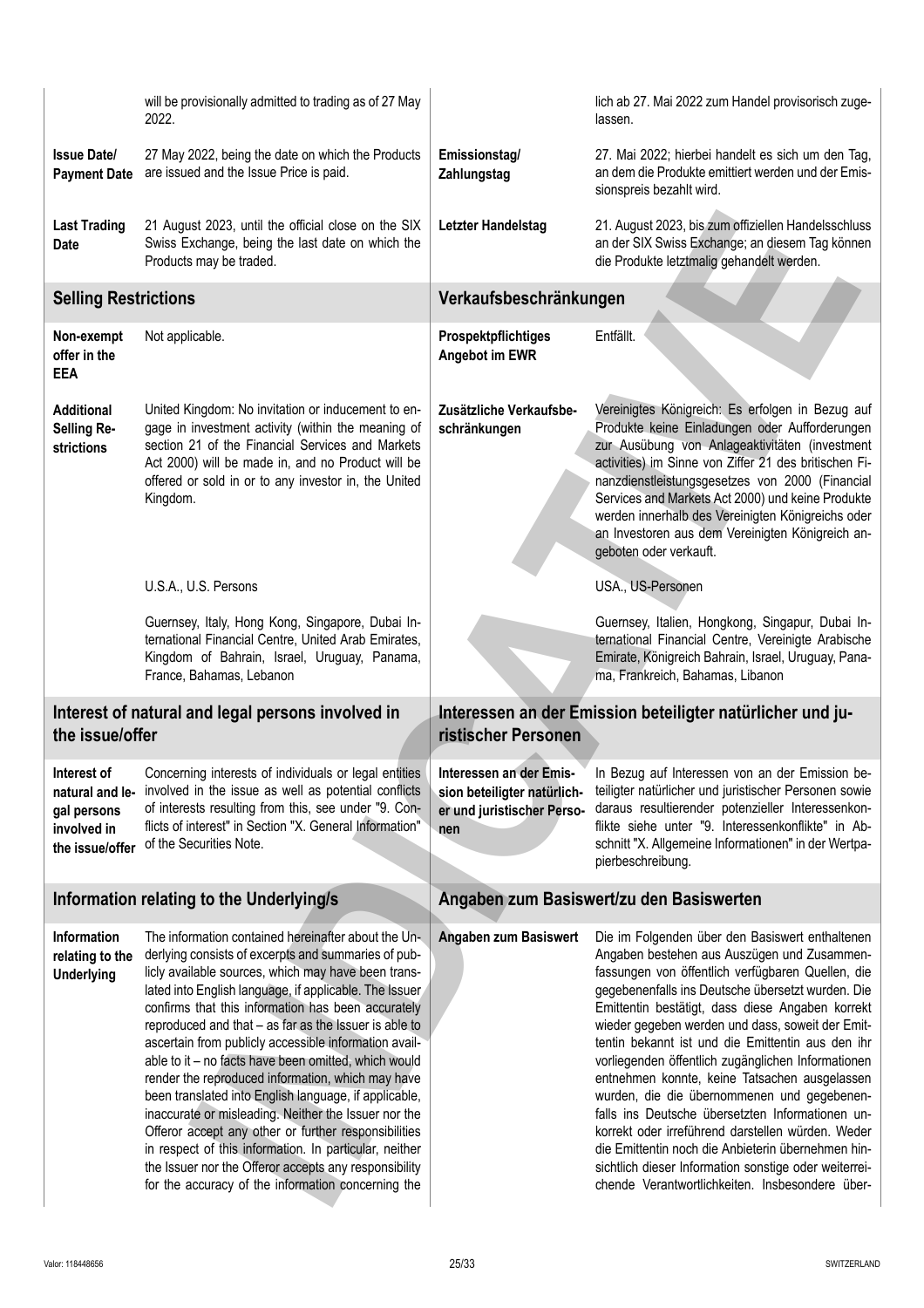| Information<br>about the past<br>and future<br>performance<br>and volatility<br>of the Under-<br>lying | Underlying or provides any guarantee that no event<br>has occurred which might affect the accuracy or<br>completeness of this information.<br>Information about the past and future (i.e., after the<br>date of these Final Terms) performance and volatil-<br>ity of the Underlying is available on the following<br>website: www.nyse.com. | Angaben zu der vergan-<br>genen und künftigen<br>Wertentwicklung und<br>Volatilität des Basiswerts | nehmen weder die Emittentin noch die Anbieterin<br>die Verantwortung für die Richtigkeit der den Ba-<br>siswert betreffenden Informationen oder dafür, dass<br>kein die Richtigkeit oder Vollständigkeit dieser In-<br>formationen beeinträchtigendes Ereignis eingetre-<br>ten ist.<br>Angaben zu der vergangenen und künftigen (d.h.<br>nach dem Datum dieser Endgültigen Bedingungen)<br>Wertentwicklung und Volatilität des Basiswerts sind<br>auf der folgenden<br>Internetseite<br>erhältlich:<br>www.nyse.com |
|--------------------------------------------------------------------------------------------------------|----------------------------------------------------------------------------------------------------------------------------------------------------------------------------------------------------------------------------------------------------------------------------------------------------------------------------------------------|----------------------------------------------------------------------------------------------------|----------------------------------------------------------------------------------------------------------------------------------------------------------------------------------------------------------------------------------------------------------------------------------------------------------------------------------------------------------------------------------------------------------------------------------------------------------------------------------------------------------------------|
|                                                                                                        | Publication of post-issuance information                                                                                                                                                                                                                                                                                                     |                                                                                                    | Veröffentlichung von Mitteilungen nach erfolgter Emission                                                                                                                                                                                                                                                                                                                                                                                                                                                            |
| <b>Publication of</b><br>post-issuance<br>information                                                  | Except for the notices referred to in the Terms and<br>Conditions and as required by the SIX Swiss Ex-<br>change, the Issuer does not intend to publish any<br>post-issuance information.                                                                                                                                                    | Veröffentlichung von Mit-<br>teilungen nach erfolgter<br>Emission                                  | Die Emittentin beabsichtigt, mit Ausnahme der in<br>den Emissionsbedingungen genannten und von der<br>SIX Swiss Exchange vorgeschriebenen Bekannt-<br>machungen, keine Veröffentlichung von Informatio-<br>nen nach erfolgter Emission.                                                                                                                                                                                                                                                                              |
|                                                                                                        |                                                                                                                                                                                                                                                                                                                                              |                                                                                                    |                                                                                                                                                                                                                                                                                                                                                                                                                                                                                                                      |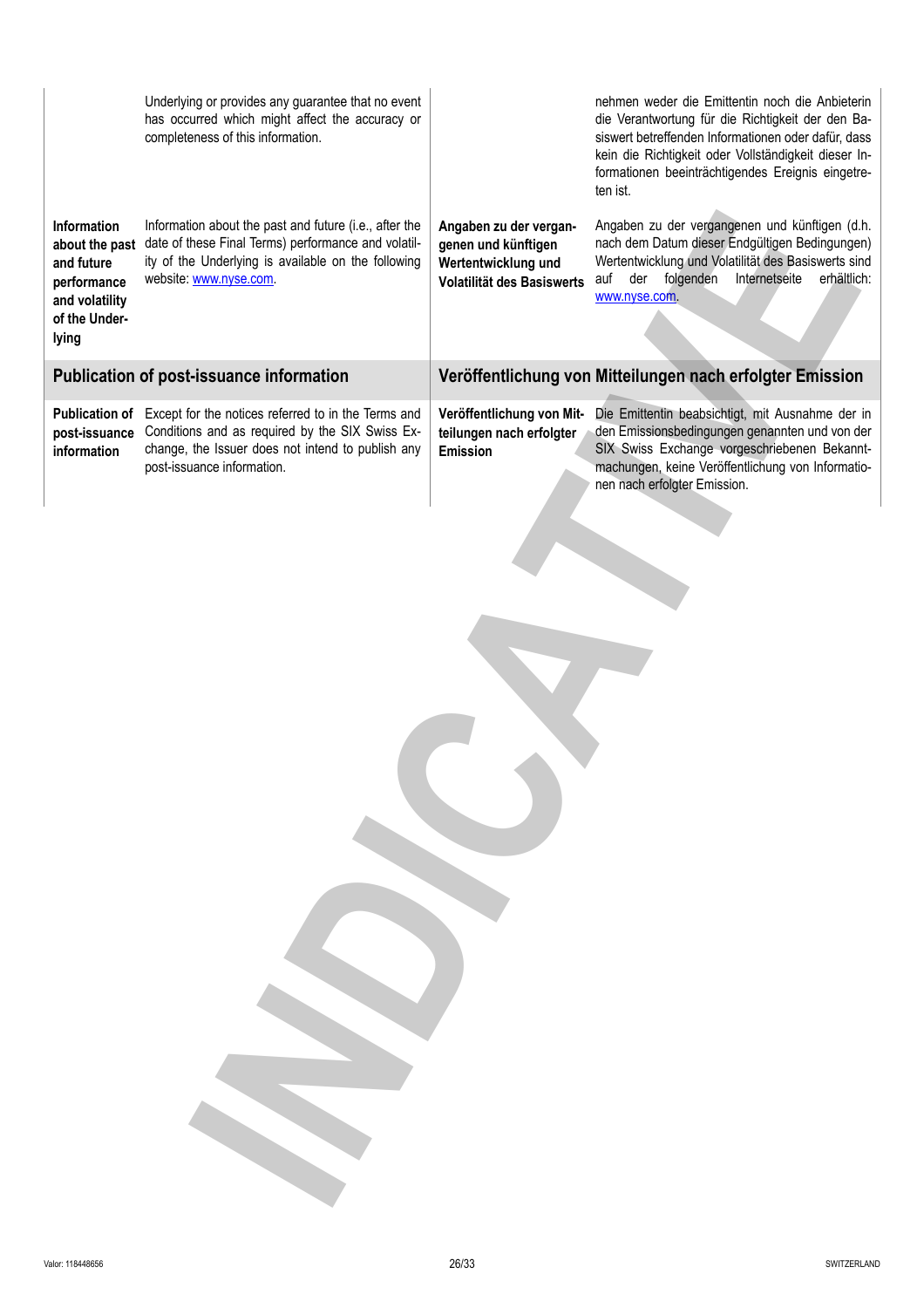# **Responsibility Statement Verantwortlichkeitserklärung**

Bank Julius Baer & Co. Ltd., having its seat in Zurich, Switzerland, accepts responsibility for the information contained in this Document. Bank Julius Baer & Co. Ltd. states that to its knowledge the information contained in this Document is correct and does not omit material information.

Die Bank Julius Bär & Co. AG mit Sitz in Zürich, Schweiz, übernimmt die Verantwortung für die in diesem Dokument enthaltenen Angaben. Die Bank Julius Bär & Co. AG erklärt, dass nach ihrem Wissen die in diesem Dokument enthaltenen Angaben richtig und keine wesentlichen Umstände ausgelassen sind.

Signed on behalf of the Issuer: Unterzeichnet für die Emittentin:

St. Peter Port, 12 May 2022 Bank Julius Baer & Co. Ltd., Guernsey Branch, Channel Islands / Bank Julius Bär & Co. AG, Zweigniederlassung Guernsey, Channel Islands **INDICATIVE**

Zurich, 12 May 2022 Bank Julius Baer & Co. Ltd., Zurich, Switzerland / Bank Julius Bär & Co. AG, Zürich, Schweiz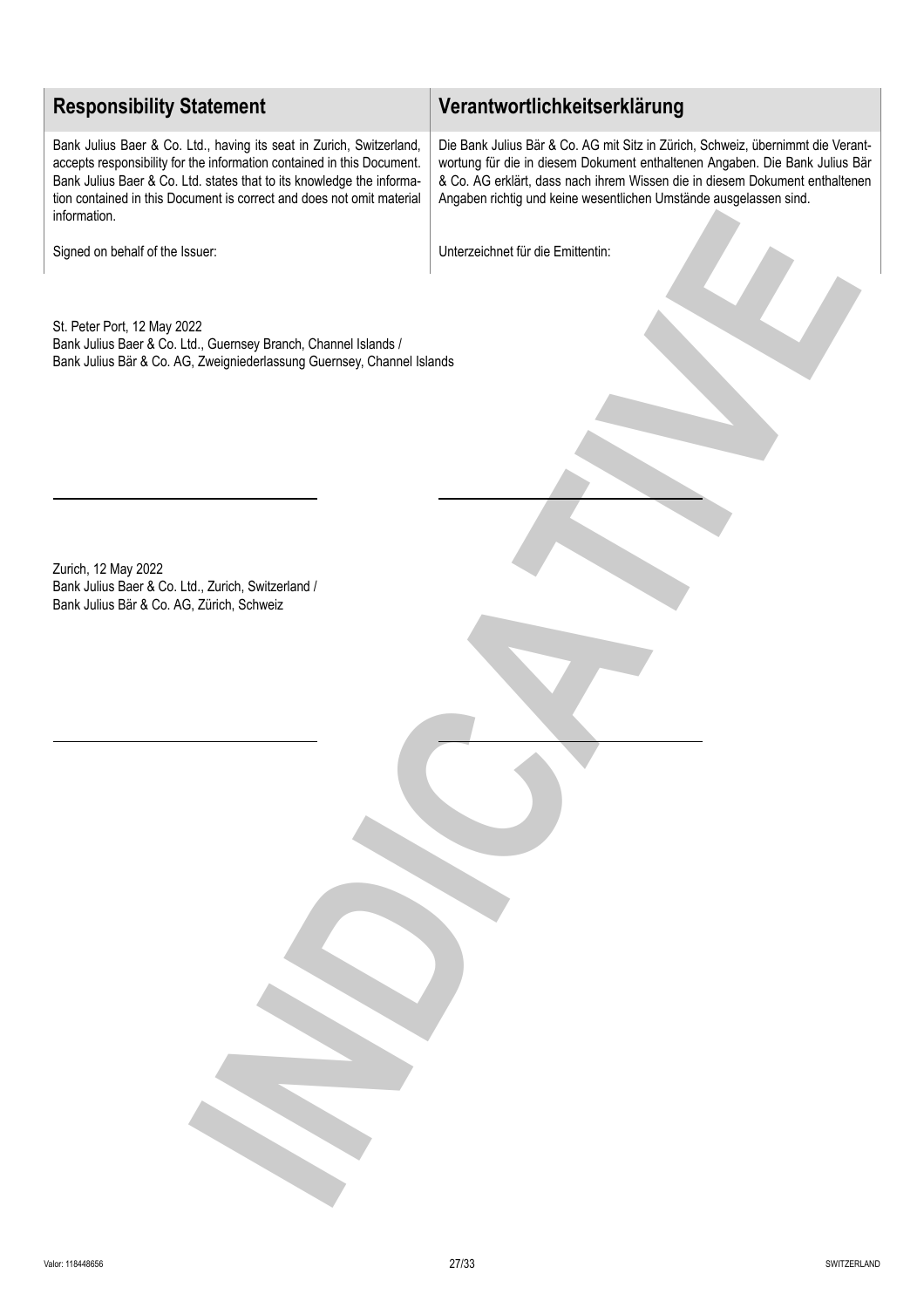# **INDICATIVE ISSUE SPECIFIC SUMMARY**

# **Section 1: Introduction and Warnings**

This summary should be read as an introduction to the Prospectus (consisting of the Securities Note II for the issuance of Yield Enhancement Products of Bank Julius Baer & Co. Ltd dated 9 June 2021 (the "**Securities Note**"), the Registration Document II of the Bank Julius Baer & Co. Ltd. dated 4 June 2021 (the "**Registration Document**"), any supplements thereto and the Final Terms) (the "**Prospectus**"). Investors should base any decision to invest in the securities on a consideration of the Prospectus as whole. The Investor could lose all or part of the invested capital.

### **You are about to purchase a product that is not simple and may be difficult to understand.**

# **Section 2: Key Information on the Issuer**

### **Who is the Issuer of the securities?**

### **What are the key financial information regarding the Issuer?**

### **Income Statement**

| the securities on a consideration of the Prospectus as whole. The Investor could lose all or part of the invested capital.                                                                                                                                                                                                                                                                                                                                                                                                                                                                                            |                                                                                                                                                                                                                                                                                                                                                                                                                                                                                                                                                                                                                                                                                                                                                                                                                                                                                                                                                                                                                                                                                                                                                                                                                                                                                                                                                                                                                                                                                                                                                                                                                                          |  |  |  |
|-----------------------------------------------------------------------------------------------------------------------------------------------------------------------------------------------------------------------------------------------------------------------------------------------------------------------------------------------------------------------------------------------------------------------------------------------------------------------------------------------------------------------------------------------------------------------------------------------------------------------|------------------------------------------------------------------------------------------------------------------------------------------------------------------------------------------------------------------------------------------------------------------------------------------------------------------------------------------------------------------------------------------------------------------------------------------------------------------------------------------------------------------------------------------------------------------------------------------------------------------------------------------------------------------------------------------------------------------------------------------------------------------------------------------------------------------------------------------------------------------------------------------------------------------------------------------------------------------------------------------------------------------------------------------------------------------------------------------------------------------------------------------------------------------------------------------------------------------------------------------------------------------------------------------------------------------------------------------------------------------------------------------------------------------------------------------------------------------------------------------------------------------------------------------------------------------------------------------------------------------------------------------|--|--|--|
| Where a claim relating to the information contained in the Prospectus is brought before a court, the Investor might, under national law, have to bear the<br>costs of translating the Prospectus before the legal proceedings are initiated.                                                                                                                                                                                                                                                                                                                                                                          |                                                                                                                                                                                                                                                                                                                                                                                                                                                                                                                                                                                                                                                                                                                                                                                                                                                                                                                                                                                                                                                                                                                                                                                                                                                                                                                                                                                                                                                                                                                                                                                                                                          |  |  |  |
|                                                                                                                                                                                                                                                                                                                                                                                                                                                                                                                                                                                                                       |                                                                                                                                                                                                                                                                                                                                                                                                                                                                                                                                                                                                                                                                                                                                                                                                                                                                                                                                                                                                                                                                                                                                                                                                                                                                                                                                                                                                                                                                                                                                                                                                                                          |  |  |  |
|                                                                                                                                                                                                                                                                                                                                                                                                                                                                                                                                                                                                                       |                                                                                                                                                                                                                                                                                                                                                                                                                                                                                                                                                                                                                                                                                                                                                                                                                                                                                                                                                                                                                                                                                                                                                                                                                                                                                                                                                                                                                                                                                                                                                                                                                                          |  |  |  |
|                                                                                                                                                                                                                                                                                                                                                                                                                                                                                                                                                                                                                       |                                                                                                                                                                                                                                                                                                                                                                                                                                                                                                                                                                                                                                                                                                                                                                                                                                                                                                                                                                                                                                                                                                                                                                                                                                                                                                                                                                                                                                                                                                                                                                                                                                          |  |  |  |
|                                                                                                                                                                                                                                                                                                                                                                                                                                                                                                                                                                                                                       |                                                                                                                                                                                                                                                                                                                                                                                                                                                                                                                                                                                                                                                                                                                                                                                                                                                                                                                                                                                                                                                                                                                                                                                                                                                                                                                                                                                                                                                                                                                                                                                                                                          |  |  |  |
|                                                                                                                                                                                                                                                                                                                                                                                                                                                                                                                                                                                                                       |                                                                                                                                                                                                                                                                                                                                                                                                                                                                                                                                                                                                                                                                                                                                                                                                                                                                                                                                                                                                                                                                                                                                                                                                                                                                                                                                                                                                                                                                                                                                                                                                                                          |  |  |  |
|                                                                                                                                                                                                                                                                                                                                                                                                                                                                                                                                                                                                                       |                                                                                                                                                                                                                                                                                                                                                                                                                                                                                                                                                                                                                                                                                                                                                                                                                                                                                                                                                                                                                                                                                                                                                                                                                                                                                                                                                                                                                                                                                                                                                                                                                                          |  |  |  |
|                                                                                                                                                                                                                                                                                                                                                                                                                                                                                                                                                                                                                       |                                                                                                                                                                                                                                                                                                                                                                                                                                                                                                                                                                                                                                                                                                                                                                                                                                                                                                                                                                                                                                                                                                                                                                                                                                                                                                                                                                                                                                                                                                                                                                                                                                          |  |  |  |
|                                                                                                                                                                                                                                                                                                                                                                                                                                                                                                                                                                                                                       |                                                                                                                                                                                                                                                                                                                                                                                                                                                                                                                                                                                                                                                                                                                                                                                                                                                                                                                                                                                                                                                                                                                                                                                                                                                                                                                                                                                                                                                                                                                                                                                                                                          |  |  |  |
|                                                                                                                                                                                                                                                                                                                                                                                                                                                                                                                                                                                                                       |                                                                                                                                                                                                                                                                                                                                                                                                                                                                                                                                                                                                                                                                                                                                                                                                                                                                                                                                                                                                                                                                                                                                                                                                                                                                                                                                                                                                                                                                                                                                                                                                                                          |  |  |  |
|                                                                                                                                                                                                                                                                                                                                                                                                                                                                                                                                                                                                                       |                                                                                                                                                                                                                                                                                                                                                                                                                                                                                                                                                                                                                                                                                                                                                                                                                                                                                                                                                                                                                                                                                                                                                                                                                                                                                                                                                                                                                                                                                                                                                                                                                                          |  |  |  |
|                                                                                                                                                                                                                                                                                                                                                                                                                                                                                                                                                                                                                       |                                                                                                                                                                                                                                                                                                                                                                                                                                                                                                                                                                                                                                                                                                                                                                                                                                                                                                                                                                                                                                                                                                                                                                                                                                                                                                                                                                                                                                                                                                                                                                                                                                          |  |  |  |
|                                                                                                                                                                                                                                                                                                                                                                                                                                                                                                                                                                                                                       |                                                                                                                                                                                                                                                                                                                                                                                                                                                                                                                                                                                                                                                                                                                                                                                                                                                                                                                                                                                                                                                                                                                                                                                                                                                                                                                                                                                                                                                                                                                                                                                                                                          |  |  |  |
| Key Managing Directors: The Executive Board of BJB consists of the following members: Philipp Rickenbacher (Chief Executive Officer), Dieter A. Enkel-<br>mann (Chief Financial Officer), Nic Dreckmann (Chief Operating Officer / Head Intermediaries), Dr. Oliver Bartholet (Chief Risk Officer), Beatriz Sanchez<br>(Head Americas), Jimmy Lee Kong Eng (Head Asia Pacific), Yves Robert-Charrue (Head Switzerland & Europe, Middle East, Africa), Yves Henri Bonzon<br>(Investment & Wealth Management Solutions, Chief Investment Officer) and Nicolas de Skowronski (Investment & Wealth Management Solutions). |                                                                                                                                                                                                                                                                                                                                                                                                                                                                                                                                                                                                                                                                                                                                                                                                                                                                                                                                                                                                                                                                                                                                                                                                                                                                                                                                                                                                                                                                                                                                                                                                                                          |  |  |  |
| Statutory Auditors: For the financial years ended 31 December 2020 and 31 December 2021, the independent auditors of BJB were KPMG AG, Baden-<br>erstrasse 172, 8004 Zurich, Switzerland, acting in terms of the provisions of company and banking law as well as BJB's articles of association. KPMG<br>AG have audited the consolidated financial statements of BJB for the financial years ended 31 December 2020 and 31 December 2021 and the financial<br>statements of BJB for the financial year ended 31 December 2021. KPMG AG is a member of the Swiss Institute of Certified Accountants and Tax Con-      |                                                                                                                                                                                                                                                                                                                                                                                                                                                                                                                                                                                                                                                                                                                                                                                                                                                                                                                                                                                                                                                                                                                                                                                                                                                                                                                                                                                                                                                                                                                                                                                                                                          |  |  |  |
|                                                                                                                                                                                                                                                                                                                                                                                                                                                                                                                                                                                                                       |                                                                                                                                                                                                                                                                                                                                                                                                                                                                                                                                                                                                                                                                                                                                                                                                                                                                                                                                                                                                                                                                                                                                                                                                                                                                                                                                                                                                                                                                                                                                                                                                                                          |  |  |  |
| Except as otherwise marked below, the following key financial information is based on the audited consolidated financial statements of Bank Julius Baer                                                                                                                                                                                                                                                                                                                                                                                                                                                               |                                                                                                                                                                                                                                                                                                                                                                                                                                                                                                                                                                                                                                                                                                                                                                                                                                                                                                                                                                                                                                                                                                                                                                                                                                                                                                                                                                                                                                                                                                                                                                                                                                          |  |  |  |
|                                                                                                                                                                                                                                                                                                                                                                                                                                                                                                                                                                                                                       |                                                                                                                                                                                                                                                                                                                                                                                                                                                                                                                                                                                                                                                                                                                                                                                                                                                                                                                                                                                                                                                                                                                                                                                                                                                                                                                                                                                                                                                                                                                                                                                                                                          |  |  |  |
| 31/12/2020<br><b>CHF 1000</b>                                                                                                                                                                                                                                                                                                                                                                                                                                                                                                                                                                                         | 31/12/2021<br><b>CHF 1000</b>                                                                                                                                                                                                                                                                                                                                                                                                                                                                                                                                                                                                                                                                                                                                                                                                                                                                                                                                                                                                                                                                                                                                                                                                                                                                                                                                                                                                                                                                                                                                                                                                            |  |  |  |
| 564'894                                                                                                                                                                                                                                                                                                                                                                                                                                                                                                                                                                                                               | 577'277                                                                                                                                                                                                                                                                                                                                                                                                                                                                                                                                                                                                                                                                                                                                                                                                                                                                                                                                                                                                                                                                                                                                                                                                                                                                                                                                                                                                                                                                                                                                                                                                                                  |  |  |  |
| 1'861'412                                                                                                                                                                                                                                                                                                                                                                                                                                                                                                                                                                                                             | 2'119'898                                                                                                                                                                                                                                                                                                                                                                                                                                                                                                                                                                                                                                                                                                                                                                                                                                                                                                                                                                                                                                                                                                                                                                                                                                                                                                                                                                                                                                                                                                                                                                                                                                |  |  |  |
| 35'958                                                                                                                                                                                                                                                                                                                                                                                                                                                                                                                                                                                                                | 7'095                                                                                                                                                                                                                                                                                                                                                                                                                                                                                                                                                                                                                                                                                                                                                                                                                                                                                                                                                                                                                                                                                                                                                                                                                                                                                                                                                                                                                                                                                                                                                                                                                                    |  |  |  |
| 2'803'557                                                                                                                                                                                                                                                                                                                                                                                                                                                                                                                                                                                                             | 3'054'777                                                                                                                                                                                                                                                                                                                                                                                                                                                                                                                                                                                                                                                                                                                                                                                                                                                                                                                                                                                                                                                                                                                                                                                                                                                                                                                                                                                                                                                                                                                                                                                                                                |  |  |  |
| 613'767                                                                                                                                                                                                                                                                                                                                                                                                                                                                                                                                                                                                               | 807'631                                                                                                                                                                                                                                                                                                                                                                                                                                                                                                                                                                                                                                                                                                                                                                                                                                                                                                                                                                                                                                                                                                                                                                                                                                                                                                                                                                                                                                                                                                                                                                                                                                  |  |  |  |
|                                                                                                                                                                                                                                                                                                                                                                                                                                                                                                                                                                                                                       | Civil liability attaches only to those persons who have tabled the summary including any translation thereof, but only where the summary is misleading,<br>inaccurate or inconsistent, when read together with the other parts of the Prospectus, or where it does not provide, when read together with the other parts<br>of the Prospectus, key information in order to aid investors when considering whether to invest in such Products.<br>Securities: 7.50% p.a. JB Callable Barrier Reverse Convertible (50%) on Newmont Corp (ISIN: CH1184486566) (the "Products")<br>Issuer: Bank Julius Baer & Co. Ltd., Bahnhofstrasse 36, 8001 Zurich, Switzerland, LEI: PNWU8O0BLT17BBV61Y18, acting through its Guernsey Branch<br>Approval Date: The Securities Note was approved on 9 June 2021 and the Registration Document was approved on 4 June 2021.<br>Competent Authority: Federal Financial Supervisory Authority ("BaFin"), Marie-Curie Strasse 24-28, 60439 Frankfurt am Main, Germany.<br>Bank Julius Baer & Co. Ltd., Bahnhofstrasse 36, 8001 Zurich, Switzerland, is a stock corporation with limited liability (Aktiengesellschaft) incorporated<br>under the laws of Switzerland, acting through its Guernsey Branch, Channel Islands. The Issuer is in the Commercial Register of the Canton of Zurich<br>under the number CH-020.3.902.727-1 since 31 December 1974 and in the UID-Register under CHE-105.940.833. The Legal Entity Identifier of BJB (LEI)<br>Principal Activities: The Issuer's core business is wealth management and investment advice for private clients, family offices and external asset man- |  |  |  |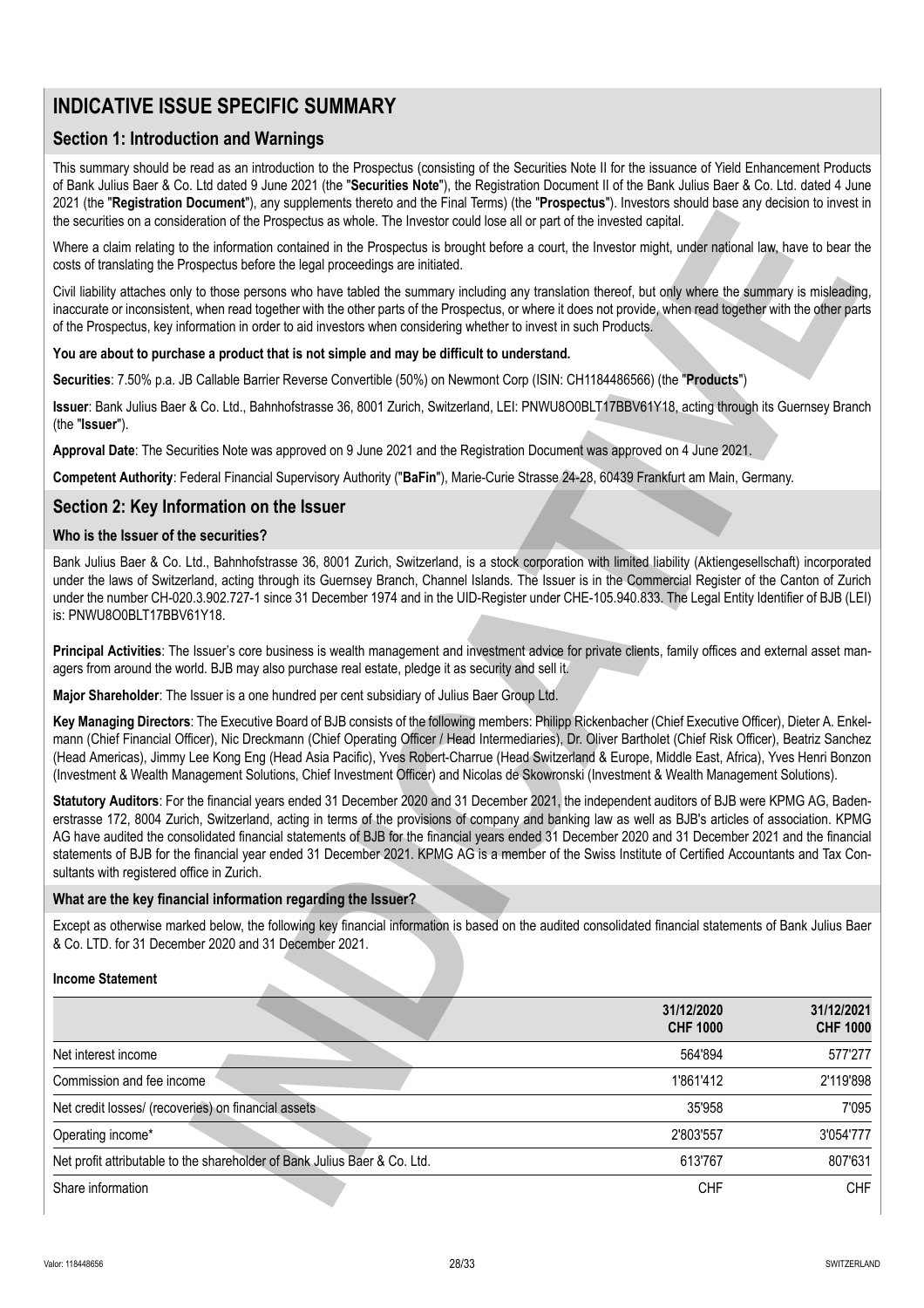|                                                                                                                                                                                                                                                                                                                                                                                                                                                                                                                                                                                                                                                                                                                                                                                                                                                                                                                                                                                                                                                                                                                                                                                                                                    | 31/12/2020<br><b>CHF 1000</b> | 31/12/2021<br><b>CHF 1000</b> |
|------------------------------------------------------------------------------------------------------------------------------------------------------------------------------------------------------------------------------------------------------------------------------------------------------------------------------------------------------------------------------------------------------------------------------------------------------------------------------------------------------------------------------------------------------------------------------------------------------------------------------------------------------------------------------------------------------------------------------------------------------------------------------------------------------------------------------------------------------------------------------------------------------------------------------------------------------------------------------------------------------------------------------------------------------------------------------------------------------------------------------------------------------------------------------------------------------------------------------------|-------------------------------|-------------------------------|
| - Basic earnings per share (EPS)                                                                                                                                                                                                                                                                                                                                                                                                                                                                                                                                                                                                                                                                                                                                                                                                                                                                                                                                                                                                                                                                                                                                                                                                   | 106.74                        | 140.46                        |
| - Diluted earnings per share (EPS)                                                                                                                                                                                                                                                                                                                                                                                                                                                                                                                                                                                                                                                                                                                                                                                                                                                                                                                                                                                                                                                                                                                                                                                                 | 106.74                        | 140.46                        |
| * Alternative Performance Measure                                                                                                                                                                                                                                                                                                                                                                                                                                                                                                                                                                                                                                                                                                                                                                                                                                                                                                                                                                                                                                                                                                                                                                                                  |                               |                               |
| <b>Balance Sheet</b>                                                                                                                                                                                                                                                                                                                                                                                                                                                                                                                                                                                                                                                                                                                                                                                                                                                                                                                                                                                                                                                                                                                                                                                                               |                               |                               |
|                                                                                                                                                                                                                                                                                                                                                                                                                                                                                                                                                                                                                                                                                                                                                                                                                                                                                                                                                                                                                                                                                                                                                                                                                                    | 31/12/2020                    | 31/12/2021                    |
| Total assets (in CHF 1,000)                                                                                                                                                                                                                                                                                                                                                                                                                                                                                                                                                                                                                                                                                                                                                                                                                                                                                                                                                                                                                                                                                                                                                                                                        | 102'095'847                   | 109'452'756                   |
| Financial liabilities measured at FVTPL (in CHF 1,000)                                                                                                                                                                                                                                                                                                                                                                                                                                                                                                                                                                                                                                                                                                                                                                                                                                                                                                                                                                                                                                                                                                                                                                             | 896'520                       | 749'539                       |
| Total subordinated liabilities** (in CHF 1,000)                                                                                                                                                                                                                                                                                                                                                                                                                                                                                                                                                                                                                                                                                                                                                                                                                                                                                                                                                                                                                                                                                                                                                                                    | 480'000                       | 480'000                       |
| Loans and receivables with customers (at net) (in CHF m)***                                                                                                                                                                                                                                                                                                                                                                                                                                                                                                                                                                                                                                                                                                                                                                                                                                                                                                                                                                                                                                                                                                                                                                        | 43'394'815                    | 46'399'021                    |
| Due to customers (in CHF 1,000)                                                                                                                                                                                                                                                                                                                                                                                                                                                                                                                                                                                                                                                                                                                                                                                                                                                                                                                                                                                                                                                                                                                                                                                                    | 69'842'674                    | 75'458'607                    |
| Total equity attributable to shareholder of Bank Julius Baer & Co. Ltd. (in CHF 1,000)                                                                                                                                                                                                                                                                                                                                                                                                                                                                                                                                                                                                                                                                                                                                                                                                                                                                                                                                                                                                                                                                                                                                             | 5'670'791                     | 6'084'539                     |
| Non performing loans (based on net carrying amount)/ Loans and receivables ((in CHF m)                                                                                                                                                                                                                                                                                                                                                                                                                                                                                                                                                                                                                                                                                                                                                                                                                                                                                                                                                                                                                                                                                                                                             | 41.5****                      | 70.4*****                     |
| Common Equity Tier 1 capital (CET1) ratio**                                                                                                                                                                                                                                                                                                                                                                                                                                                                                                                                                                                                                                                                                                                                                                                                                                                                                                                                                                                                                                                                                                                                                                                        | 17.8%                         | 19.6%                         |
| Total Capital Ratio**                                                                                                                                                                                                                                                                                                                                                                                                                                                                                                                                                                                                                                                                                                                                                                                                                                                                                                                                                                                                                                                                                                                                                                                                              | 21.0%                         | 22.7%                         |
| Basel III leverage ratio**                                                                                                                                                                                                                                                                                                                                                                                                                                                                                                                                                                                                                                                                                                                                                                                                                                                                                                                                                                                                                                                                                                                                                                                                         | 4.3%                          | 3.7%                          |
| m carrying amount in relation to mortgage Loans (at amortised cost). The figure is not audited.<br>What are the key risks specific for the Issuer?                                                                                                                                                                                                                                                                                                                                                                                                                                                                                                                                                                                                                                                                                                                                                                                                                                                                                                                                                                                                                                                                                 |                               |                               |
| Credit Risk: The Issuer is exposed to the risk that third parties that owe the Issuer money, securities or other assets default on their payment or other<br>obligations. The Issuer may become under-collateralised, for example, as a result of sudden declines in market values of the collateral. In such case, the<br>Issuer may incur losses up to the amount by which the obligation owed to the Issuer exceeds the value of the collateral securing such obligation.                                                                                                                                                                                                                                                                                                                                                                                                                                                                                                                                                                                                                                                                                                                                                       |                               |                               |
| Treasury Risk: The treasury risk of BJB consists of the financing risk and the liquidity risk. Financing risk is the risk of BJB being unable to finance its<br>existing or planned activities on an ongoing basis at acceptable prices. A diminution of BJB's liquidity may be caused by events over which it has little or<br>no control. Failure by BJB to effectively manage its liquidity could constrain its ability to fulfil its obligations and fund or invest in its businesses in particular<br>in relation to accepting deposits, providing loans and credits. A realization of the treasury risk could therefore materially affect BJB's results of operations<br>and financial condition.                                                                                                                                                                                                                                                                                                                                                                                                                                                                                                                            |                               |                               |
| Operational Risk: BJB is exposed to operational risks. Operational risk is the risk of loss resulting from inadequate or failed internal processes, people,<br>systems, external events or fraud. It includes the risk of unexpected losses from isolated events, caused for example by faulty information systems, un-<br>suitable organisational structures or deficient control mechanisms. BJB's operational risk consists, in particular of information security risk (including cyber<br>risk), fraud risk and technology risk. In an industry where business processes are becoming increasingly complex, BJB relies heavily on its financial, ac-<br>counting and other data processing systems. If any of these systems, including but not limited to home office access during the COVID-19 pandemic, were<br>not to operate properly or were disabled including due to a systems malfunction, cyber breach or other systems failure, BJB could suffer financial loss,<br>liability to clients, loss of client confidence, regulatory intervention and/or reputational damage. Therefore, the realisation of operational risks could have a<br>material adverse effect on BJB's profitability and results of operations. |                               |                               |
| Market risks: Market risk refers to the potential losses through changes in the valuation of its assets and liabilities because of changes in market prices,<br>volatilities, correlations and other valuation-relevant factors. BJB separates its market risk into the trading market risk and the non-trading market risk.<br>Trading market risk results in the context of structuring such structured products by BJB as well of providing access to global equity, bonds, foreign ex-<br>change, fx and precious metal markets. BJB's results of operation depend, to a significant extent, on factors such as the returns realized by its clients<br>on their investments as well as its ability to attract new money inflows. Weak investment performance in the financial markets, in general, will negatively<br>affect the value of the assets BJB manages for its clients and may lead to a decline in BJB's revenues and profitability. If the market risk realizes this could<br>therefore have a material adverse effect on BJB's results of operation.                                                                                                                                                              |                               |                               |
| Pandemic Risk: In early March 2020, the World Health Organization declared COVID-19, a global pandemic. The COVID-19 pandemic and governmental<br>responses thereto have had, and continue to have, a significant impact on the global economic conditions, including:                                                                                                                                                                                                                                                                                                                                                                                                                                                                                                                                                                                                                                                                                                                                                                                                                                                                                                                                                             |                               |                               |

### **What are the key risks specific for the Issuer?**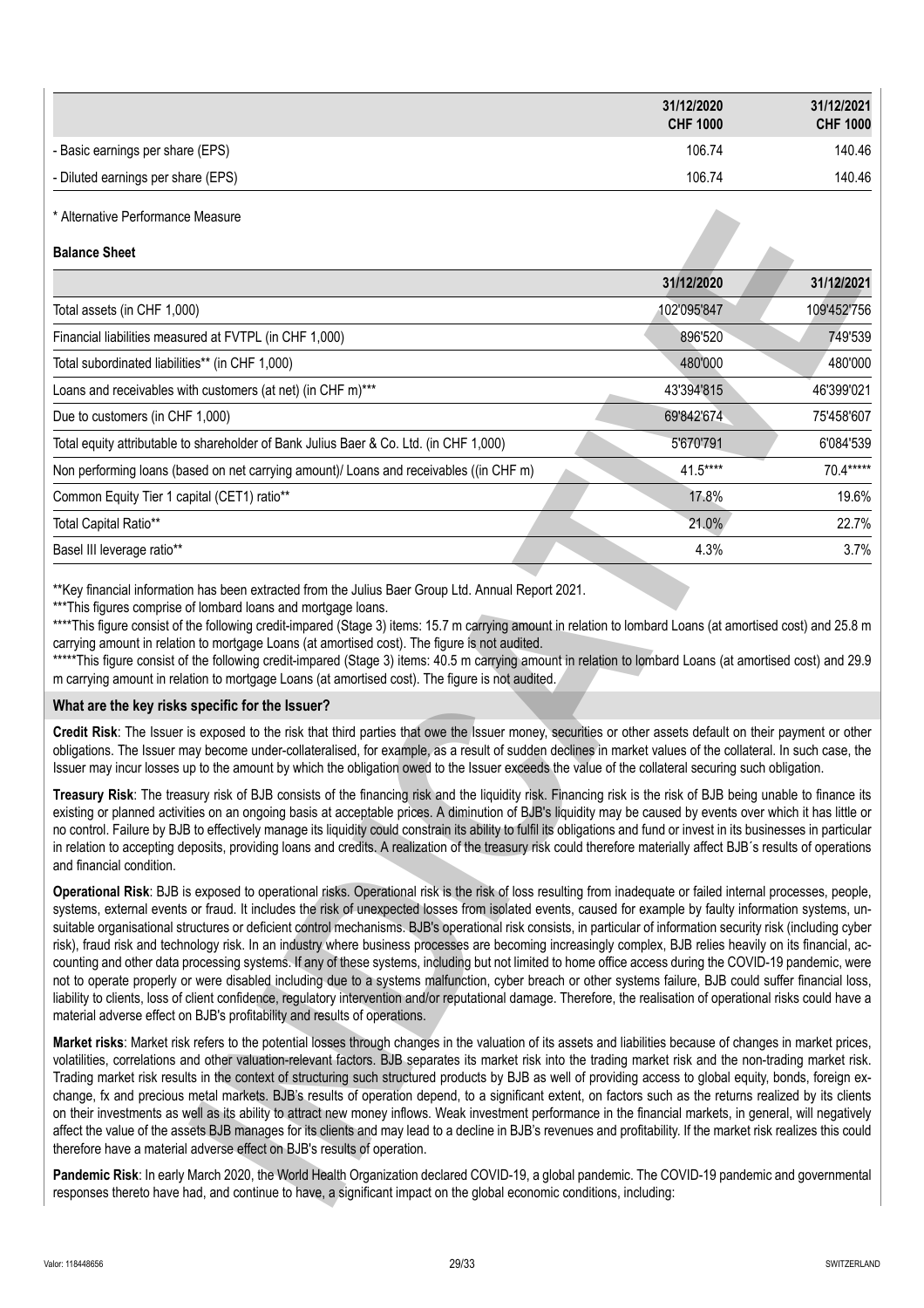- significant disruption and volatility in the financial markets;
- disruption of global supply chains in numerous industries; and
- closures of many businesses, leading to loss of revenues and increased unemployment

The definitive mid-and long-term impacts of the COVID-19 pandemic on the business of the Issuer currently cannot be reliably foreseen. However, if the COVID-19 pandemic is prolonged, the adverse effects on the global economy may increase. The continuation of these negative economic conditions could have an adverse effects on the Issuer's businesses.

# **Section 3: Key Information on the Securities**

### **What are the main features of the Securities?**

|                                                                   | Compliance Risk: BJB is subject to compliance risks in particular by providing services to clients and counterparties, by receiving services from third par-<br>ties and by operating in a regulated industry. BJB is a financial services firm and has operations in various jurisdictions, in particular in Switzerland, Middle<br>East, Europe, Asia and Latin America. It must comply with the laws and regulations that apply to its business in all of the jurisdictions in which it does<br>business and its operations are subject to supervision by regulatory authorities in multiple jurisdictions. Potential non-compliance with legal and regulatory<br>requirements may result in civil, criminal or regulatory consequences for BJB which can materially affect BJB's results of operations and profitability.                                                                                            |
|-------------------------------------------------------------------|--------------------------------------------------------------------------------------------------------------------------------------------------------------------------------------------------------------------------------------------------------------------------------------------------------------------------------------------------------------------------------------------------------------------------------------------------------------------------------------------------------------------------------------------------------------------------------------------------------------------------------------------------------------------------------------------------------------------------------------------------------------------------------------------------------------------------------------------------------------------------------------------------------------------------|
| Section 3: Key Information on the Securities                      |                                                                                                                                                                                                                                                                                                                                                                                                                                                                                                                                                                                                                                                                                                                                                                                                                                                                                                                          |
| What are the main features of the Securities?                     |                                                                                                                                                                                                                                                                                                                                                                                                                                                                                                                                                                                                                                                                                                                                                                                                                                                                                                                          |
| Type, Class and ISIN:                                             | The Products are uncertificated securities governed by Swiss law. The ISIN is CH1184486566 as set out in section<br>1 above.                                                                                                                                                                                                                                                                                                                                                                                                                                                                                                                                                                                                                                                                                                                                                                                             |
| <b>Issue Currency</b>                                             | <b>USD</b>                                                                                                                                                                                                                                                                                                                                                                                                                                                                                                                                                                                                                                                                                                                                                                                                                                                                                                               |
| Denomination                                                      | USD 1,000.00                                                                                                                                                                                                                                                                                                                                                                                                                                                                                                                                                                                                                                                                                                                                                                                                                                                                                                             |
| <b>Issue Size</b>                                                 | up to USD 20,000,000 (may be increased/decreased at any time)                                                                                                                                                                                                                                                                                                                                                                                                                                                                                                                                                                                                                                                                                                                                                                                                                                                            |
| <b>Function of the Securities and their Redemption</b>            |                                                                                                                                                                                                                                                                                                                                                                                                                                                                                                                                                                                                                                                                                                                                                                                                                                                                                                                          |
|                                                                   | Barrier Reverse Convertibles are primarily targeted at investors expecting (i) the volatility of the Underlying to decrease, (ii) the value of the Underlying to<br>remain constant or to slightly increase and (iii) that no Barrier Event will occur, in each case, throughout the term of the Products.<br>On the Final Redemption Date (if not early redeemed), a Product is redeemed at a cash amount equal to 100% of the Denomination if (i) no Barrier<br>Event has occurred or (ii) a Barrier Event has occurred and the Final Level of the Underlying is at or above the Strike. Alternatively, if a Barrier Event<br>has occurred and if the Final Level of the Underlying is below the Strike, a Product is redeemed on the Final Redemption Date (if not early redeemed) by<br>payment of a cash amount. In such case, the Final Redemption Amount is linked to the negative performance of the Underlying. |
| <b>Payments of Premium Amount and Interest Amount</b>             |                                                                                                                                                                                                                                                                                                                                                                                                                                                                                                                                                                                                                                                                                                                                                                                                                                                                                                                          |
|                                                                   | The Products provide for the payment of Interest Amounts and Premium Amounts on the Interest Payment Dates.                                                                                                                                                                                                                                                                                                                                                                                                                                                                                                                                                                                                                                                                                                                                                                                                              |
| <b>Final Redemption</b>                                           |                                                                                                                                                                                                                                                                                                                                                                                                                                                                                                                                                                                                                                                                                                                                                                                                                                                                                                                          |
| equal to the Final Redemption Amount to the holder thereof.       | Unless previously redeemed, repurchased or cancelled, the Issuer shall redeem each Product on the Final Redemption Date by payment of a cash amount                                                                                                                                                                                                                                                                                                                                                                                                                                                                                                                                                                                                                                                                                                                                                                      |
| <b>Final Redemption Amount</b>                                    |                                                                                                                                                                                                                                                                                                                                                                                                                                                                                                                                                                                                                                                                                                                                                                                                                                                                                                                          |
| The Final Redemption Amount will be determined as follows:        |                                                                                                                                                                                                                                                                                                                                                                                                                                                                                                                                                                                                                                                                                                                                                                                                                                                                                                                          |
|                                                                   | (i) if no Barrier Event has occurred, a cash amount equal to 100% of the Denomination; or                                                                                                                                                                                                                                                                                                                                                                                                                                                                                                                                                                                                                                                                                                                                                                                                                                |
| (ii) if a Barrier Event has occurred, and                         |                                                                                                                                                                                                                                                                                                                                                                                                                                                                                                                                                                                                                                                                                                                                                                                                                                                                                                                          |
|                                                                   | (a) the Final Level is at or above the Strike, a cash amount equal to 100% of the Denomination; or                                                                                                                                                                                                                                                                                                                                                                                                                                                                                                                                                                                                                                                                                                                                                                                                                       |
|                                                                   | (b) the Final Level is below the Strike, a cash amount equal to the Denomination multiplied by the ratio of the Final Level divided by the Strike,<br>calculated by the Calculation Agent in accordance with the following formula:                                                                                                                                                                                                                                                                                                                                                                                                                                                                                                                                                                                                                                                                                      |
|                                                                   | Final Level<br>Denomination $\times$                                                                                                                                                                                                                                                                                                                                                                                                                                                                                                                                                                                                                                                                                                                                                                                                                                                                                     |
| The Products provide for a continuous observation of the Barrier. |                                                                                                                                                                                                                                                                                                                                                                                                                                                                                                                                                                                                                                                                                                                                                                                                                                                                                                                          |
| <b>Issuer Call Option</b>                                         |                                                                                                                                                                                                                                                                                                                                                                                                                                                                                                                                                                                                                                                                                                                                                                                                                                                                                                                          |
|                                                                   | The Issuer may redeem the Products early in whole, but not in part, on any Optional Early Redemption Date at 100% of the Denomination, provided that<br>the Issuer has exercised such right on the relevant Call Option Exercise Date by notifying the Holders.                                                                                                                                                                                                                                                                                                                                                                                                                                                                                                                                                                                                                                                          |
|                                                                   |                                                                                                                                                                                                                                                                                                                                                                                                                                                                                                                                                                                                                                                                                                                                                                                                                                                                                                                          |

### **Function of the Securities and their Redemption**

### **Payments of Premium Amount and Interest Amount**

### **Final Redemption**

# **Final Redemption Amount**



### **Issuer Call Option**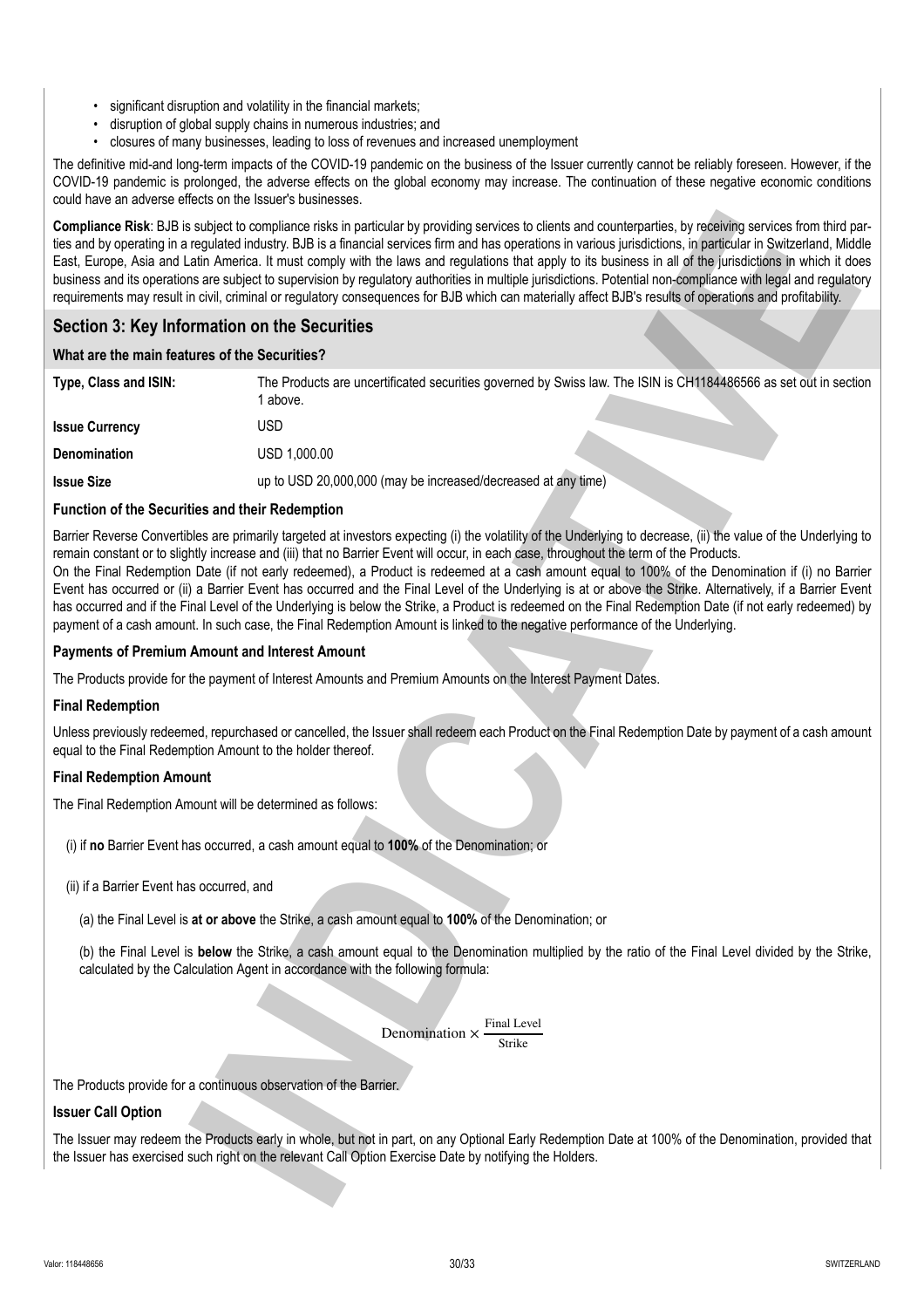| <b>Status of the Securities</b>  |                                                                                         |                      |                                 |                                                                                |                                  |                                                                                                                                                                                                                                                                                                                                                                                                                                                                                                                                                                                                                                                                                                                                                                                                             |
|----------------------------------|-----------------------------------------------------------------------------------------|----------------------|---------------------------------|--------------------------------------------------------------------------------|----------------------------------|-------------------------------------------------------------------------------------------------------------------------------------------------------------------------------------------------------------------------------------------------------------------------------------------------------------------------------------------------------------------------------------------------------------------------------------------------------------------------------------------------------------------------------------------------------------------------------------------------------------------------------------------------------------------------------------------------------------------------------------------------------------------------------------------------------------|
|                                  | The Products constitute direct, unsubordinated and unsecured liabilities of the Issuer. |                      |                                 |                                                                                |                                  |                                                                                                                                                                                                                                                                                                                                                                                                                                                                                                                                                                                                                                                                                                                                                                                                             |
| <b>Key Product Data</b>          |                                                                                         |                      |                                 |                                                                                |                                  |                                                                                                                                                                                                                                                                                                                                                                                                                                                                                                                                                                                                                                                                                                                                                                                                             |
| <b>Product Type</b>              |                                                                                         |                      |                                 | Product No. 4 Variant 1: Barrier Reverse Convertibles                          |                                  |                                                                                                                                                                                                                                                                                                                                                                                                                                                                                                                                                                                                                                                                                                                                                                                                             |
| <b>Final Redemption Date</b>     |                                                                                         | 28 Aug 2023          |                                 |                                                                                |                                  |                                                                                                                                                                                                                                                                                                                                                                                                                                                                                                                                                                                                                                                                                                                                                                                                             |
| <b>Premium Amount</b>            |                                                                                         |                      | 5.05% p.a. of the Denomination. |                                                                                |                                  |                                                                                                                                                                                                                                                                                                                                                                                                                                                                                                                                                                                                                                                                                                                                                                                                             |
| <b>Interest Amount</b>           |                                                                                         |                      | 2.45% p.a. of the Denomination. |                                                                                |                                  |                                                                                                                                                                                                                                                                                                                                                                                                                                                                                                                                                                                                                                                                                                                                                                                                             |
| <b>Interest Payment Date(s)</b>  |                                                                                         |                      |                                 | pay the Interest Amount and Premium Amount per Product to the Holders.         |                                  | 29 Aug 2022, 28 Nov 2022, 27 Feb 2023, 30 May 2023, 28 Aug 2023, being the date(s) on which the Issuer shall                                                                                                                                                                                                                                                                                                                                                                                                                                                                                                                                                                                                                                                                                                |
| Level                            |                                                                                         | the Share Price.     |                                 |                                                                                |                                  |                                                                                                                                                                                                                                                                                                                                                                                                                                                                                                                                                                                                                                                                                                                                                                                                             |
| <b>Final Fixing Date</b>         |                                                                                         | 21 Aug 2023          |                                 |                                                                                |                                  |                                                                                                                                                                                                                                                                                                                                                                                                                                                                                                                                                                                                                                                                                                                                                                                                             |
| <b>Final Level</b>               |                                                                                         |                      |                                 |                                                                                |                                  | the Level at the Valuation Time on the Final Fixing Date, as determined by the Calculation Agent.                                                                                                                                                                                                                                                                                                                                                                                                                                                                                                                                                                                                                                                                                                           |
| <b>Valuation Time</b>            |                                                                                         |                      | <b>Scheduled Closing Time</b>   |                                                                                |                                  |                                                                                                                                                                                                                                                                                                                                                                                                                                                                                                                                                                                                                                                                                                                                                                                                             |
| <b>Barrier Event</b>             |                                                                                         |                      |                                 |                                                                                |                                  | if the Level at any time (observed continuously) on any Barrier Observation Date is at or below the Barrier.                                                                                                                                                                                                                                                                                                                                                                                                                                                                                                                                                                                                                                                                                                |
|                                  | <b>Barrier Observation Period(s)</b>                                                    |                      |                                 | from and including Initial Fixing Date to and including the Final Fixing Date  |                                  |                                                                                                                                                                                                                                                                                                                                                                                                                                                                                                                                                                                                                                                                                                                                                                                                             |
| <b>Barrier Observation Dates</b> |                                                                                         |                      |                                 | served for purposes of determining whether a Barrier Event has occurred.       |                                  | each Exchange Business Day during the Barrier Observation Period(s), being the dates on which the Level is ob-                                                                                                                                                                                                                                                                                                                                                                                                                                                                                                                                                                                                                                                                                              |
| <b>Call Option Exercise Date</b> |                                                                                         |                      |                                 |                                                                                |                                  | with respect to any Optional Early Redemption the relevant Call Option Exercise Date specified in the Table below.                                                                                                                                                                                                                                                                                                                                                                                                                                                                                                                                                                                                                                                                                          |
|                                  | <b>Optional Early Redemption Date</b>                                                   |                      |                                 |                                                                                | <b>Call Option Exercise Date</b> |                                                                                                                                                                                                                                                                                                                                                                                                                                                                                                                                                                                                                                                                                                                                                                                                             |
| 29 Aug 2022                      |                                                                                         |                      |                                 |                                                                                | 22 Aug 2022                      |                                                                                                                                                                                                                                                                                                                                                                                                                                                                                                                                                                                                                                                                                                                                                                                                             |
| 28 Nov 2022                      |                                                                                         |                      |                                 |                                                                                | 21 Nov 2022                      |                                                                                                                                                                                                                                                                                                                                                                                                                                                                                                                                                                                                                                                                                                                                                                                                             |
| 27 Feb 2023                      |                                                                                         |                      |                                 |                                                                                | 21 Feb 2023                      |                                                                                                                                                                                                                                                                                                                                                                                                                                                                                                                                                                                                                                                                                                                                                                                                             |
| 30 May 2023                      |                                                                                         |                      |                                 |                                                                                | 22 May 2023                      |                                                                                                                                                                                                                                                                                                                                                                                                                                                                                                                                                                                                                                                                                                                                                                                                             |
| <b>Calculation Agent</b>         |                                                                                         |                      |                                 | on behalf of such Calculation Agent and any successor appointed by the Issuer. |                                  | Bank Julius Baer & Co. Ltd., Bahnhofstrasse 36, 8001 Zurich, Switzerland, and any agents or other persons acting                                                                                                                                                                                                                                                                                                                                                                                                                                                                                                                                                                                                                                                                                            |
| <b>Underlying</b>                | <b>Initial Fixing</b><br>Date                                                           | <b>Initial Level</b> | Strike <sup>1)</sup>            |                                                                                |                                  | Barrier <sup>1)</sup>                                                                                                                                                                                                                                                                                                                                                                                                                                                                                                                                                                                                                                                                                                                                                                                       |
| Newmont<br>Corp                  | 19 May 2022                                                                             | <b>USD 67.11</b>     | el)                             | USD 67.11 (100% of the Underlying's Initial Lev-                               |                                  | USD 33.555 (50% of the Underlying's Initial Lev-<br>el)                                                                                                                                                                                                                                                                                                                                                                                                                                                                                                                                                                                                                                                                                                                                                     |
| $1)$ Indicative                  |                                                                                         |                      |                                 |                                                                                |                                  |                                                                                                                                                                                                                                                                                                                                                                                                                                                                                                                                                                                                                                                                                                                                                                                                             |
|                                  | <b>Early Redemption and Adjustments</b>                                                 |                      |                                 |                                                                                |                                  |                                                                                                                                                                                                                                                                                                                                                                                                                                                                                                                                                                                                                                                                                                                                                                                                             |
|                                  | the Underlying as such, trading of the Underlying or a change in law.                   |                      |                                 |                                                                                |                                  | If an Extraordinary Event has occurred, the Calculation Agent and the Issuer, acting together, shall have the right, to redeem the Products early. An<br>Extraordinary Event, for example, is a national or international incident or crisis, the closure of a clearing system or a market disruption event. If upon<br>the occurrence of an Additional Adjustment Event with respect to [the][an] Underlying(s), the Issuer determines that it is unable to make the applicable<br>adjustment, the Issuer may early terminate the Products on such day as the Issuer shall select in its discretion and redeem the Products at an amount de-<br>termined by the Calculation Agent as representing their fair market value on such day. Additional Adjustment Events comprise e.g. certain events effecting |
|                                  | Where will the Securities be traded?                                                    |                      |                                 |                                                                                |                                  |                                                                                                                                                                                                                                                                                                                                                                                                                                                                                                                                                                                                                                                                                                                                                                                                             |
|                                  | will be provisionally admitted to trading as of 27 May 2022.                            |                      |                                 |                                                                                |                                  | Application will be made to list the Products on the SIX Swiss Exchange in the trading segment for Structured Products. It is expected that the Products                                                                                                                                                                                                                                                                                                                                                                                                                                                                                                                                                                                                                                                    |
|                                  | What are the key risks that are specific to the Securities?                             |                      |                                 |                                                                                |                                  |                                                                                                                                                                                                                                                                                                                                                                                                                                                                                                                                                                                                                                                                                                                                                                                                             |
|                                  |                                                                                         |                      |                                 |                                                                                |                                  | Investors in the Products bear the risk of unsubordinated creditors in case of a bankruptcy of the Issuer and are not privileged by law: An<br>investor assumes the risk that the Swiss Financial Market Supervisory Authority FINMA ("FINMA") initiates bankruptcy of the Issuer. This circumstance<br>may arise if the Issuer is overindebted or has serious liquidity problems, or if it fails to meet the capital adequacy requirements after a deadline set by<br>the FINMA. The Products constitute direct, unsubordinated and unsecured liabilities of the Issuer. Claims under the products are not privileged in case of                                                                                                                                                                           |

# **Early Redemption and Adjustments**

### **Where will the Securities be traded?**

### **What are the key risks that are specific to the Securities?**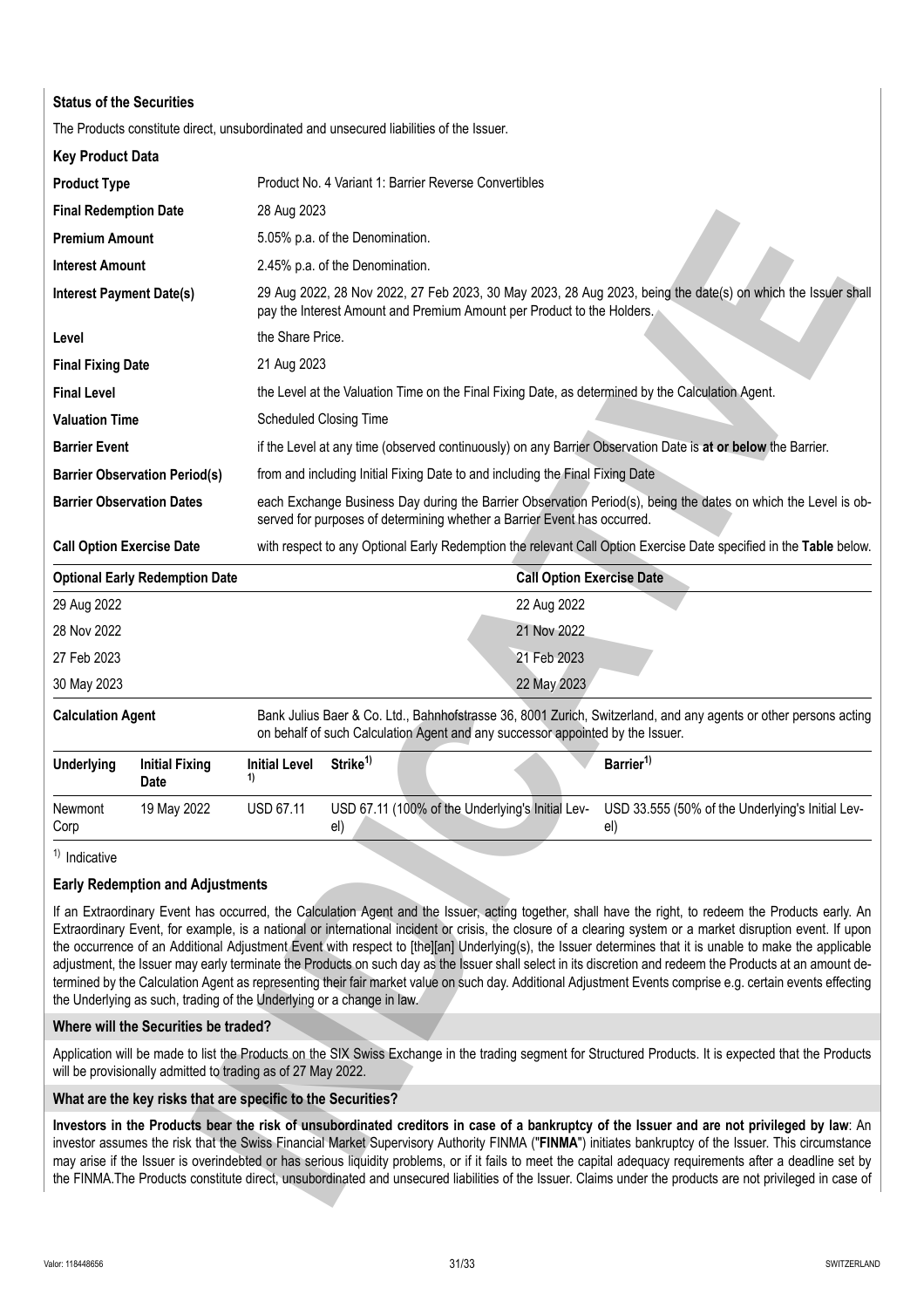bankruptcy of the Issuer, i.e. they are not treated preferential due to mandatory statutory regulations. Upon materialisation of the risk of the Issuer, total loss of the invested capital of an investor in addition to all possible transaction costs may occur (**Risk of total loss**).

Investors in the Products bear the risk regarding restructuring measures by FINMA regarding the Issuer: Rights of the investors of Products may be adversely affected by the FINMA's broad statutory powers in the case of a restructuring proceeding in relation to the Issuer, including its power to convert the Products into equity and/or partially or fully write-down the Products.

**Investors bear the risk associated with the redemption of the Product**: Investors in Barrier Reverse Convertibles without a LastLook feature should be aware that an investment in such Products generally results in a loss upon redemption if a Barrier Event has occurred during the term of the Products and the Final Level of the Underlying is below the relevant Strike.

# **Section 4: Key Information on the offer of Products to the public and/or admission to trading**

# **Under which conditions and timetable can I invest in this security?**

| and the Final Level of the Underlying is below the relevant Strike.         | investors bear the risk associated with the regemption of the Product. Investors in Barner Reverse Conventiones without a lastLook reature should<br>be aware that an investment in such Products generally results in a loss upon redemption if a Barrier Event has occurred during the term of the Products                                                                                                                                                                                                                                                                                                                                                                                                                                                                                                                                                                                                                                  |
|-----------------------------------------------------------------------------|------------------------------------------------------------------------------------------------------------------------------------------------------------------------------------------------------------------------------------------------------------------------------------------------------------------------------------------------------------------------------------------------------------------------------------------------------------------------------------------------------------------------------------------------------------------------------------------------------------------------------------------------------------------------------------------------------------------------------------------------------------------------------------------------------------------------------------------------------------------------------------------------------------------------------------------------|
| favourable than the relevant investor's initial investment in the Products. | Investors in the Products bear the risk with an Issuer's ordinary call option: The Issuer is entitled to redeem the Products in whole but not in part<br>prior to the Final Redemption Date. As a result, (i) if the Issuer exercises its right to early redeem the Products, investors in such Products will not be<br>able to participate in any performance of the Underlying after the date of such early redemption and (ii) investors in such Products may incur additional<br>transaction costs as a consequence of reinvesting proceeds received upon any early redemption and the conditions for such a reinvestment may be less                                                                                                                                                                                                                                                                                                      |
|                                                                             | Investors in the Products bear the risk on an early redemption due to the occurrence of an Extraordinary Event: Upon the occurrence of an Ex-<br>traordinary Event, the Calculation Agent and the Issuer, acting together, have the right to, among other things, early terminate or redeem the relevant<br>Products in accordance with the procedures set by the Calculation Agent and the Issuer. An Extraordinary Event, for example, is a national or international<br>incident or crisis, the closure of a clearing system or a market disruption. These events may have a material adverse effect on the Issuer's ability to fulfil its<br>obligations in relation to the Products or to hedge its positions in relation to the Products. Therefore, a partial or total loss of the invested capital (including<br>any associated transaction costs) is possible in case of an early termination or redemption of the relevant Products. |
| Products.                                                                   | Investors in the Products bear market price risks: The market value of, and return (if any) on the Products will be affected by a number of specific<br>factors which may be unpredictable or beyond the Issuer's control, and which may offset or magnify each other. In particular, there are the material factors<br>resulting from the Underlyings of the Products, the specific features of the Products as well as the Issuer are material factors on the market value of the                                                                                                                                                                                                                                                                                                                                                                                                                                                            |
|                                                                             | Investors in the Products bear liquidity risks: There is no certainty as to whether a liquid market for the Products develops and remains existent. More-<br>over, it cannot be excluded that a secondary market for the Products may never develop. Therefore, investors may not be able to sell their Products at all<br>or only with substantial discounts. Investors may therefore suffer losses of their capital invested and also additional trading costs may occur.                                                                                                                                                                                                                                                                                                                                                                                                                                                                    |
|                                                                             | Investors in the Products bear the risk of market disruption or special events regarding the Underlying: Market disruptions regarding the pricing<br>or trading of the Underlying may result in a postponement of the valuation of the Underlying. Where appropriate, alternative rules for the valuation of<br>the Underlying may be applied. Upon determining that an Additional Adjustment Event (e.g. Market Disruption or/and Change of Law), has occurred, the<br>Calculation Agent has broad discretion to make certain determinations to account or such an event.                                                                                                                                                                                                                                                                                                                                                                     |
| of the capital invested is possible                                         | Investors bear the market value risks of the Shares: The performance of the Share(s) is dependent upon Share Issuer-specific factors, such as earnin-<br>gs position, market position, risk situation, shareholder structure and distribution policy as well as macroeconomic factors, such as interest and price levels<br>on the capital markets, currency developments, political factors. Investors can therefore not rely on the past performance of the Share(s) as an indicative<br>of future performance. These factors may have a material effect on the market value and the return on, the Products linked thereto. A partial or total loss                                                                                                                                                                                                                                                                                         |
|                                                                             | Section 4: Key Information on the offer of Products to the public and/or admission to trading                                                                                                                                                                                                                                                                                                                                                                                                                                                                                                                                                                                                                                                                                                                                                                                                                                                  |
|                                                                             | Under which conditions and timetable can I invest in this security?                                                                                                                                                                                                                                                                                                                                                                                                                                                                                                                                                                                                                                                                                                                                                                                                                                                                            |
| <b>Issue Date/Payment Date</b>                                              | 27 May 2022, being the date on which the Products are issued and the Issue Price is paid.                                                                                                                                                                                                                                                                                                                                                                                                                                                                                                                                                                                                                                                                                                                                                                                                                                                      |
| <b>Issue Price / Offer Price</b>                                            | USD 1,000.00 (per Product)                                                                                                                                                                                                                                                                                                                                                                                                                                                                                                                                                                                                                                                                                                                                                                                                                                                                                                                     |
| <b>Last Trading Date</b>                                                    | 21 Aug 2023, until the official close on the SIX Swiss Exchange, being the last date on which the Products may be<br>traded.                                                                                                                                                                                                                                                                                                                                                                                                                                                                                                                                                                                                                                                                                                                                                                                                                   |
| <b>Subscription Period</b>                                                  | 12 May 2022 - 19 May 2022                                                                                                                                                                                                                                                                                                                                                                                                                                                                                                                                                                                                                                                                                                                                                                                                                                                                                                                      |
| <b>Distribution Fee</b>                                                     | Up to 0.798% p.a. of the Issue Price (incl. VAT, if any), being the fee which will be allocated/paid to the internal and/<br>or external distributor and which is included in the Issue Price.                                                                                                                                                                                                                                                                                                                                                                                                                                                                                                                                                                                                                                                                                                                                                 |
| Why is this prospectus being produced?                                      |                                                                                                                                                                                                                                                                                                                                                                                                                                                                                                                                                                                                                                                                                                                                                                                                                                                                                                                                                |
| Use of proceeds                                                             | The net proceeds from each issue of Products will be applied by the Issuer for its general corporate purposes, which<br>include making a profit.                                                                                                                                                                                                                                                                                                                                                                                                                                                                                                                                                                                                                                                                                                                                                                                               |
| <b>Potential Conflicts of Interest</b>                                      | The Issuer and other companies in the Group enter into transactions in the Underlyings or in components of the Un-<br>derlying or in options or futures contracts relating to the Underlyings or components thereof in their normal course<br>of business and from time to time may participate in transactions connected to the Products for their own account or<br>on behalf of others. The Issuer and other companies in the Group can also hold interests in individual Underlyings<br>or in the companies contained in these Underlyings, meaning that conflicts of interest can arise in connection with<br>the Products.                                                                                                                                                                                                                                                                                                               |